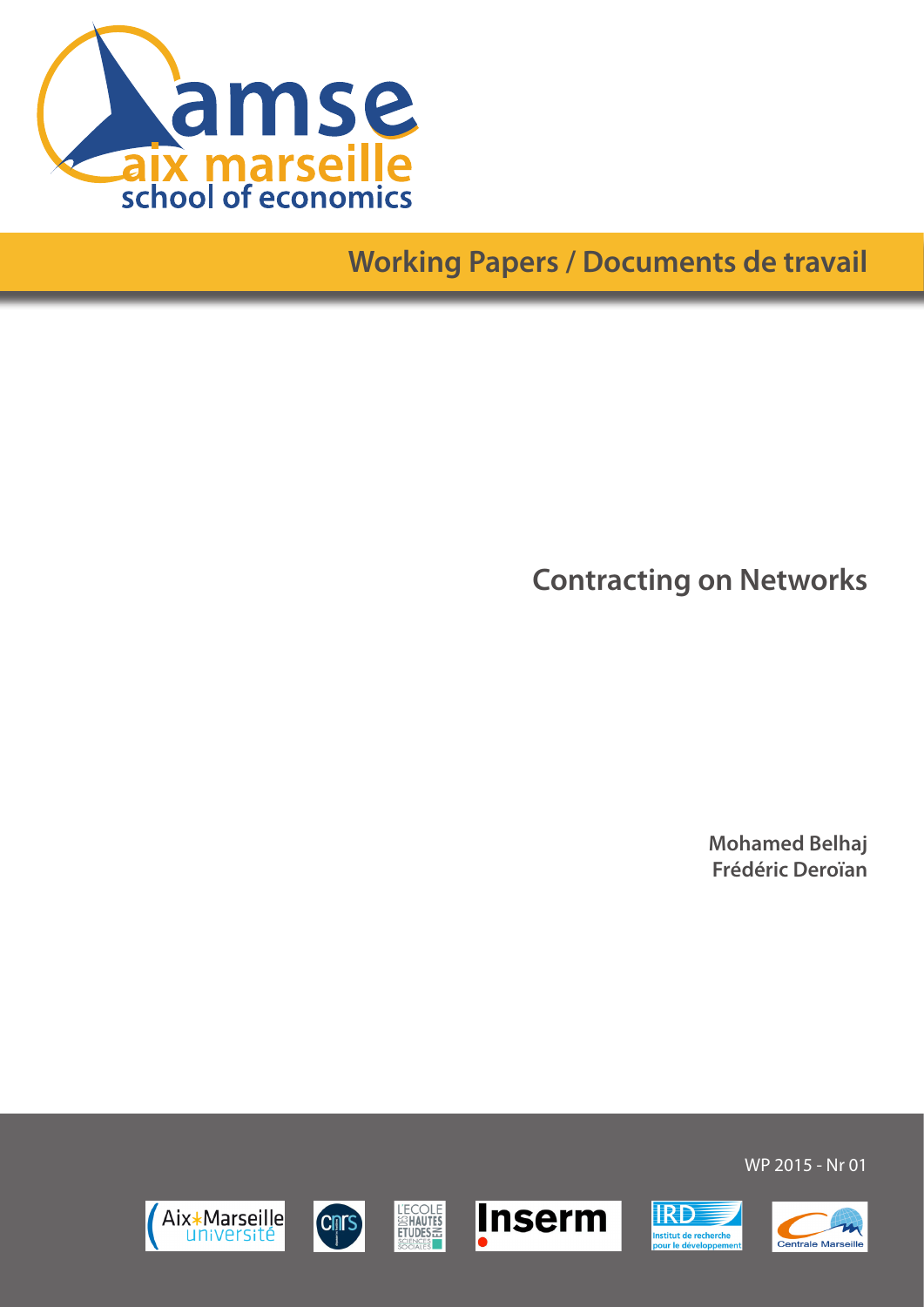# Contracting on Networks<sup>∗</sup> Mohamed Belhaj<sup>†</sup> and Frédéric Deroïan<sup>‡</sup> January 12, 2015

† Centrale Marseille (Aix-Marseille School of Economics), CNRS and EHESS ‡ Aix-Marseille University (Aix-Marseille School of Economics), CNRS and EHESS

#### Abstract

 $\frac{1}{\sqrt{2}}$  , and the set of  $\frac{1}{\sqrt{2}}$  , and the set of  $\frac{1}{\sqrt{2}}$  , and  $\frac{1}{\sqrt{2}}$  , and  $\frac{1}{\sqrt{2}}$  , and  $\frac{1}{\sqrt{2}}$ 

A principal offers bilateral contracts to a set of agents organized in a network conveying synergies, in a context where agents' efforts are observable and where the principal's objective increases with the sum of efforts. We characterize optimal contracts as a function of agents' positions on the network. The analysis shows that contract enforceability is key to understand optimality. We also examine linear contracting and we analyze the situation where the principal is constrained to contract with a single agent on the network. Last, we extend this setting to network entry.

Keywords: Optimal Contracting, Multi-agency, Network, Strategic Complementarity, Enforceability JEL: C72, D85

 $\frac{1}{\sqrt{2}}$  , and the set of  $\frac{1}{\sqrt{2}}$  , and the set of  $\frac{1}{\sqrt{2}}$  , and  $\frac{1}{\sqrt{2}}$  , and  $\frac{1}{\sqrt{2}}$  , and  $\frac{1}{\sqrt{2}}$ 

<sup>∗</sup>We would like to thank Matt Jackson, Yann Bramoull´e, Nizar Allouch, Luca Merlino, as well as participants in the 2013 UECE conference in Lisbon, in the  $19<sup>th</sup>$  CTN conference in Bruxels, the 2014 CEAFE conference (Agadir), and in the Workshop on Dynamic networks at PSE (december 2014). Financial support of AMSE is strongly acknowledged. E-mail addresses: mohamed.belhaj@centrale-marseille.fr, frederic.deroian@univ-amu.fr.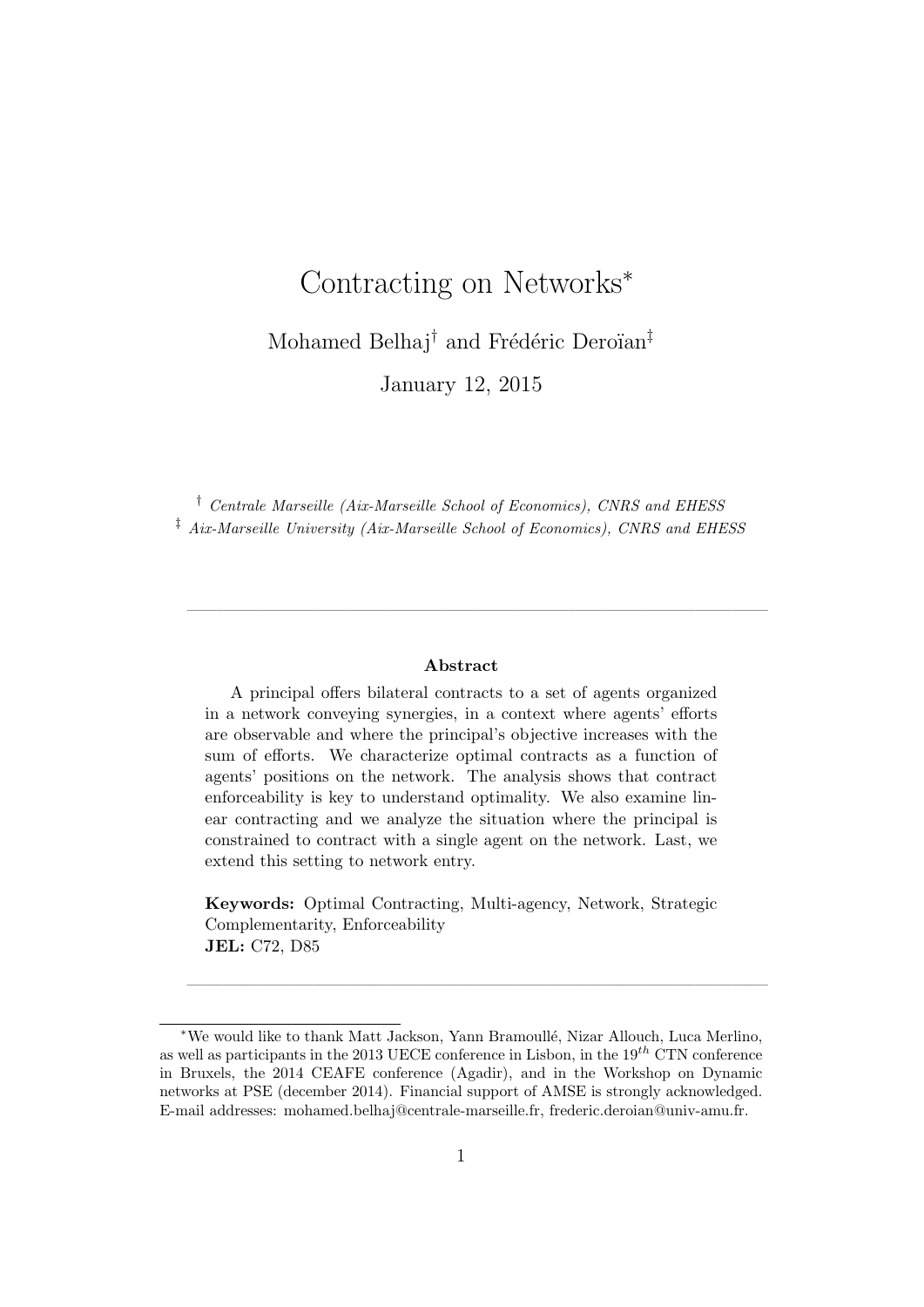## 1 Introduction

We model a situation where a principal contracts with agents organized in a network conveying synergies. In many applications, this network aspect impacts principal-agent relationships. To cite a few: innovation-oriented public funds when firms are organized in R&D networks, monopoly pricing in presence of consumer externalities, cash transfers contingent on school attendance in presence of networked peer effects in the school, the distribution of bonus in firms when there are local synergies between employees, taxation in shopping malls.

Because of interdependencies between agents' utilities, the principal should take into account how complementarities between neighbors propagate throughout the network. Taking care of these ripple effects should entail that more central agents be offered contracts where they exert a higher effort (and thus with the largest rewards). These general considerations suggest that the network structure can substantially affect contracting, which opens the following questions. How does the network shape optimal contracts? In particular, should the principal concentrate rewards on a subset of agents, and should the principal tax agents to sponsor other agents? Which network structures maximize contract performance? How does contract enforceability affect optimality? Do linear contracts, which are not optimal but simple to set up, perform well?

We study how the network structure affects optimal contracts in a static framework with observable efforts and linear quadratic utilities. In this setting, we are able to quantify the ripple effect as induced by the variation of individual efforts, which is crucial to provide tractable analytical results.

First, we study enforceable contracts. We show that the optimal contracts are contingent, in the sense that contract acceptance is conditional on the acceptance of other contracts. These contracts are desirable for the principal because they maximize the opportunity cost of contracting agents. We fully characterize optimal contracts. Our analysis shows that effort is increasing in bonacich centrality, but reward is increasing with centrality only for sufficiently large budget. We also identify conditions under which the principal optimally taxes part of the society. Taxation emerges for either low budgets or high intensity of interaction.

Second, we consider non enforceable contracts (still the principal commits to her promisse). Here contracts are simple options left to agents. By complementarities, optimal contracts are such that offers are made to all agents. Moreover, taking account of the heterogenous influence power of agents on the network, rewards are related to the square of Bonacich centralities, while efforts to weighted centralities where the weights are the centralities them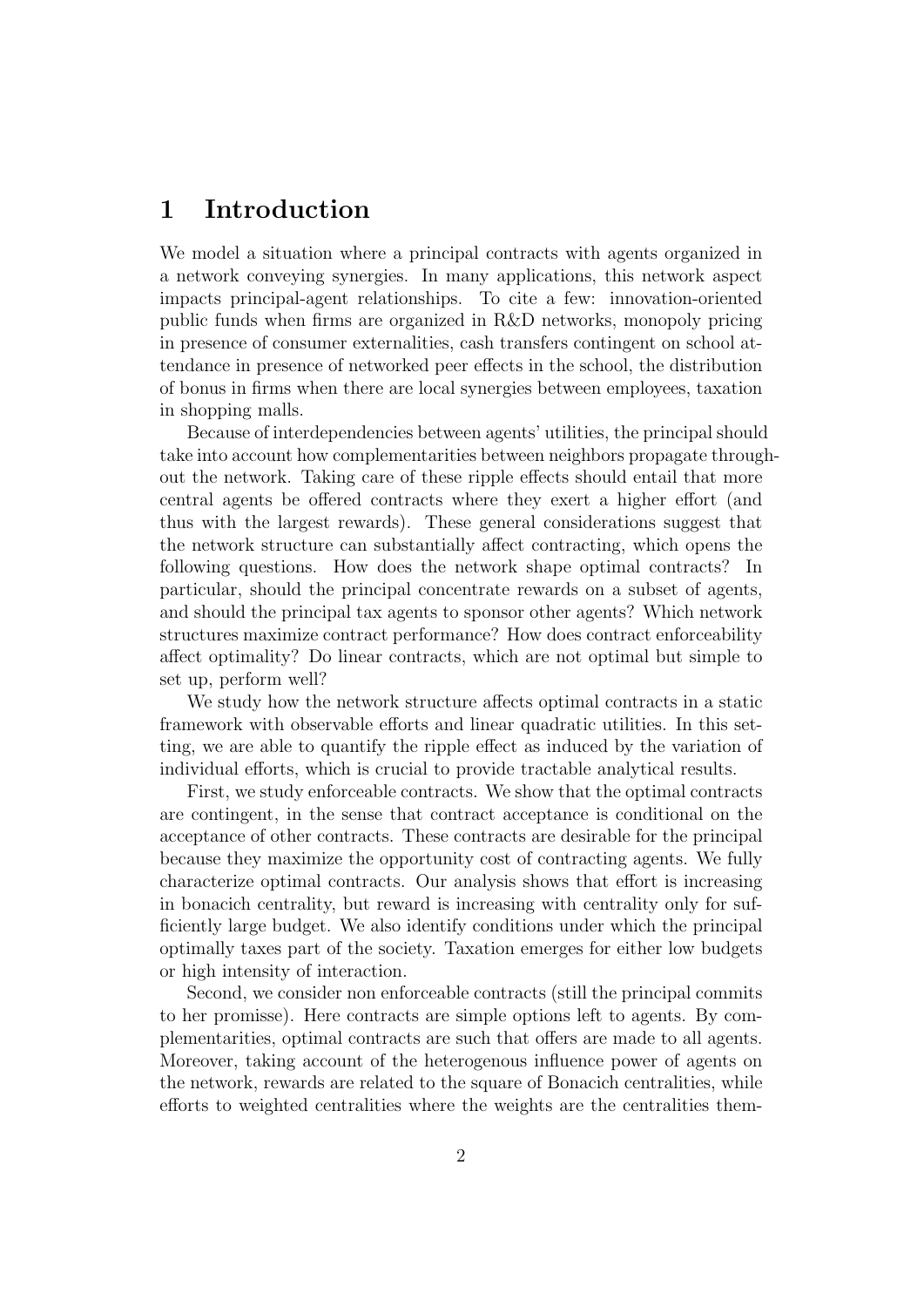selves. In terms of contract performance, two messages emerge. On the one hand, denser networks are more performant, and thus, contemplating all possible networks, the most performant is the complete network. On the othed hand, among all networks with same density (i.e. same number of links), the networks with maximal impact are Nested-Split Graphs. These graphs are such that all neighborhoods are nested. This means that performing networks have a high level of asymmetry and hierarchy.

Third, we study a linear contract where the principal rewards agents' excess efforts with respect to their initial effort. This constitutes a realistic setting guaranteeing full implementation. We show that the principal should optimally propose an homogenous excess-effort per-unit return to every agent, and a payment proportional to the relative centralities of agents (i.e., the ratio of individual centrality over the sum of centralities). We also show that denser networks enhance the performance of these contracts.

Fourth, we study the case where the principal is constrained to contract with a single agent, i.e. he undertakes a key-player intervention. With linear contracting, the targetted agent maximizes an inter-centrality index (which is known to play a crucial role in key-player analyzes). A principal setting up an optimal non enforceable contract has to target the agent maximizing the simple bonacich centrality. Last, with enforceable contracts, the optimal target has a more complicated index, and the main message is that this index is budget-dependent.

Last, we extend this model to network entry. A contract should guarantee that the agent is willing to enter the network. In this respect, the principal has to take care that it can be more costly to guarantee the participation of least central agents. We characterize optimal (enforceable) contracts. Essentially, the principal identifies the targetted agents by selecting the subnetwork that maximizes aggregate bonacich centrality. We mainly show that the nework participation cost motive can lead to exclude a subset of the population from network participation, and that contractual arrangements can result in larger rewards to least central agents. Moreover, conform to the previous model with fixed network, among all networks with same density (i.e. same number of links), the networks supporting maximal performance are Nested-Split Graphs.

Related literature. Our model bridges two literatures, multi-agent contract theory and network games.

This model is strongly connected with the literature on multi-agent contracting. In the context of teams, and related free riding problem, Holmstrom (1982) shows how a principal can restore efficiency by conditioning workers' payments on team performance. More recently, Segal (1999) discusses at a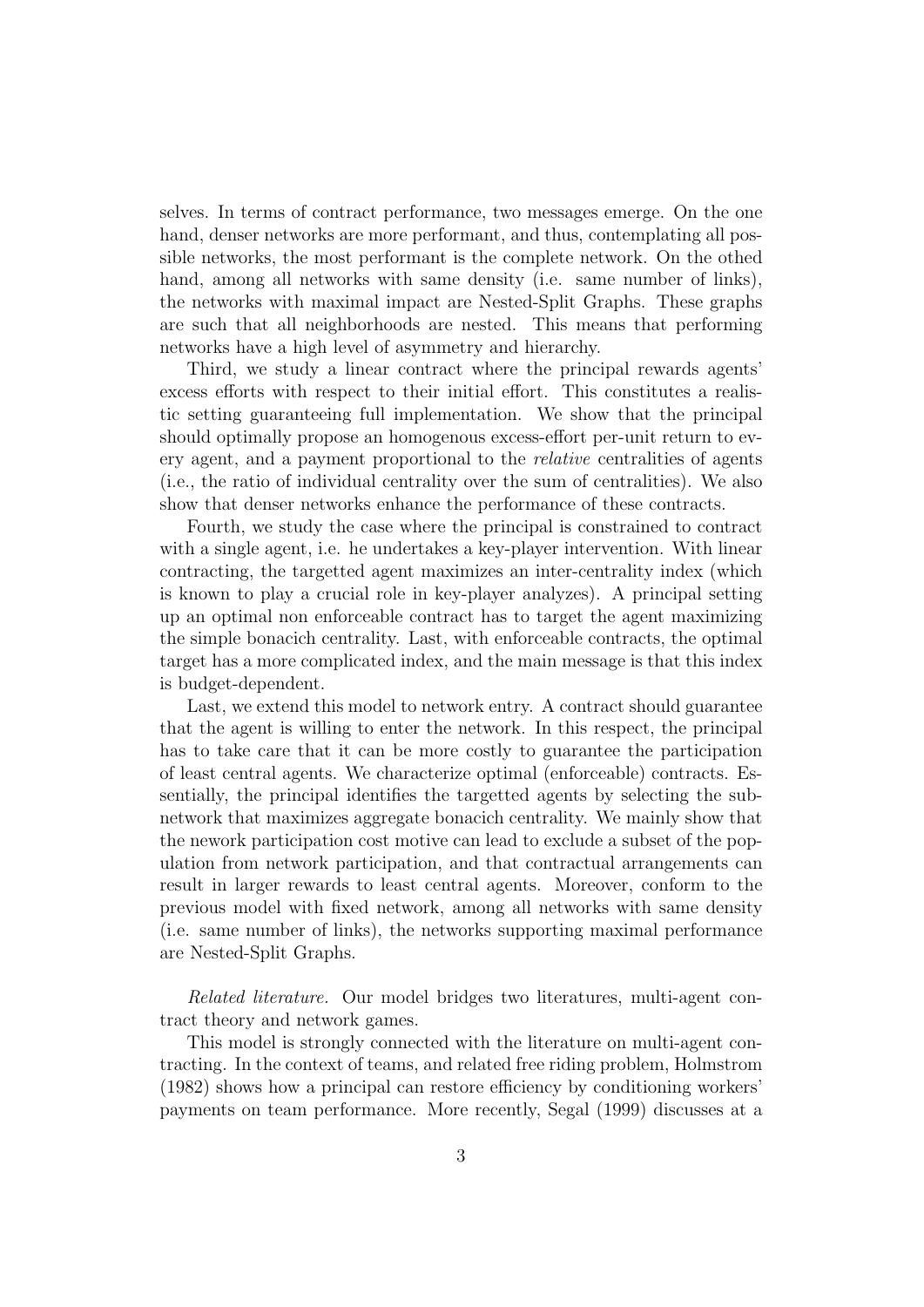high level of generality the efficiency implications of contracting in context where agents' utilities are interdependent and when discrimination is possible. In the opposite, Segal (2003) examines the implications of imposing a non-discrimination close. Like the former paper, our analysis assumes that the principal can discriminate between agents. In regard to this literature, we introduce a network of local complementarities between agents. This echoes the recent paper of Bernstein and Winter (2012), who extend one model of Segal (1999) to a context where externalities between utilities are positive and heterogenous. Some of our results are qualitatively close to theirs, but the models are actually rather distinct. In particular, in contract with Segal's framework, the sum of agents utilities and principal objective is not a function of the sum of agents' efforts in our model (thus our hypotheses violate condition W as exposed in Segal [1999]). In the context of employment relationships, Levin [2002] model multilateral contracting between a firm owner and employees in a dynamical setting. This paper investigates the trade-off firms face between making commitments to their workforce as a whole (multilateral relational contracts), and making more limited commitments to individuals or smaller groups of employees (bilateral relational contracts). One main message is that bilateral contracts are easier to adjust in response to changes in the environment, which may help to explain why firms rely on temporary employees, and the adoption of two-tier workforces. One important departure with regard to this model is static incentives. In Levin's environment, the the firm cannot commit to reward performance, and thus static equilibrium is such that workers will do no more than the minimum, and the firm will do best not to produce at all. In contrast, our model builds on a credible commitment assumption.

Our model is also inserted in the network games literature with local complementarities. For instance, Goyal and Moraga (2001) introduce a model a R&D networks in which parter firms share R&D knowledge, and this generates local complementarities. Calvo and Zenou (2004) consider a model of crime economics, where criminal benefit from local information sharing. Ballester, Calvo and Zenou (2006) introduce models of linear interaction on networks, including strategic complementarity<sup>1</sup> and link agents' equilibrium play to their Bonacich centrality. Recently, Belhaj, Bramoullé and Deroïan (2014) consider more general games, where player's actions can be bounded from above. In this papier, we consider the linear interaction setting and we suppose that the intensity of interaction is low enough to guarantee equilibrium existence (and uniqueness).

Some few papers tackle policy or principal intervention on networks.

<sup>&</sup>lt;sup>1</sup>See for instance Topkis (1998) for an overview of games with strategic complementarities.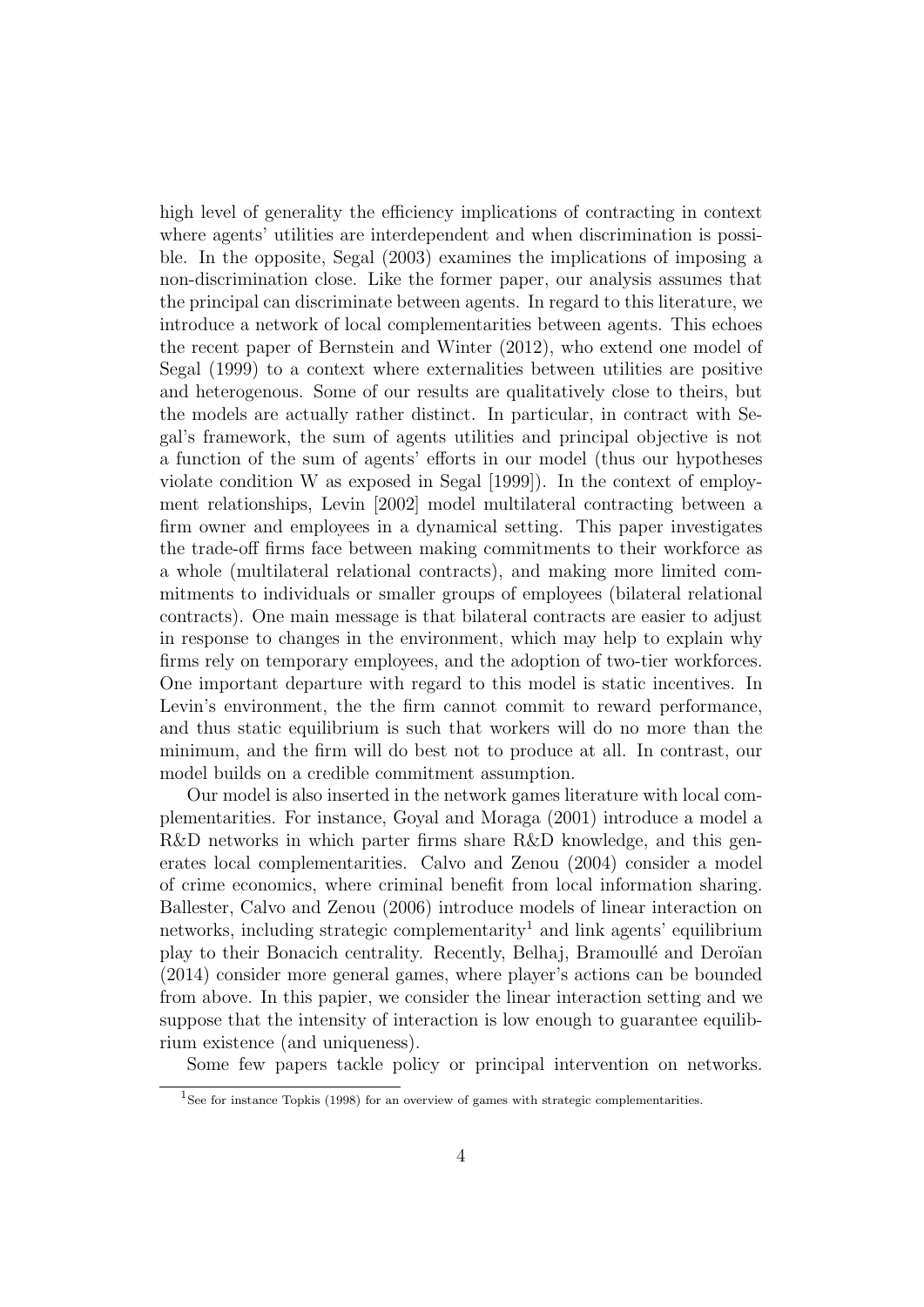Ballester et al. (2006) ask about key player policy. In short, in a context of strategic complementarities, which agent should be dropped out of the network so as to maximize or minimize aggregate efforts on the network? The authors show that the good target is an agent maximizing a specific centrality measure (Ballester, Calvo and Zenou [2010], Liu, Patacchini, Zenou and Lee [2014], and Konig, Liu and Zenou [2014] elaborate on this seminal paper). Our paper also addresses key-player analysis, but the principal subsidizes the targetted agent. Some recent alternative network policies in the context of linear network games can be mentioned. Allouch (2012) considers a model of local public good under linear interaction, and ask about optimal transfers so as to improve aggregate effort (the problem is equivalent to a zero-budget setting). The author shows that network structure decisively shapes optimal transfers. Zhou and Chen (2013) examine the benefits of sequentiality in the same game as ours. In their setting, one (forward looking) agent plays in a first stage and the others in the second stage. A network designer has to find the best agent to play first in order to increase aggregate efforts or utilities. They find in particular that, due to sequentiality, the key leader is not a simultaneous-move key player. In the context of monopoly pricing in presence of externalities between consumers, Bloch and Quérou (2013), as well as Candogan, Bimpikis and Ozdaglar (2012), study models where a monopolist charges a prices to interdependent consumers. These models exhibit an interesting tradeoff for the firm regarding pricing policy: central agents have increased demand for products, but they also originate large influence effects on other consumers. One interesting result is that with linear pricing, these effects compensate excatly, in such a way that, in the end, positions on the network do not affect prices. In our paper, the linear contract is formally isomorphic to linear pricing by monopolies as exposed in Bloch and Querou (2013). Our work complements their view by showing that the network matters under optimal contracting.

In various applications, the principal is a policymaker aiming at fostering agents' efforts by subsidizing agents directly. In the drop out game of  $Calv\ddot{o}$ -Armengol and Jackson  $(2004)$ , in labor market context, the authors examine a binary game with local complementaries. A planner can suibisize agents entry, and see the consequence on the number of agents dropping in. Importantly, in this context the agents' consent is not an issue, while it is crucial in our framework. In Svetovic and Steiner (2012), agents face a coordination problem akin to the adoption of a network technology. A principal announces investment subsidies which, at minimal cost, attain a given likelihood of successful coordination. Optimal subsidies target agents who impose high externalities on others and on whom others impose low externalities. This result echoes our findings showing that rewards take into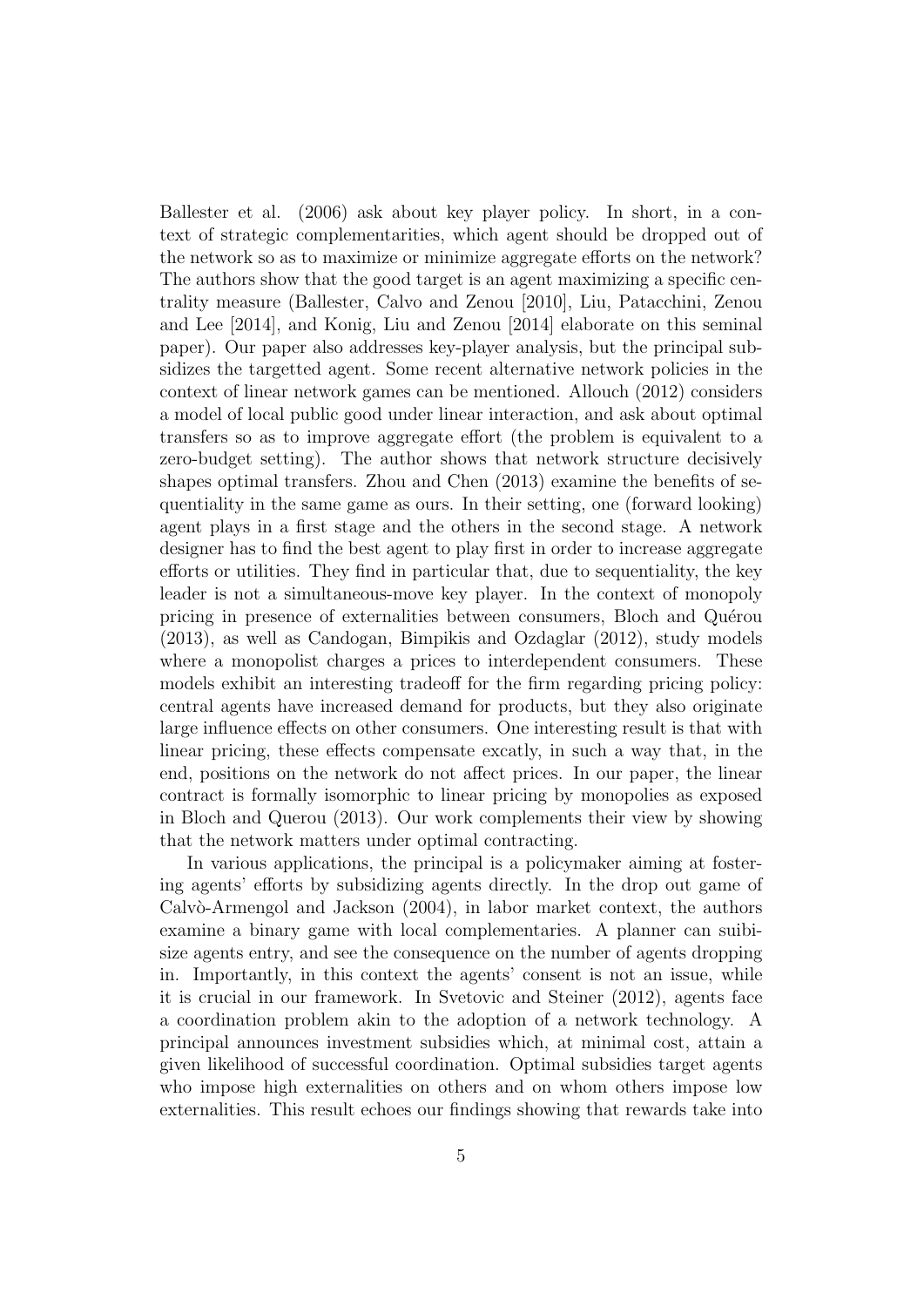account the position of agents in the network. However, this latter paper is focused on the role of strategic uncertainty in coordination processes, which is not a concern in our paper.

The paper is organized as follows. Section 2 presents the model. Section 3 presents optimal contracting in both enforceable and non enforceable contexts, as well as linear contracting and key-player analysis. Section 4 extend the model to network entry. Section 5 concludes. All proofs are given in section 6.

## 2 A model of contracts on a fixed network

A principal contracts with a finite set of agents organized in a fixed network of local complementarities. In our setting, agents exert effort, and the principal's objective is to maximize a function of the sum of agents' efforts net of transfers. We propose a three-stage game. In the first stage, the principal proposes contracts. In the second stage, agents simultaneously decide whether to accept or reject their respective offers. In the third stage, agents exert effort and transfers are realized. Both efforts and the network are assumed to be observable. We study Subgame Perfect Nash Equilibrium (SPNE). In this model, coordination is a matter and equilibrium multiplicity may arise. We analyze in this paper the SPNE of the game which maximizes the principal's objective; that is, we focus on the equilibrium such that all proposed offers are accepted<sup>2</sup>.

Notations. Vectors and matrices are in capital letter, e.g. effort profile X, of network G, while matrix components are in lower case. Agents are indexed with a subscript, e.g.  $x_i$  will quote for the effort level of agent i. We let symbol  $\|\cdot\|$  represent the vectorial 2-norm, e.g.  $\|X\| = \sqrt{\sum_{k \in N} x_k^2}$ . The sum of the components of a profile is written in lower case, e.g.  $x = \sum_{k \in N} x_k$ . Symbol '>' applied to vectors means the weak inequality on each component. We let denote 1 the profile of ones (its dimensionality will not necessarily be  $n$ , but we keep implicit this aspect for convenience when there is no confusion).

**Network.** We let  $N = \{1, 2, \dots, n\}$  be a set of agents organized in a network of bilateral relationship. The network is formally represented by a symmetric<sup>3</sup> adjacency matrix  $G = [g_{ij}]$ , with binary<sup>4</sup> element  $g_{ij} \in \{0, 1\}$ .

<sup>&</sup>lt;sup>2</sup>The optimal contract guaranteeing a unique equilibrium in which all agents accept the principal's offer is of divide and conquer sort - see Seagal (2003). Its study is out of the scope of the present paper.

<sup>3</sup>All results, except linear contracting and in particular Proposition 4, are robust to non binary and asymmetric relationships, i.e.  $G^T \neq G$ , where centralities are replaced by outward centralities.

<sup>&</sup>lt;sup>4</sup>Results are robust to weighted relationships. They are also robust to the introduction of a low level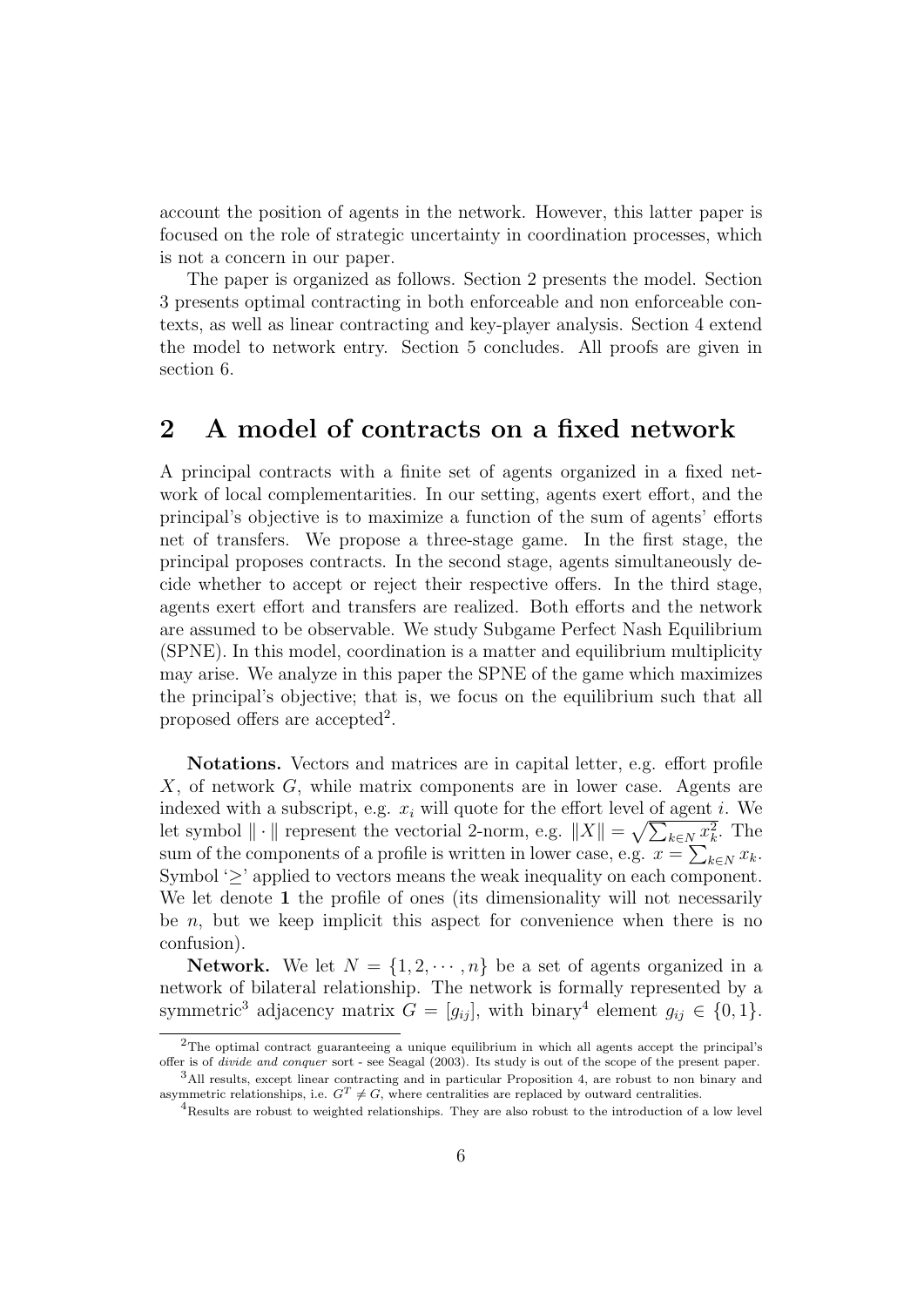The link between agents i and j exists whenever  $g_{ij} = 1$ . In that case, we shall say that agents i and j are neighbors. By convention,  $g_{ii} = 0$  for all i. We may abuse the language and speak about network G. We let  $\mu(G)$ denote the index of the adjacency matrix  $G$ , which is by symmetry its largest eigvenvalue.

**Agents' utilities.** We label by  $x_i \in \mathbb{R}^+$  agent i's effort and by  $X =$  ${x_1, x_2, \dots, x_n}$  the profile of efforts. When agent i exerts effort  $x_i$  on network  $G$ , she derives some utility from own effort as well as the sum of efforts of neighbors. We consider the simple benchmark of linear quadratic utilities which are frequently used in the network game literature (see Ballester et al. [2006]). Let  $a \in \mathbb{R}^+, \delta \in [0, \frac{1}{n(\ell)}]$  $\frac{1}{\mu(G)}$ ,  $v_i \in \mathbb{R}$ , and let  $y_i = \sum_{j \in N} g_{ij} x_j$ . When agent *i* exerts effort  $x_i$ , agent *i*'s utility is written:

$$
u_i(x_i, y_i) = v_i + a_i x_i - \frac{1}{2} x_i^2 + \delta x_i y_i \tag{1}
$$

Here parameter  $a_i$  measures some private return to own effort, while parameter  $\delta$  measures the strength of complementarities, or intensity of interaction, between neighbors. To isolate pure network effects and keep things simple, agents have homogenous characteristics  $a_i = a$  and  $v_i = 0$  for all i, but the analysis is easily extended to heterogenous agents' characteristics. With this specification, agents' utilities depend positively on neighbors' efforts, and efforts between neighbors are strategic complements.

When an agent does not accept the contract proposed by the principal, she plays a best-response to others' efforts as derived from utility (1), that is  $x_i^{BR} = a + \delta y_i$ . Agent *i*'s utility level under best-response play is written:

$$
u_i^{BR}(y_i) = \frac{1}{2}(a + \delta y_i)^2
$$
\n(2)

Contracts. The principal commits to a set of publicly observable contractual offers. Contracts are proposed to every agent in the society at no cost, and the principal can discriminate between agents.

We define  $s_i$  as agent i's acceptance strategy:  $s_i = 1$  (resp.  $s_i = 0$ ) means that agent *i* accepts (resp. rejects) the principal's offer. We let  $S \in \{0,1\}^N$ represent the profile of acceptance strategies of agents in stage 2. Generally speaking, a contract between the principal and agent  $i$  is a pair of functions  $(x_i(s_{-i}), t_i(s_{-i}))$ . The quantity  $t_i \in \mathbb{R}$  can be interpreted as a monetary transfer from the principal to the agent (this transfer can be either positive or negative). Both transfer function and effort function are contingent on acceptance status of others. We consider two alternative economic contexts,

of strategic substitutability.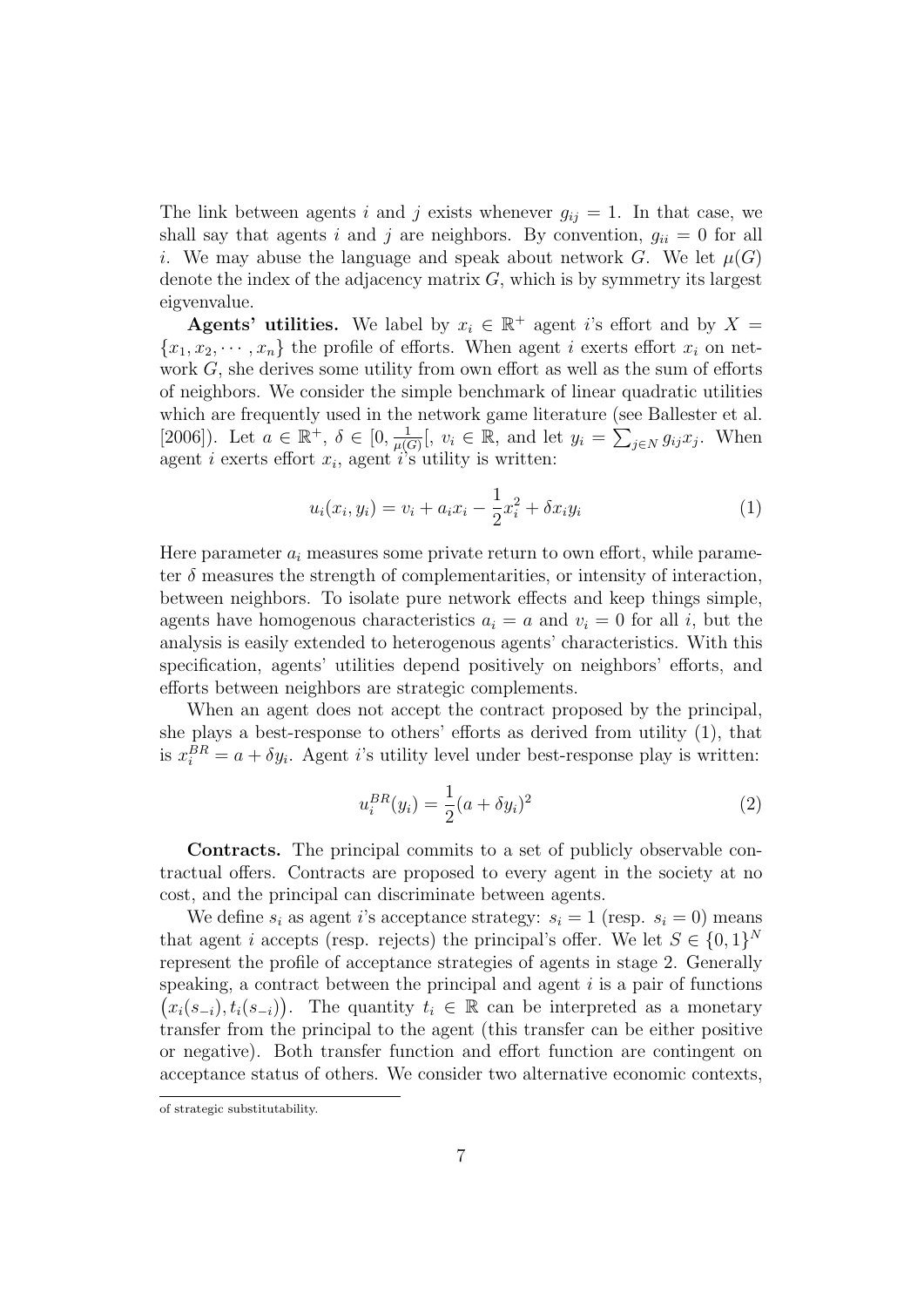depending on contract enforceability. When contracts are enforceable, agents are tied to the effort level proposed in the contract. When contracts are not enforceable, an agent behaves opportunistically, and she exerts the desired level of effort if she obtains at least the utility derived from her best-response effort. This means that contracting is a simple option, such that the agent receives a transfer in case she complies with a certain effort level.

The principal's payoff  $\Pi_P(X,T)$  (where subscript P stands for 'Principal') under efforts  $X$  and realized transfers  $T$ , is increasing and concave in the sum of agents' efforts through function  $F()$ , strictly increasing  $(F' > 0)$ , differentiable, and concave  $(F'' < 0)$ :

$$
\Pi_P(X,T) = F\left(\sum_{i \in N} x_i\right) - \sum_{i \in N} t_i \tag{3}
$$

To guarantee that the principal's payoff is positive at optimum, we also assume  $F(0) \ge 0, F'(0) > 1, \lim_{z \to +\infty} F'(z) < 1$ . The optimal set of contracts guarantees contract acceptance, and thus solves:

$$
\max_{\{(x_i(s_{-i}), t_i(s_{-i}))\}_{i \in N}} F\left(\sum_{i \in N} x_i\right) - \sum_{i \in N} t_i
$$
\ns.t.

\n
$$
\forall i \in N, u_i(x_i, y_i) + t_i = u_i^{BR}(y_i)
$$
\n(4)

The constraint in the above program represents an individual participation constraint<sup>5</sup>. Importantly, at the equilibrium agent i's reservation utility  $u_i^{BR}(y_i)$ , i.e. utility under offer rejection, depends on others' efforts. The level of effort exerted by others at optimum may vary according to the context, as we will detail further.

To identify optimal contracts, the principal can, in a first step, solve the sub-problem associated with a fixed budget, and obtaining the optimal set of contracts contingent on budget t:

$$
\max_{\{(x_i(s_{-i}), t_i(s_{-i}))\}_{i \in N}} \sum_{i \in N} x_i
$$
\n
$$
\sum_{i \in N} x_i
$$
\n
$$
\forall i \in N, u_i(x_i, y_i) + t_i = u_i^{BR}(y_i)
$$
\n
$$
\sum_{i \in N} t_i = t
$$
\n
$$
(5)
$$

<sup>5</sup>Agents are assumed to accept the offer under indifference, so the principal will necessarily extract agents' utility surplus until indifference; this is without loss of generality to restrict attention the program with binding participation constraints.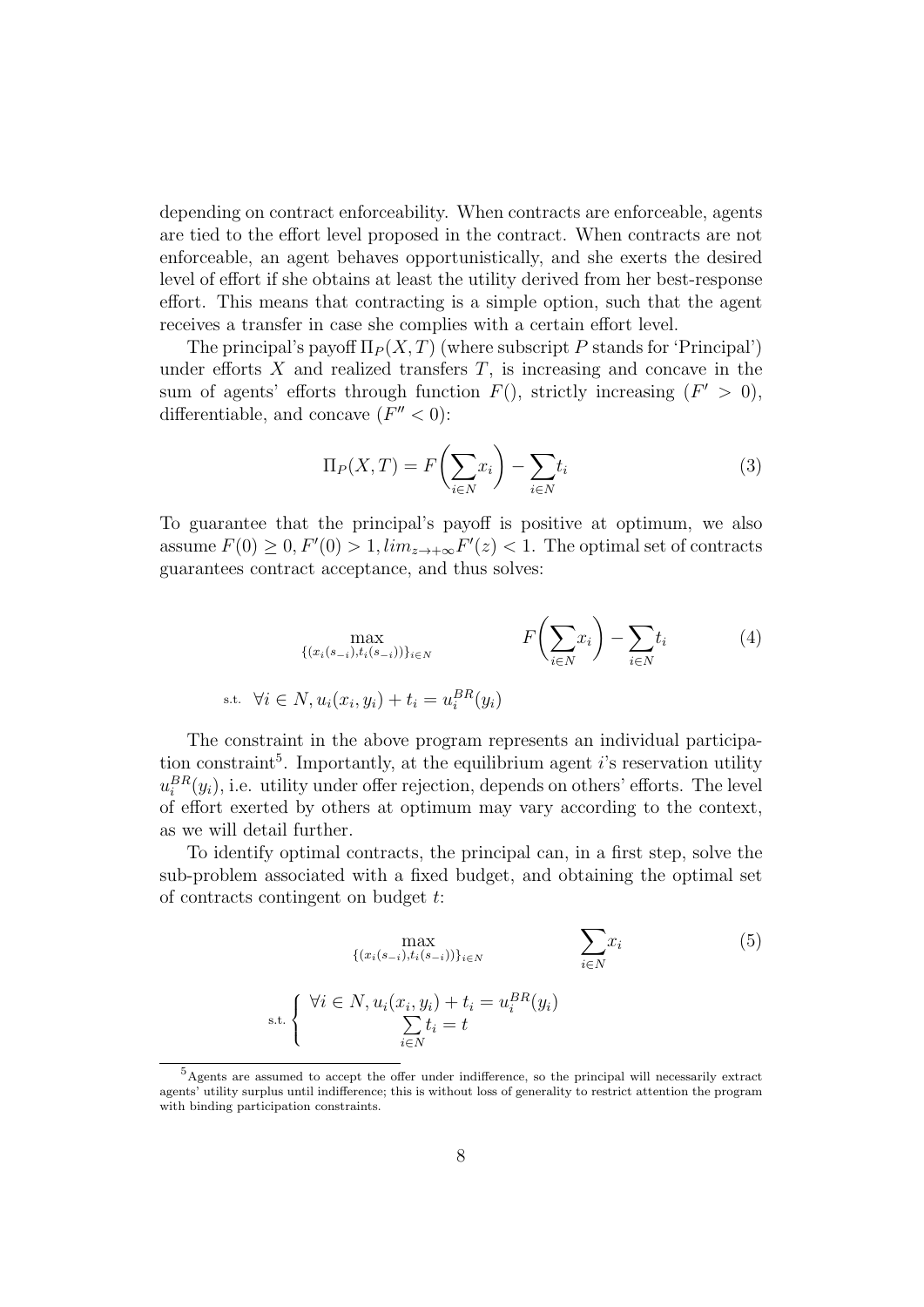This subprogram generates an optimal effort profile  $\hat{X}(t)$ , with corresponding aggregate effort  $\hat{x}(t)$ . In a second step, the principal compares the performance of each budget, and determines the optimal budget. The optimal budget  $\hat{t}$  solves<sup>6</sup>:

$$
\frac{\partial \hat{x}(\hat{t})}{\partial t}F'(\hat{x}(\hat{t})) = 1\tag{6}
$$

Note that the conditions that we impose on function  $F$  imply that the profit of the principal is positive for all positive budget  $t \in [0, \hat{t}]$ .

The principal thus proposes contractual offers in order to maximize her payoff under agents' participation constraint. To identify optimal contracts, the principal can, in a first step, solve the sub-problem associated with a fixed budget  $t$ , and obtain the optimal set of contracts contingent on this budget. In a second step, the principal compares the performance of each budget, and determines the optimal budget. The shape of function  $F()$  is crucial to understand budget selection. In concrete applications, the budget t is endogenous and related to agents' efforts through function  $F()$ , as for shopping malls or monopoly pricing. In other applications, like the funding of R&D by an international institution, the budget can be considered as exogenous. Throughout the paper, we will mainly abstract from this discussion and focus on the first step, where the budget is kept fixed. Technically, this means that it is sufficient to focus on the sub-problem in which the principal's objective is to maximize the sum of efforts.

This model fits with various applications.

Production in firms. We enrich the classical team production model (Holmstrom [1982]), where the firm is composed of n workers and a firm owner distinct from workers, by adding a network aspect as follows. Workers are organized in a network G describing local complementarities. In particular, a worker's effort generates quadratic costs but synergies with neighbors on network G contribute to reduce effort cost as follows:

$$
c_i(x_i, y_i) = \frac{x_i^2}{2} - \delta x_i \left(\sum_{j \in N} g_{ij} x_j\right)
$$

The larger the sum of efforts of agent i's neighbors, the lower the cost. Furthermore, the cost function exhibits complementarities in neighbors' efforts: for a fixed level of neighbors' efforts, a higher level of own effort entails a

<sup>&</sup>lt;sup>6</sup>In the above program, it is immediate that the optimal budget  $\hat{t} \geq 0$ . Furthermore, it is also immediate that the principal spends the whole budget.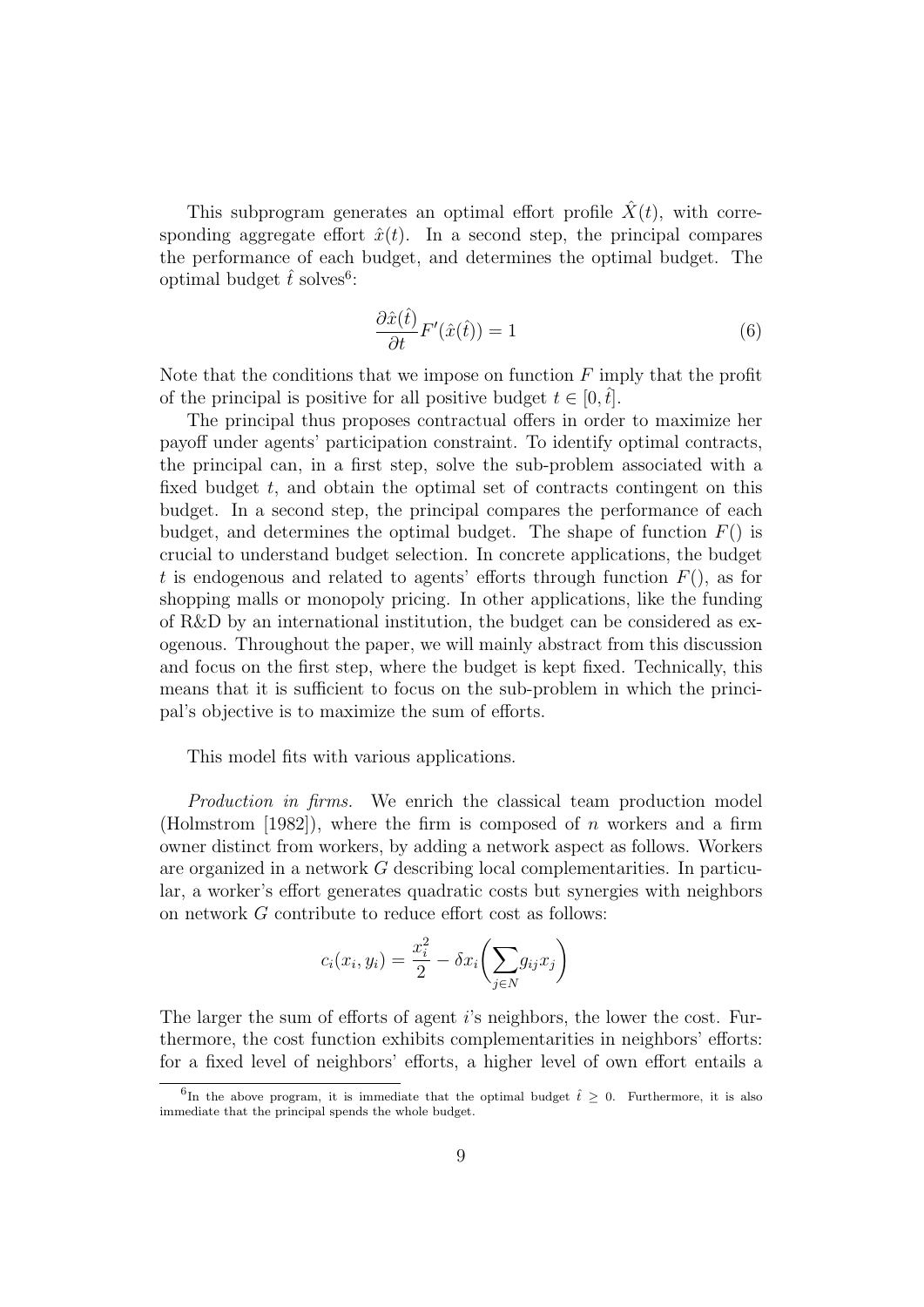larger impact of neighbors' efforts on own effort cost. Workers are payed a wage from the firm owner. This wage is given by  $v + ax_i$ ,  $v, a > 0$ , where v is a fixed common fee, and  $ax_i$  is a linear compensation in individual output - which is assumed for simplicity exactly reflected by effort. The term  $ax_i$ is not linked to the firm's profits. When firm's profits are uncertain, this part constitutes a kind of insurance against that risk. The value of the firm's output is an increasing function of the sum of efforts of employees. Due to diverse production costs, the value function is in general concave. To fit with our model, on top of initial wages, the firm owner can distribute to each agent i an individual bonus  $t_i(x_i) \geq 0$  conditional on increased effort level. The firm owner wants to maximize output less wages, and the budget  $t$  is here endogenous to workers' efforts.

Research activity and science parks. The world of research is a world of synergies. A huge literature documents the role played by research collaborative activities between firms or academics (see Goyal and Van der Leij (2006) for an empirical analysis of the properties of the networks of collaboration between academics; see for instance Hagedoorn (2002) for a description of R&D networks between firms). As in Goyal and Moraga (2001), consider independent markets with linear demand  $d - p$ ,  $d > 0$ , and  $x_i$  as firm i's R&D effort. There is no fixed cost, and marginal costs are related to partners' efforts through the equation  $c_i = c - x_i - y_i$ . We thus have

$$
\pi_i(x_i, y_i) = (d - c + x_i + y_i)^2 - \gamma x_i^2
$$

where  $\gamma x_i^2$  is the cost of R&D effort and c the constant marginal production cost,  $\gamma > 1$ . This profit function corresponds to a modified version of utility (1), where agent i's utility is of type  $u_i(x_i, y_i) + V_i(y_i)$ , with  $V()$  a non decreasing function. In this context, the principal can be a public institution, like a regional institution, a state or a state union, wanting to foster the amount of research. To proceed, such institutions frequently reward agents and some dots can be conditional on performance. In this frame, the budget of the public institution's fund can be exogenous (then the principal solves program  $(5)$  with a given budget t in hand), or partly related to the industry's aggregate profit.<sup>7</sup>

Conditional cash transfers in education. It is often argued that peer effects are prevalent at school. Some recent papers have identified friendship networks at school. For instance, Calvo, Patacchini and Zenou (2009) identify peer effects in frienship networks at school, and they use utility function in

 $7$ We note that the public authority can also be interested in minimizing the sum of industry costs. In that case, the objective is a weighted sum of efforts where weight are proportional to agent's degree. Even if we present the simple case of equal weights for clarity, our model is easily extended to the setting where the principal's objective is an increasing function of the sum of weighted efforts (with fixed weights).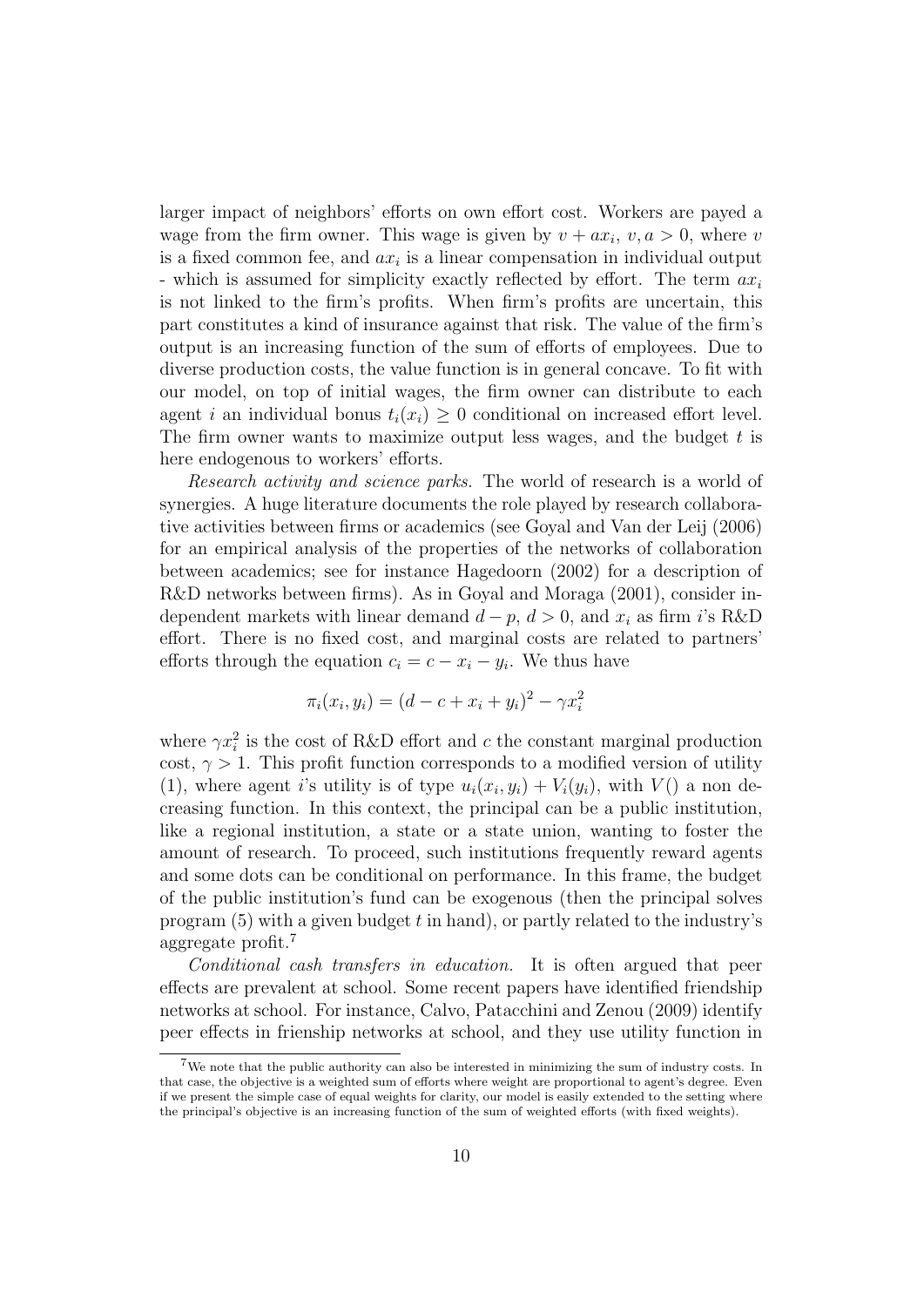equation (1) as teenagers' utilities. Grants are often conditional to students performance. For example, there are two influential programs (PROGRESA-Opportunidades in Mexico and Bolsa-Familia in Brazil) of cash transfers conditional on school attendance (for a review, see Fiszbein, Schady, Ferreira, Grosh, Keleher, Olinto and Skoufias [2009], see also Dieye, Djebbari and Barrera-Osorio [2014]). In this application, one may consider the principal's budget as exogenous to students performance.

Monopoly pricing with interdependent consumers. In many cases, consumptions of neighborhood or friends affects own consumption. Bloch and Quérou (2013) consider monopoly pricing in a model of network externalities where consumers only care about the consumption of a subset of agents determined by an exogenous social network. Their setting is extended to divisible goods in Candogan et al. (2012), whose consider utility (1) with  $a = d_i - p_i$ ; here  $d_i$  measures private preference parameter and  $p_i$  represents the per unit price charged by the monopolist. As shown by Candogan et al., the optimal price profile  $\{p_i^*\}$  charged by the monopolist is homogenous, i.e.  $p_i^* = p^*$  for all i. Assume that the monopolist has already set up the optimal price  $p^*$  in the past. On top of this price, suppose the monopolist can propose to each consumer an idiosyncratic discount conditional on some quantity sold. One important message with regard to this literature is that, with regard to linear pricing, the existence of discounts-like contracts allows the monopolist to significantly enhance the demand and thus to increase her profit by charging heterogenous optimal prices.

One interesting related application concerns shopping malls. Shop owners borrow space to a mall developer. Typically stores are placed together in close proximity within a large shopping mall. Shops are organized in the mall space, and there is positive externalities between demands for adjacent shops in the space: first, customer traffic in likely to be affected by the upkeep of adjacent stores; second, anchor stores and national name-brand stores, generate positive externalities by drawing customer traffic not only to their own store, but also to other stores (the network of local externalities is likely to be asymmetric). Here,  $x_i$  denotes firm i's effort to increase its sells, and the network G represents the physical mall space, where adjacent locations correspond to a link. In shopping malls, mall store contracts are rather sophisticated and partly depend on the amount of sells of the shop in the mall<sup>8</sup>. Interestingly, a part of the payoff of the mall owner can result from externalities related to shops efforts. For instance, in case the mall owner installs a costly car park, a larger demand in the mall increases car park revenue.

 ${}^{8}$ Gould et al. (2006) provide a detailed empirical analysis based on a well documented dataset.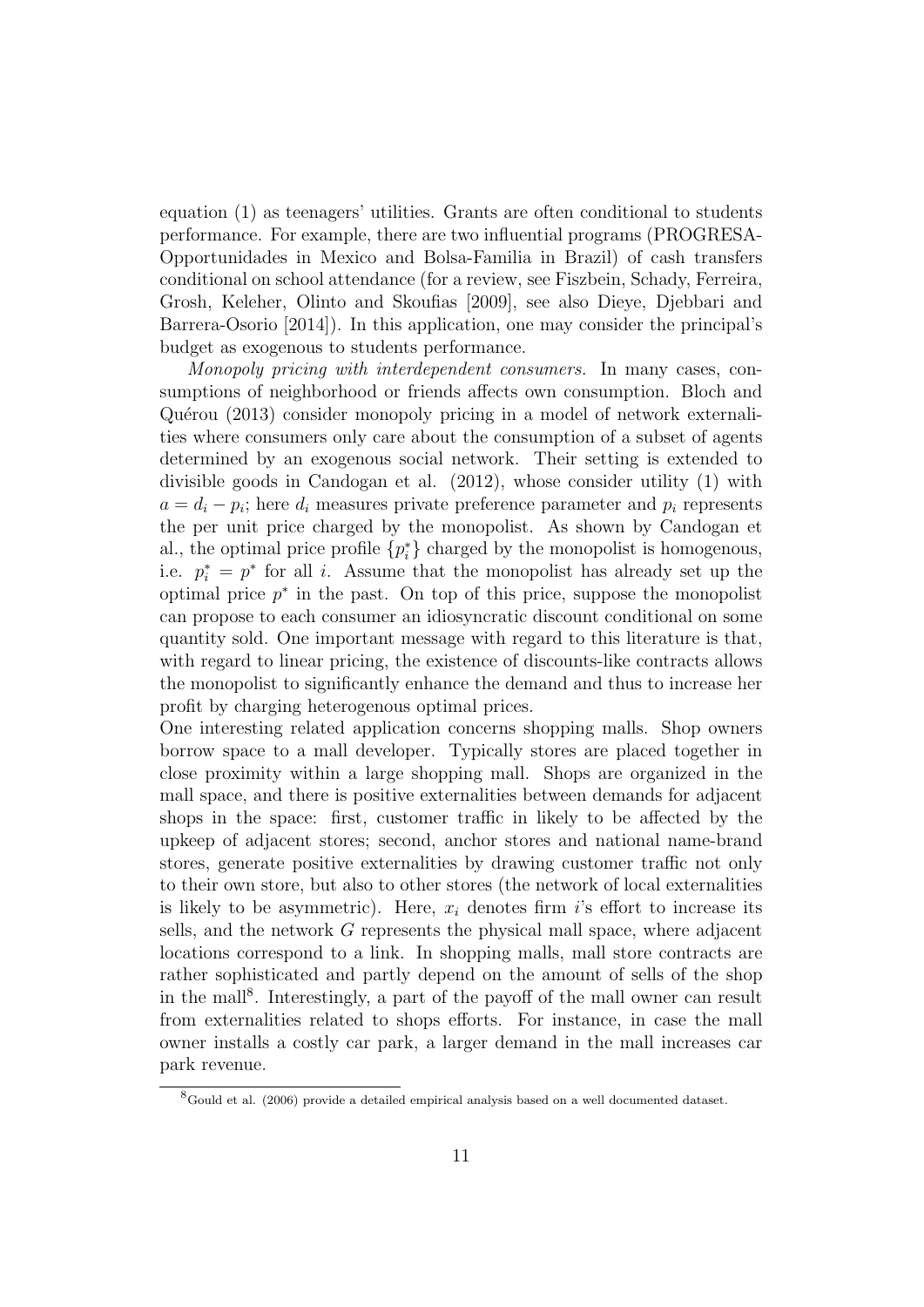## 3 Optimal contracts

In this section, we examine diverse contractual arrangements in a situation where the principal contracts with agents organized in a fixed network. In this context, we study the impact of the network structure on contractual design in various situations. We examine in the order optimal contingent contracting (the first-best in our context), then optimal bilateral contracting, then linear contracts, and last we undertake a key-player analysis, which corresponds to the situation where the principal is constrained to contract with a single agent on the network.

#### 3.1 Optimal enforceable contracts

In this subsection, we consider that contracts are enforceable, i.e. agents do not behave opportunistically. This economic environment is in general favorable to the principal's objective.

Here, we are interested in the first-best contract which can be reached by the principal. First note that, when all agents play their best-response, this originates the unique equilibrium effort profile  $X^0$  and the corresponding equilibrium utility profile  $U^0$  as follows. Let matrix  $M = (I - \delta G)^{-1} \geq 0^9$ and  $B = M1$ . Equilibrium efforts can be interpreted in terms of network Bonacich centrality. For any profile  $Z \geq 0$ , we let  $B_Z = MZ$  denote agent i's Bonacich centrality (weighted by Z). The quantity  $b_{Z,i}$  is the number of paths from agent  $i$  to others, where paths are weighted as follows: the weight of a path of length k from agent i to agent j is  $\delta^k z_j$ . We have:

Result 1 (Ballester et al. (2006)). An equilibrium effort profile exists if and only if  $\delta\mu(G) < 1$ . In this case,

$$
x_i^0 = aB \tag{7}
$$

and

$$
u_i^0 = \frac{a^2}{2} b_i^2 \tag{8}
$$

The first task for the principal is to determine the minimum agents' outside opportunity, this level being crucially tied to the effort level he can ask agents to exert. Basically, the lowest reservation utilities agents may consent

<sup>&</sup>lt;sup>9</sup>The condition  $\delta\mu(G)$  < 1 guarantees  $M \geq 0$ ; otherwise there is no equilibrium: efforts would escalate to infinity.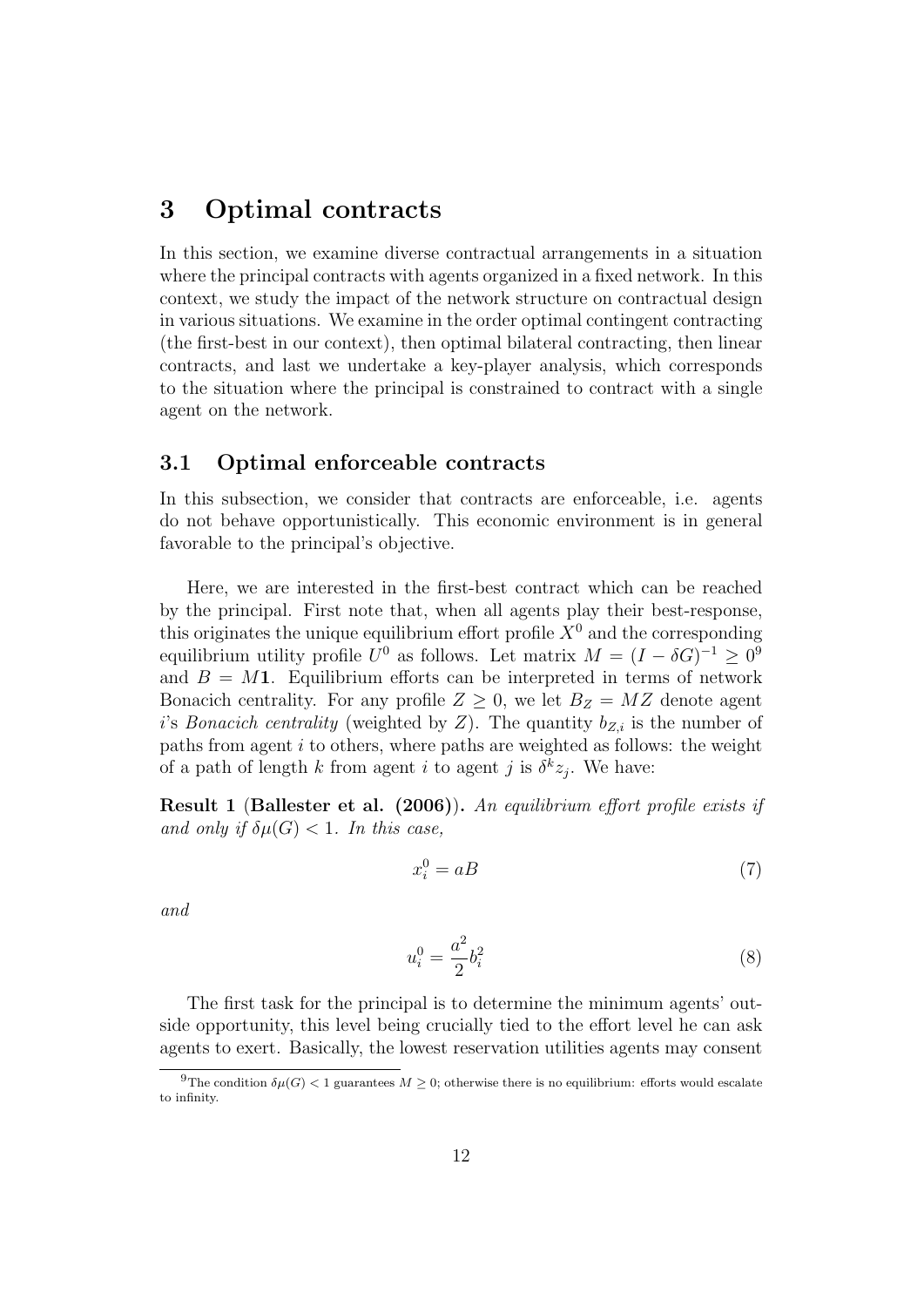to obtain under the principal's offer are exactly the utilities they would obtain in the absence of principal's intervention. This would induce a maximum surplus extraction from agents' utilities. Can the principal design contracts such that an agent refusing the offer would obtain this minimal reservation utility?

The point is that, by complementarities and positive externalities, utilities under offer rejection are increasing with others' efforts, so simple bilateral contracts, for sure, would not allow the principal to extract this maximum utility surplus from agents<sup>10</sup>. It is straightforward to observe that the principal should raise contingent contracts. A contingent contract is a take-it-orleave-it offer such that, if one agent rejects the offer, no contract is accepted, the consequence of which is that agents play the equilibrium  $X^0$ .

Contingent contracts can be written as follows. We note first that we are interested in the first-best optimum, and in particular we do not examine how agents behave out of the optimal contract. It is thus without loss of generality to restrict attention to the simplified setting in which the principal proposes a transfer against some effort level<sup>11</sup>. Second, we have to take into account that offers are conditional on other offers' acceptance. Define for convenience the profile  $\mathbf{1}_{-i} = (1, \dots, 1)$  which contains  $n-1$  ones. A contingent contract with agent i is a pair  $(x_i(s_{-i} = 1_{-i}), t_i(s_{-i} = 1_{-i}))$ . This contract means that agent i should both exert effort  $x_i$  and receive transfer  $t_i$  if all other agents accept the offer. The key implication of this formulation is that if agent i does not accept her offer, other agents are not tied to the effort level prescribed in their offer.

Given the above discussion, we can state:

Proposition 1. Under enforceable contracts, the optimal contract is a contingent contract. It guarantees that agent i's utility under offer rejection is equal to  $\frac{a^2}{2}$  $\frac{i^2}{2}b_i^2$ .

The next question is to characterize optimal efforts and transfers, given that agent i's participation constraint is written at the first-best:

$$
u_i(x_i, y_i) + t_i = \frac{a^2}{2}b_i^2
$$

Note that the principal can always propose to any agent  $i$  the *default* contract  $(x_i^{def}$  $e^{i\omega t}$ , (0), such that the agent is indifferent between accepting the

 $10$ This statement is valid even with contracts à la *Mirrlees* where agents are payed conditionally on reaching a joint performance. Indeed, even in this case, an agent refusing the offer would benefit from neighbors' increased efforts.

 $11$ Since we are only interested in the first-best contract, and given that there is no uncertainty in the game, this formulation is sufficient here: the principal is able to compute exactly the optimal contract that guarantees agents' acceptance, and agents exert the exact effort level prescribed in the contract at optimum.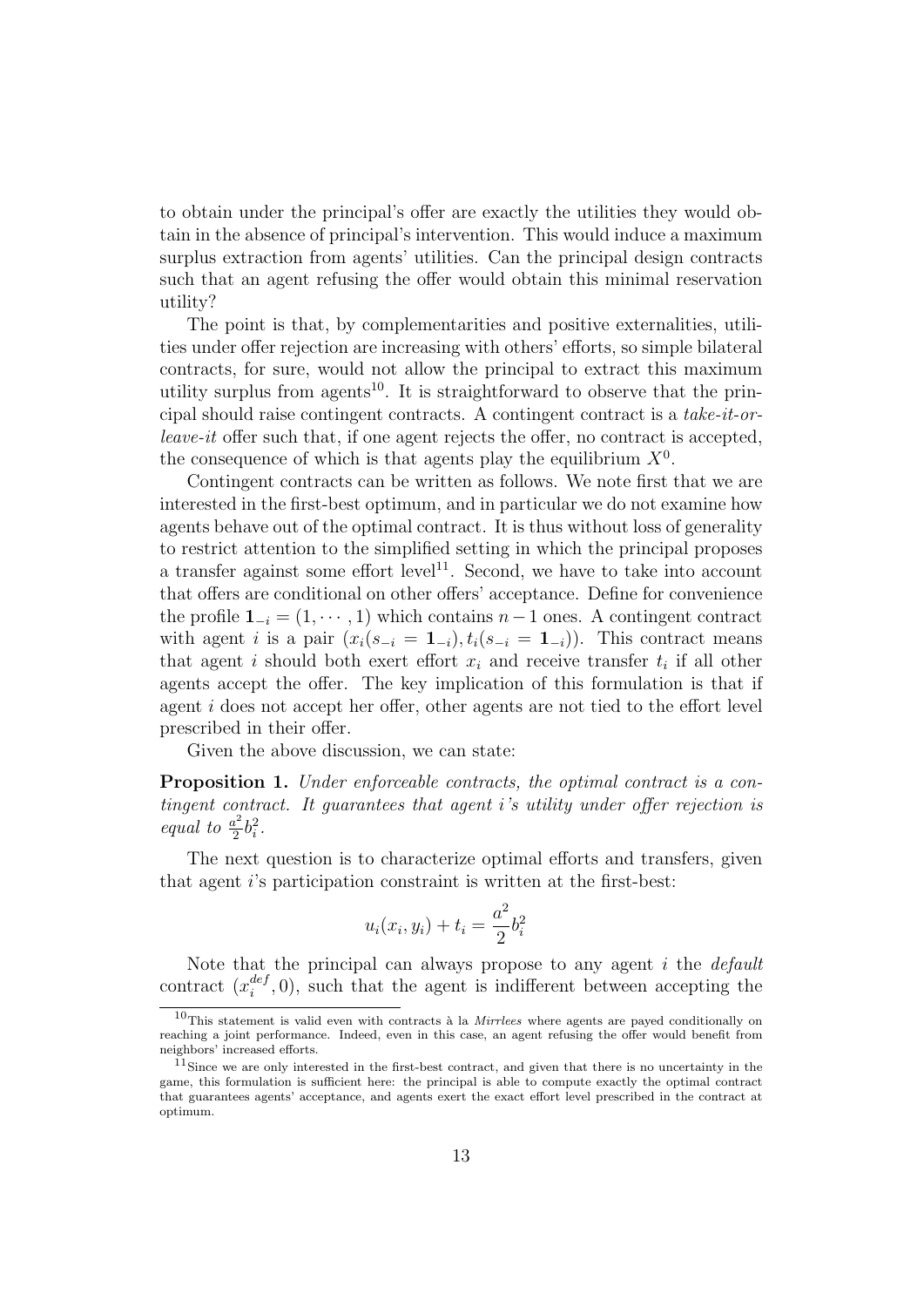offer or not (status quo offer). The proposed effort level  $x_i^{def}$  $i$ <sup>def</sup> corresponds to agent i's best-response given others efforts. Also, in this game of complementarities, the principal never finds profitable to propose to agent  $i$  and effort level  $x_i < x_i^{BR}$ .

In particular, two questions need to be addressed. First, should more central agents be proposed higher rewards and/or efforts? The answer is far from being obvious. Indeed, if central agents generate a huge amount of externalities on other, they also receive more externalities; thus their effort level is initially higher, and with convex effort cost, increasing their effort is budget-demanding. Second, it is interesting to know whether or not this maximum surplus extraction requires to tax some agents in order to increase rewards to the most influencial agents on the network.

To guarantee a well-defined problem, we assume that  $\delta < \frac{1}{2\mu(G)}$ . We allocation maximizing utilities  $X^e = aB'$  satisfies  $u_i^e = \frac{a^2}{2}$  $\frac{a^2}{2}b'_i$ . For convenience, we write  $B'(G) = B(G, 2\delta)$  and  $b'(G) = b(G, 2\delta)$ . We obtain:

**Proposition 2.** The optimal contingent contract, for given budget t, is written for all i:

$$
\hat{t}_i(t) = \frac{1}{2} \left[ a^2 b_i^2 + \left( \frac{2t - a^2 ||B||^2}{b'} \right) b_i' \right]
$$

$$
\hat{x}_i(t) = \left(a + \sqrt{a^2 + \frac{2t - a^2 ||B||^2}{b'}}\right) b_i'
$$

Optimal efforts are always well-defined. The positiveness of the member under the square root in the latter equation is equivalent to budget  $t$  being larger than the difference between aggregate initial utilities and the aggregate utility of the allocation  $X^e$ . This effort profile maximizing precisely aggregate utilities, and the budget being nonnegative, this constraint always holds.

We define the following centrality index  $H = (h_1, h_2, \dots, h_n)$ :

$$
h_i = \frac{b_i^2}{b_i'} \tag{9}
$$

This index is the ratio  $\frac{u_i^0}{u_i^e}$  of the (initial) agent *i*'s equilibrium utility over the utility of the efficient allocation. For all  $i \in N$ , we define

$$
\bar{t}_i = \frac{a^2}{2} \bigg( ||B||^2 - b'h_i \bigg)
$$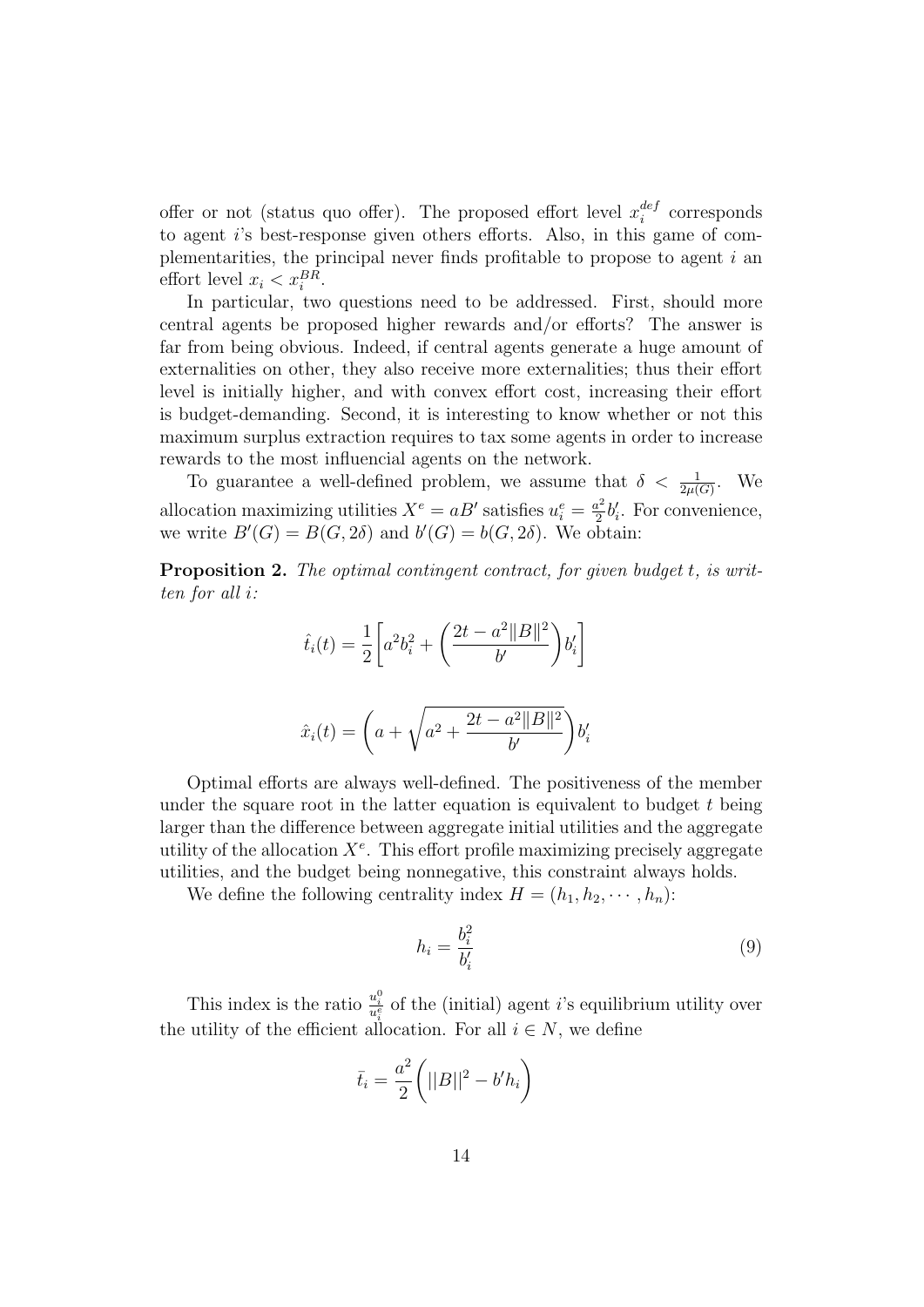and

$$
\bar{t} = \max_{i \in N} \ \bar{t}_i
$$

For all regular networks  $G^k$ ,  $k = 0, 1, \dots, n-1$ , we have  $\bar{t} = 0$  because the Bonacich centrality is homogenous across agents on regular networks. For other networks, we obtain

#### **Lemma 1.** For any non regular network  $G, \bar{t} > 0$ .

The positiveness of the quantity  $\bar{t}$  is crucial to understand taxation (i.e. the set of agents offered a negative transfer). Exploiting Lemma 1, we are now in position to identify taxed agents. From Proposition 2, we deduce that agent *i* is taxed whenever  $t < \bar{t}_i$ . We deduce how to find taxed agents:

Corollary 1. The principal taxes at least one agent on the network as soon as  $t < \overline{t}$ . Moreover, taxed agents have smaller the index  $h_i$ .

Hence, taxing some agents allows the principal to contract with agents whose gap between equilibrium utility and efficient utility is the largest. The centrality index H and Bonacich centrality index are linked but they may have different ordinal rankings. To illustrate, for  $\delta = 0.01$ , this is the case on the four-player four-links network built as a four-player star complemented with a link between two peripherals. Here, Bonacich centralities are aligned with degrees while the ranking of the index  $H$  puts first the most connected agent, then the least connected, then the others.

Fix  $\delta$  and vary t. The optimal contract satisfies that, whatever the network, all agents are rewarded for a large enough budget. Moreover, the condition  $t < \bar{t}$  is always met for regular networks, meaning that, whatever the budget, every agent is rewarded for this class of graphs. In contrast, for a low budget, except on regular networks certain agents are taxed (with still an effort level higher than their best-response choice).

Fix t and vary  $\delta$ . For  $\delta$  close to 0 or equal to 0, the solution is distributed and agents receive approximately the same reward. When  $\delta$  takes a large value, the network effects are stronger. In general, t is increasing with  $\delta$ . For a given budget, this means that taxation can emerge for a high enough value of  $\delta$ .

It is worth emphasizing that the network is crucial to understand taxation. Indeed, in the empty network all agents are isolated and thus every agent gets an equal sharing of the budget<sup>12</sup>.

<sup>&</sup>lt;sup>12</sup>This can be even seen when extending the model to heterogeneous agents' characteristics. Hence, the network effect inducing taxation is not reducible to an idiosyncratic heterogeneity effect.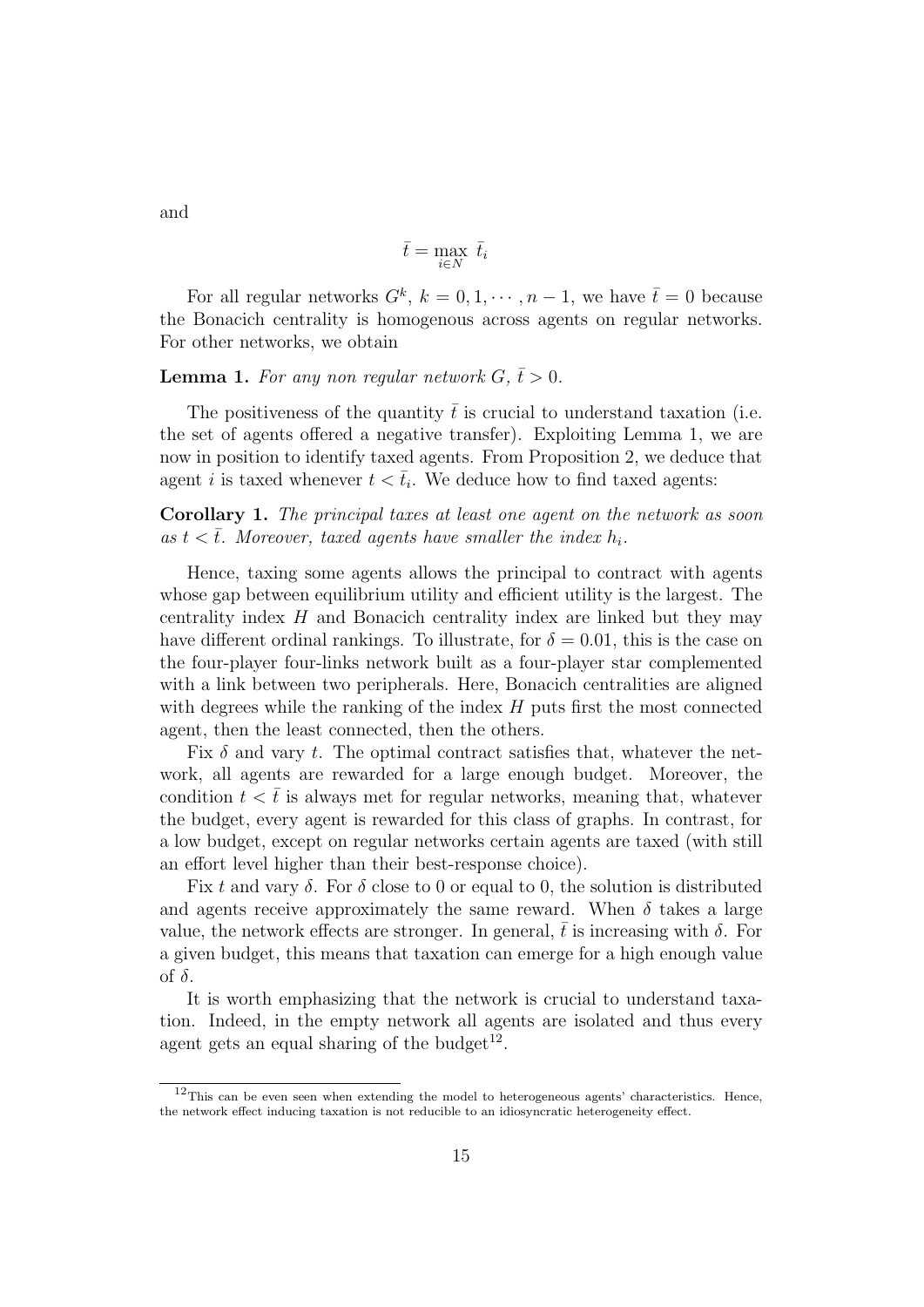Finally, the optimal contract performance is measured by

$$
\hat{x}(t) = \left(a + \sqrt{a^2 + \frac{2t - a^2 ||B||^2}{b'}}\right) b' \tag{10}
$$

We deduce from equation (10) that *aggregate effort at the optimum is in*creasing in aggregate centrality  $b'$ . Making a comparative statics to assess the performance of various network structures, two messages emerge. First, performance is increased with link addition; not surprisingly, increasing synergies is a good news for the principal<sup>13</sup>. Second, less obvious is to compare network structures this same density. Belhaj et al. (2013) show that among all networks with same total number of links, a network maximizing the quantity b' is a Nested-Split GraphIn short, Nested-Split graphs are such that, for any pair of agents on the network, one neighborhood is nested in the other one<sup>14</sup>. Hence, we can state:

Corollary 2. Among all networks with fixed number of links, a network maximizing contract performance is a Nested-Split Graph.

Therefore, performant networks are highly hierarchical structures.

#### 3.2 Optimal non enforceable contracts

With non enforceable contracts, agents accepting offers are not tied to their promisse. Therefore, conditioning individual contract on other agents' acceptance has no value for the principal. In particular, the effort profile corresponding to optimal enforceable contract cannot be sustained as a Nash equilibrium (with same budget). Indeed, each agent, by playing a bestresponse effort, obtains a utility level than  $u_i^0$ . Each agent will deviate from the prescribed level of effort of the contract.

Hence, the principal must resort to offer simple options, such that the principal commits to a transfer if some effort level is exerted. It is therefore without loss of generality to restrict attention to simple bilateral contracts. Under non enforceable contracts, an offer to agent i is thus a pair  $(x_i, t_i)$ , meaning that if agent exert effort  $x_i$  the principal is tied to proceed to tranfer  $t_i$  (in our setting the principal does not defect to his promisse).

How does non enforceability affects the optimum? A first immediate remark is that the principal should propose offers with nonnegative transfers

<sup>&</sup>lt;sup>13</sup>Similarly, contract performance increases with parameter  $\delta$ .

<sup>&</sup>lt;sup>14</sup>This class encompasses stars and quasi-star networks, complete and Quasi-complete networks, dominant groups, and also more complex architectures - see for instance Mahadev and Peled (1995) for more details.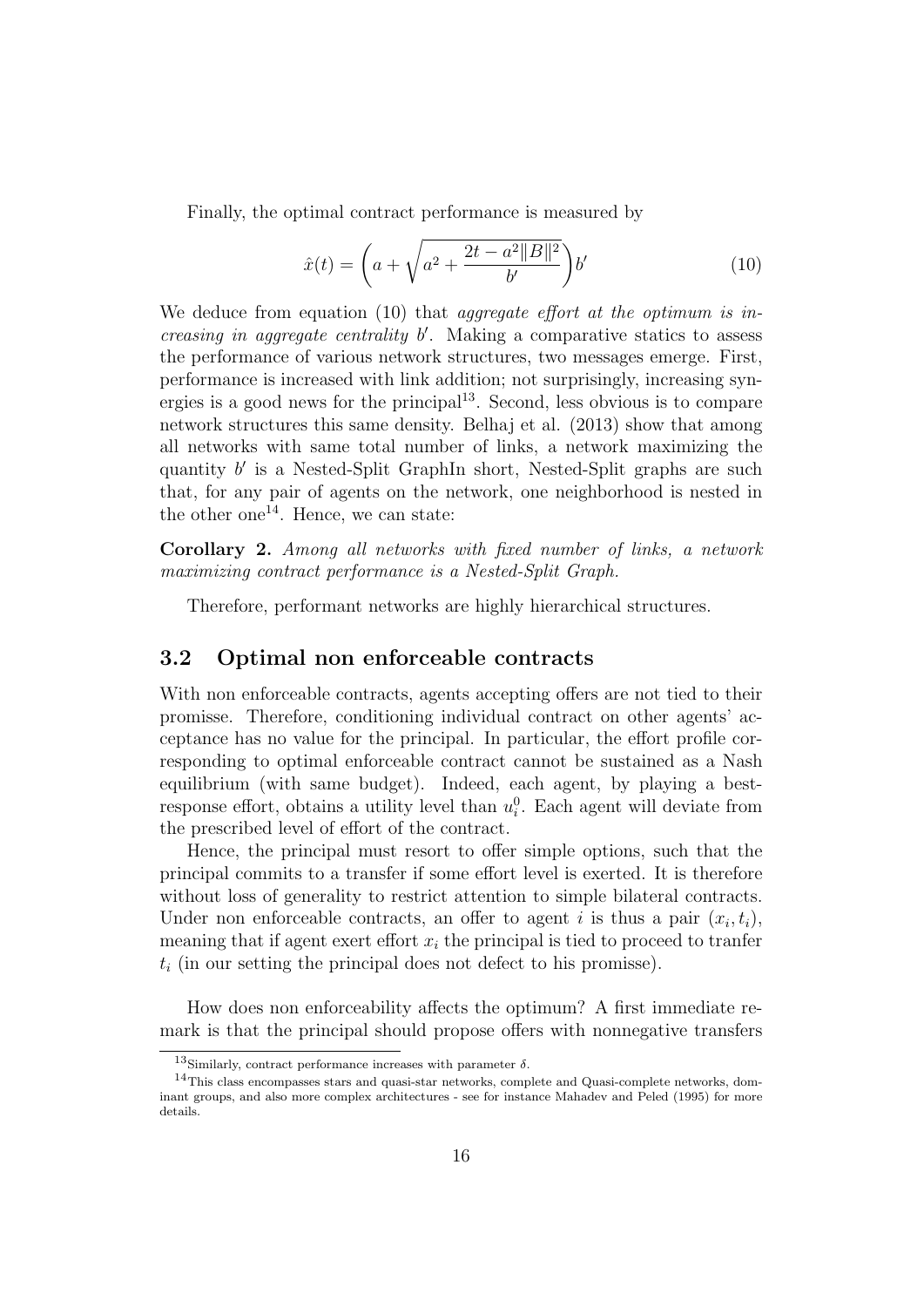(an agent's utility under negative transfer cannot exceed the reservation utility, which corresponds to a null transfer and a best-response), which means that the sole incentive compatible contract with null transfer is the default contract. Now, does the principal propose offers with positive transfers to every agent in the society, or in contrast should the principal concentrate rewards to a strict subset of the society?

This issue is inutitively unclear. Subsidizing one agent increases the reservation utilities of others, which de facto limits the efforts to be proposed by the principal. The next proposition characterizes optimal bilateral contracts as a function of agents' positions on the network. We define  $E = (b_1^2, \dots, b_n^2)$ as the profile of squares of non weighted centralities. Then:

**Proposition 3.** Optimal contracts satisfy  $\hat{t}_i > 0$  for all  $i \in N$ , and are written:

$$
\begin{cases}\n\hat{T}(t) = \frac{t}{\|B\|^2} \cdot E \\
\hat{X}(t) = X^0 + \frac{\sqrt{2t}}{\|B\|} \cdot B_B\n\end{cases}
$$

Proposition 3 expresses that all transfers are positive and all efforts are larger than the best-response effort, as indicated by indexes  $E$  and  $B_B$  - in short the principal does not concentrate rewards to a subset of agents. We obsesrve that the sharing of the budget among agents is independent of the budget level, since  $\frac{\hat{t}_i}{t} = \frac{b_i^2}{\|B\|}$ . Furthermore, transfers are shaped by the square of the un-weighted Bonacich centralities (parameter a does not play any role here), thus the distribution of the budget is somehow concentrated in favor of the most central agents.

In terms of contract performance, Proposition 3 implies the sum of optimal efforts

$$
\hat{x}(t) - x^0 = \sqrt{2t} \cdot ||B|| \tag{11}
$$

The equation (11) is useful to undertake some comparative analysis of the performance of network structures. From the above formula, contract performance is clearly increasing with  $||B||$ . One immediate consequence is that contract performance is strictly increasing with link addition. Less obvious is the comparison of the performance of networks with same number of links. Belhaj et al. (2013) show that among all networks with fixed number of links, a network maximizing the quantity  $||B||$  is a Nested-Split Graph. Thus, similar to the case of enforceable contracts, we can state:

Corollary 3. When contracts are not enforceable, a network maximizing contract performance among all networks with same number of links is a Nested-Split Graph.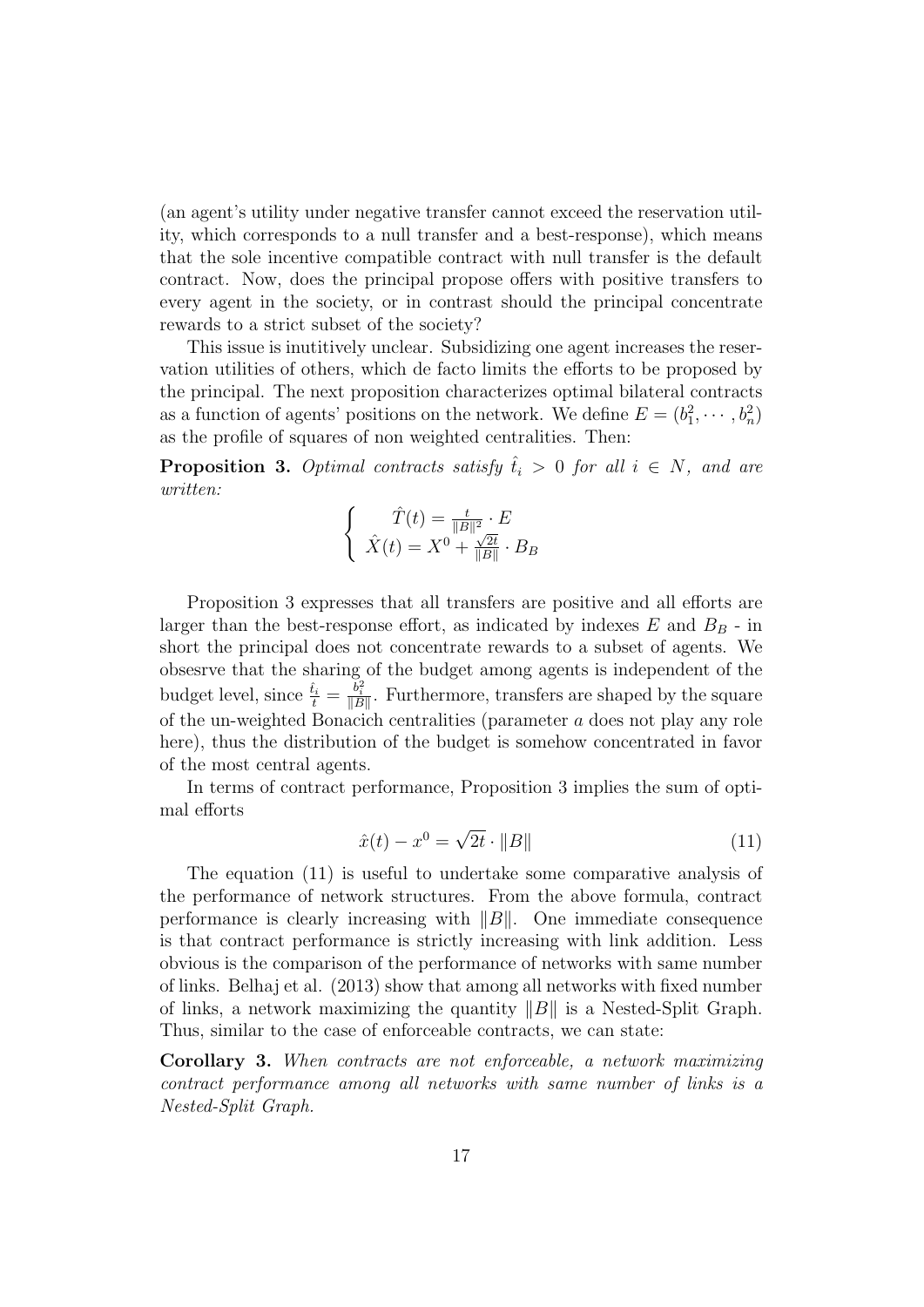#### 3.3 Linear contracting

Linear contracts, by their simplicity, are often more realistic than optimal contracts. Moreover, with contracts rewarding effort only, there is no coordination concern because agents accept to contract independently of others'  $\alpha$ choices<sup>15</sup>. The main question is to know whether the principal takes agents' positions into account in her pricing strategy.

We examine the following excess-effort linear contract. With this contract, the principal offers in the first stage a function rewarding increased effort, letting agents choose in the second stage their optimal effort level. Formally, agent i is proposed a transfer function  $t_i(x_i) = \gamma_i(x_i - x_i^0)$ , with  $\gamma_i \in \mathbb{R}_+^{16}$ . Note that, from the principal's view, this affine contract is clearly better than a linear contract  $\gamma_i x_i$ ; indeed, with the above affine contract, the principal does not subsidize efforts lower than  $x_i^0$ . By complementarities, it can be seen that agents accept such an offer whatever the other's choices<sup>17</sup>. As a consequence, in contrast with optimal contracts, there is no coordination issue here.

We let  $\Gamma = (\gamma_1, \gamma_2, \cdots, \gamma_n)$ , and we call by  $X^*(\Gamma)$  the equilibrium effort associated with the set of contracts  $\Gamma$ . Profile  $X^*(\Gamma)$  takes into account both the variation in effort of the contracting agent and the induced variation in other efforts on the network. The equilibrium effort profile satisfies  $X^*(\Gamma) =$  $MA'$ , with  $a'_i = a + \gamma_i$  for all  $i \in N$ . It is worth noting that the presence of linear contracts does not affect the conditions of equilibrium existence and uniqueness, the condition being still  $\delta \mu(G) < 1$ .

As in preceding subsections, we solve the principal's program for a fixed budget t. We let  $\Gamma(t)$  denote the optimal excess-effort linear contract, and  $\breve{X}(t) = X^*(\breve{\Gamma}(t))$  for convenience. The contract  $\breve{\Gamma}(t)$  solves:

$$
\max_{\Gamma \ge 0} \sum_{\zeta = 1}^n x_i^*(\Gamma)
$$
 s.t. 
$$
\sum_{i=1}^n \gamma_i (x_i^*(\Gamma) - x_i^0) = t
$$

$$
\frac{1}{2}(a + \gamma_i + \delta y_i^*)^2 - \frac{1}{2}(a + \delta y_i^0)^2
$$

For any  $\Gamma \geq 0$  and by complementarities,  $X^*(\Gamma) \geq X^0$ . Hence, the participation constraint is satisfied.

<sup>15</sup>For instance, the empirical study of Gould et al. (2005) reports linear contracting in the context of shopping malls (the typical contracs described being a fixed charge plus a tax proportional to sells in excess of a threshold). As well, it is natural to consider linear pricing in the context of monopolies.

<sup>&</sup>lt;sup>16</sup>In fact, imposing nonnegative per unit returns is without loss of generality; as we will see, this constraint is not binding at optimum.

<sup>&</sup>lt;sup>17</sup>Whatever the profile  $\Gamma \geq 0$  chosen by the principal, agent i's individual participation constraint at equilibrium  $X^*(\Gamma)$  is written: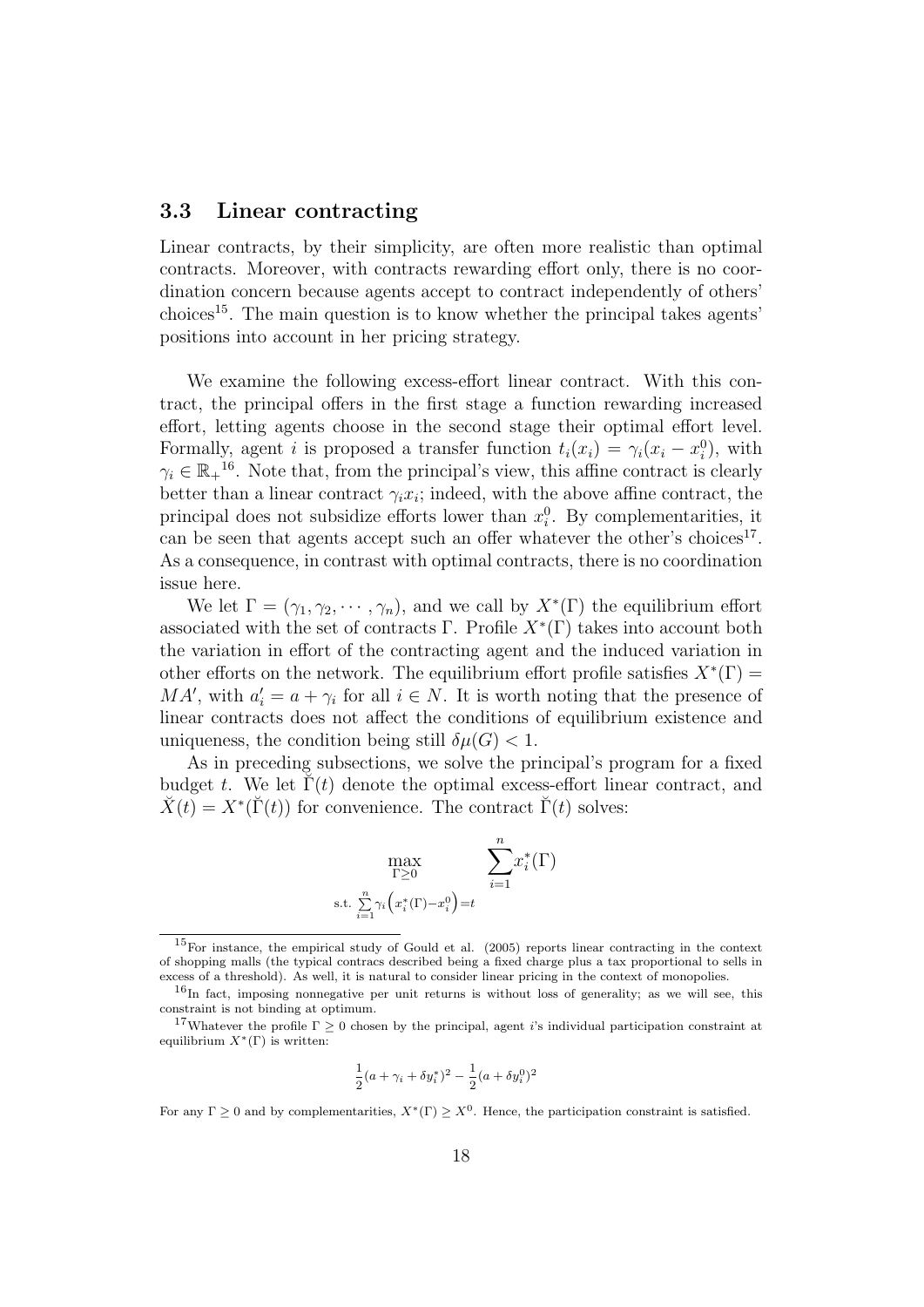where the budget constraint in the above program expresses that the sum of rewards is equal to the budget. We obtain:

**Proposition 4.** For all  $i \in N$ , the optimal linear contract is:

$$
\sqrt{\frac{t}{b}}\;(x^*_i-x^0_i)
$$

All transfers are positive<sup>18</sup> and the return per unit of effort is homogenous across agents. Moreover, agents are payed proportionally to their relative centralities<sup>19</sup>. Indeed, taking account of the optimal efforts selected by the agents, agent i's payment can be computed as

$$
\breve{t}_i(t) = \frac{b_i}{b} \cdot t
$$

Also, the variation of aggregate effort is equal to

$$
\breve{x}(t) - x^0 = \sqrt{tb}
$$

Hence, the networks maximizing the impact of the principal's intervention are also those maximizing the sum of centralities (whatever the magnitude of the budget). As for optimal contracts, this means that, on the one hand, adding links will increase the impact of the principal's intervention, and on the other hand, among all networks with same number of links the networks with maximal impact are Nested-Split Graphs (see Belhaj et al. [2013]).

#### 3.4 Key-player analysis

In many situations, the principal can be constrained to contract with a restricted number of agents in the society. This can result for instance from contracting costs. We study the polar case where the principal is constrained to choose a single agent to contract with. The question for the principal reduces to find the optimal agent to target.

We examine linear contracts, optimal non enforceable contract, and optimal enforceable contract. Of course, the most performing contract is the enforceable contract, then the non enforceable contract, then the linear. Whatever the case studied, one single agent is proposed an offer, thus all other agents play their best-response. The principal subsidizes an increased effort

<sup>&</sup>lt;sup>18</sup>It should be noted that the symmetry assumption  $G<sup>T</sup> = G$  is crucial here.

 $19$ This is not a surprise. This result is known from the literature on linear pricing in monopolies (see Bloch and Quérou [2013]).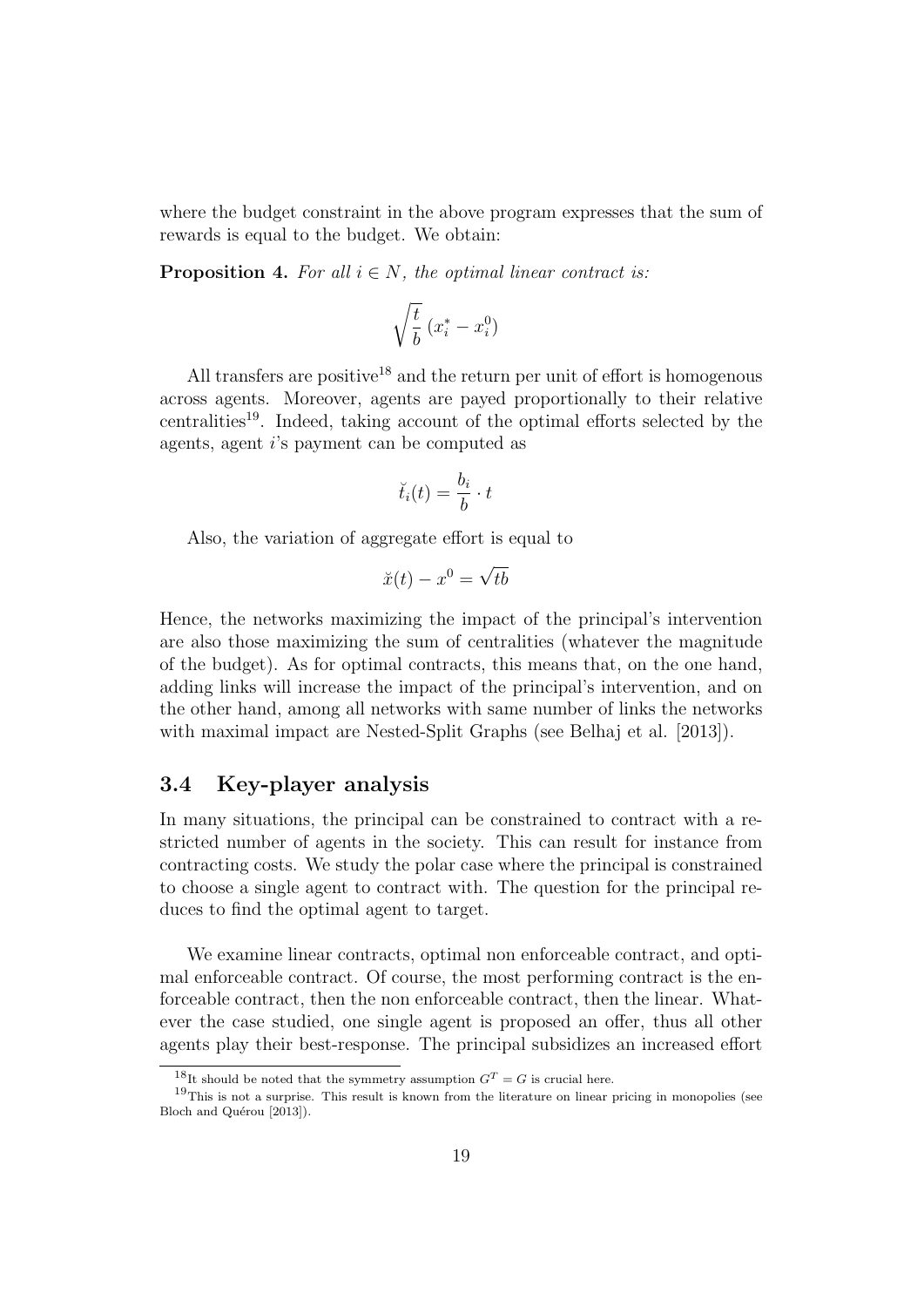for the targetted agent until a point which is compatible with the agent's incentive.

Following the same logic as in the benchmark case where the principal is not contrained to select a unique agent, at the optimal enforceable contract, the selected agent obtains in the end her initial utility, i.e. the principal extracts all her utility surplus; in the opposite, at the optimal non enforceable contract, the principal has to take care that the reservation utility of the targetted agent at the optimum is larger than her initial utility, because others' efforts are increased by complementarities; i.e. the principal cannot extract the full utility surplus of the targetted agent.

We introduce the *inter-centrality index* of agent *i*:

$$
I_i = \frac{(b_i)^2}{m_{ii}}
$$

This index plays an important role in problems where the objective is to drop out the agent which has the maximum (resp. minimum) impact on others' efforts, and it turns out that the optimal target, so as referred to the key player, is the agent with maximal (resp. minimal) inter-centrality index (see Ballester et al. [2006], Bellester et al. [2010] or Liu et al. [2014]). This index plays a key role for the linear contract:

**Proposition 5.** With the linear contract  $\Gamma$ , the agent to target has maximal inter-centrality index  $I_i$ .

More precisely, let agent  $l$  be the targetted agent. The optimal reward per unit of excess effort of the targetted agent is  $\breve{\gamma}_l(t) = \sqrt{\frac{t}{m_{ll}}},$  her effort is  $\ddot{x}_l(t) = x_l^0 + \sqrt{t m_{ll}}$ , and aggregate effort variation is  $\ddot{x}(t) - x^0 = \sqrt{t l_l}$ .  $\begin{array}{ccc} \sqrt{m_{ll}} \\ \hline \end{array}$ The optimal non enfocreable contract selects an other agent:

Proposition 6. At the optimal non enforceable contracting, the targetted agent maximizes the un-weighted centrality index.

Let agent z be the targetted agent. Her effort is  $\hat{x}_z(t) = (a +$ √ rt is  $\hat{x}_z(t) = (a + \sqrt{2t}) m_{zz}$ and the aggregate effort variation is  $\hat{x}(t) - x^0 = \sqrt{2t} b_z$ .

To finish, we turn to the optimal enforceable contract. The selected agents exerts an effort level that guarantees her to obtain her initial utility. Her effort is written  $b_i + \alpha_i(t)$ , where the quantity  $\alpha_i(t)$  is as follows. Define  $A_i = 1 - \frac{2\delta (G M)_{ii}}{m_{ii}}$  $\frac{GM)_{ii}}{m_{ii}}, B_i = b_i - 1 - \delta (GB)_i - \delta (GM)_{ii} \frac{b_i}{m_{ii}}$  $\frac{b_i}{m_{ii}},\ C_i = -2(t-b_i^2) 2b_i(1+\delta(GB)_i)$ . Then

$$
\alpha_i(t, b_i, m_{ii}, (GB)_i, (GM)_{ii}) = \frac{1}{A_i} \max \left( -B_i - \sqrt{B_i^2 - A_i C_i}, -B_i + \sqrt{B_i^2 - A_i C_i} \right)
$$

Hence,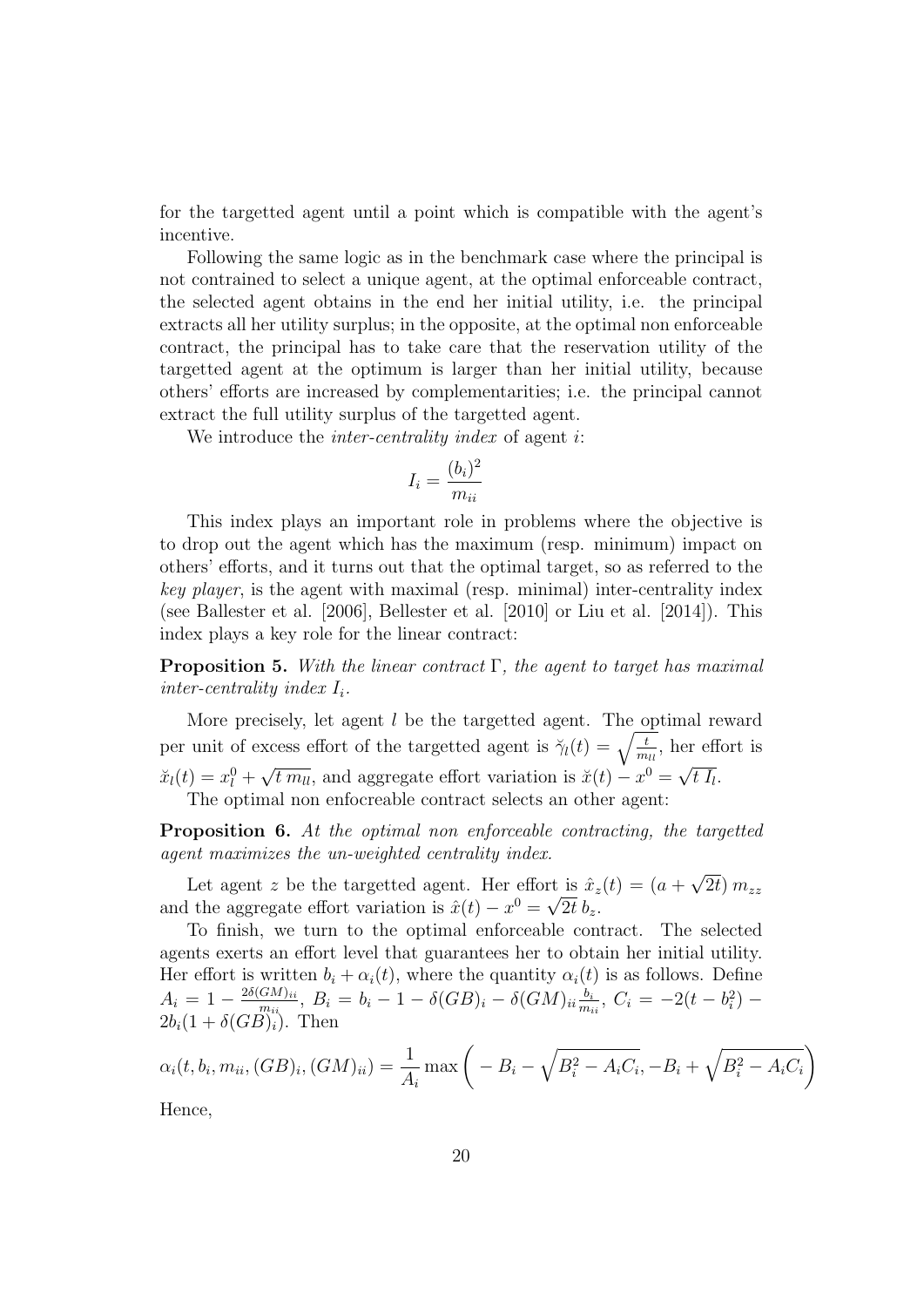Proposition 7. At the optimal enforceable contract, the targetted agent maximizes the budget-dependent quantity  $\alpha_i(t) \frac{b_i}{m}$  $\frac{b_i}{m_{ii}}$ .

Propositions 5, 6 and 7 have deep implication for the principal. For instance, the ordinal ranking of un-weighted centralities can be distinct from the ranking of inter-centrality indexes, and notably the agent with maximal index. As an illustration, consider the 11-agent example of Ballester et al. (2006), which is presented in figure 3.4:



Figure 1: For  $\delta = 0.2$ , agent 1 maximizes centrality, agent 2 maximizes inter-centrality.

When  $\delta = 0.2$ , the agent with the highest centrality is agent 2, while the agent with higher inter-centrality is agent 1. Hence, under optimal contracting, the preferred target is agent 2, while with linear contracting the principal should select agent 1.

We note that the ratio of aggregate effort reached at the optimal contract we note that the ratio of aggregate effort reached at the linear contract,  $\sqrt{2 m_l l_b^2}$  $\frac{b_z}{b_l}$ , is independent of budget t. Also, since diagonal elements of matrix  $M$  exceed 1, the ratio or budget *t*. Also, since diagonal elements or matrix *M* exceed 1, the ratio exceeds  $\sqrt{2}$ . To illustrate the performance gap between linear and optimal contract, in the example given in Figure 3.4, we find  $l = 1$  and  $z = 2$  and the ratio is around 2.008, thus targetting adequately optimal contract doubles contract performance with regard to linear contracting.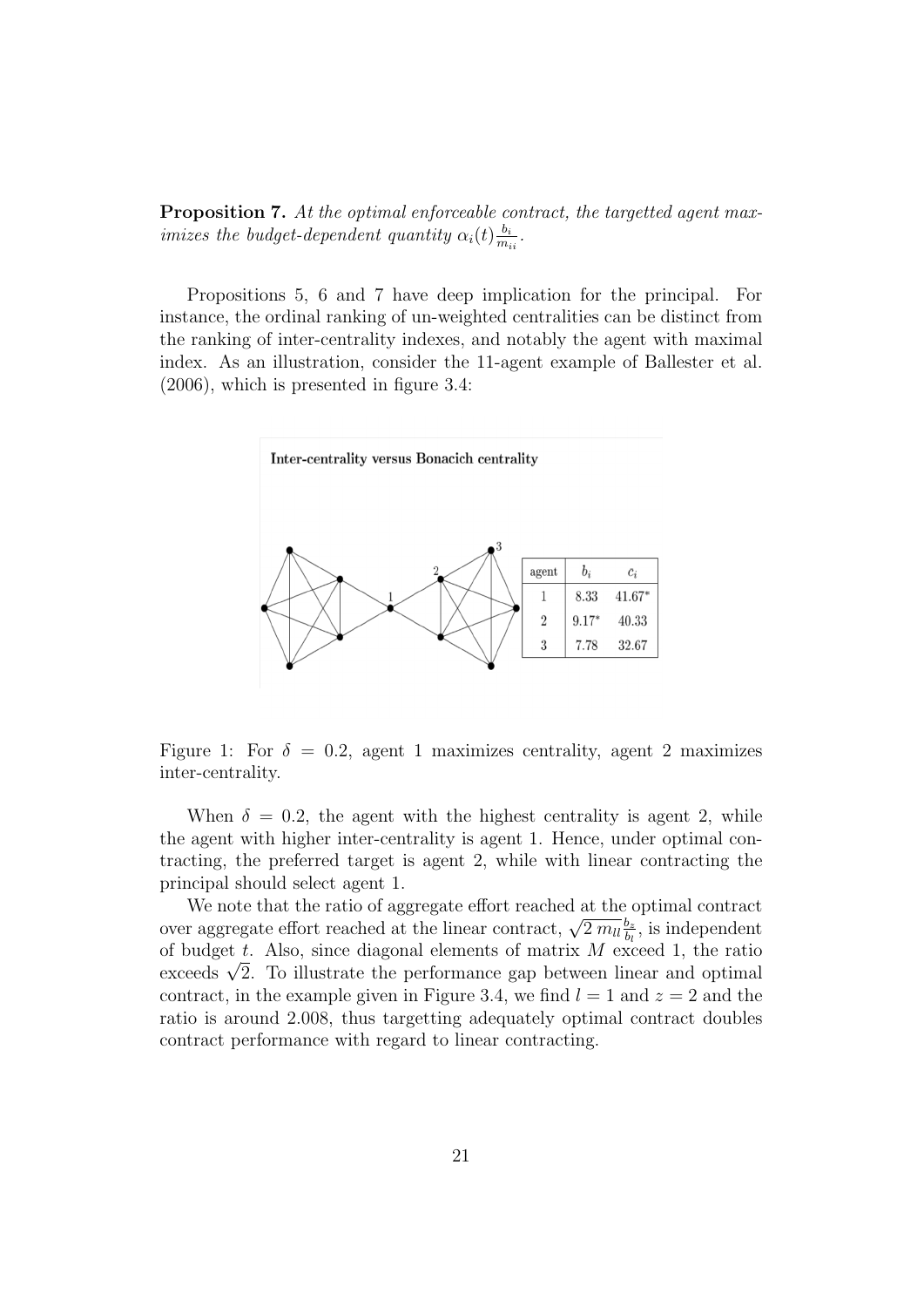### 4 Extension: contracting with network entry

In this section, we explore enforceable optimal contracting in a model with network entry. In this extension, we assume that agents are initially not on the network. In the context of malls, the network is a fixed network with physical nodes, and the principal can then offer a location (on top of proposing an effort and a transfer). In the previous section, shops were initially occupying the mall space and the principal task was to contract with every shop in the mall. However, when a developer acquires a new mall, shops are initially out of the mall space. Facing both this physical network and the pool of agents, the principal has to select a set of shops to contract with and to propose to each selected shop an offer of the following kind: the contract specifies a node of the network to be occupied by the shop, an effort level and a transfer. Hence, the principal has to deal with network entry (a non-contracting shop does not enter the network). As another concrete application with network entry, consider a firm manager who can select among its workers a pool of workers to set up a specific project; here the network describes the potential synergies between all pair of workers.

Formally, there is initially a pool of agents and a physical network of possible locations for agents (we suppose with loss of generality that the number of possible locations is equal to the number of agents). The principal selects a set of agents to contract with. As shown in the section on enforceable contracts on a fixed network, the optimal contract is contingent, thus utilities under offer rejection are given by some exogenous value. However, the principal should determine not only the optimal efforts and transfers, but also a location on the network for each selected agent. In practise, since agents are homogenous and anonymous, the selection problem of the principal consists in choosing the best subnetwork of network  $G$  and locate arbitrary agents on this subnetwork, irrespective of the agents' labels. Figure 4 illustrates the actions of the principal (in the picture, all links between agents in  $S$  are active; this is of course conditional on agents acceptance).

For convenience, the model can be treated as if all agents where occupying all nodes, and the principal can either propose to each agent  $i$  a contract of the type  $(x_i, t_i)$  or can unilaterally exclude agent i from the network (for convenience we omit the term  $K_i$  in the contract, as we know that  $\hat{K}_i = N$ ). We call by  $(0, 0)$  the default point consisting in the *unilateral* exclusion of the agent (hence, the default point is not *stricto sensu* a contract). With this conventional trick, the pool of possible contracts  $\mathcal{C} = [0, +\infty[\times \mathbb{R}]$  includes the default point. Under the offer  $(X, T)$ , the set  $\{i \in N, (x_i, t_i) \neq (0, 0)\}\$ corresponds to the set of agents who are not unilaterally excluded from the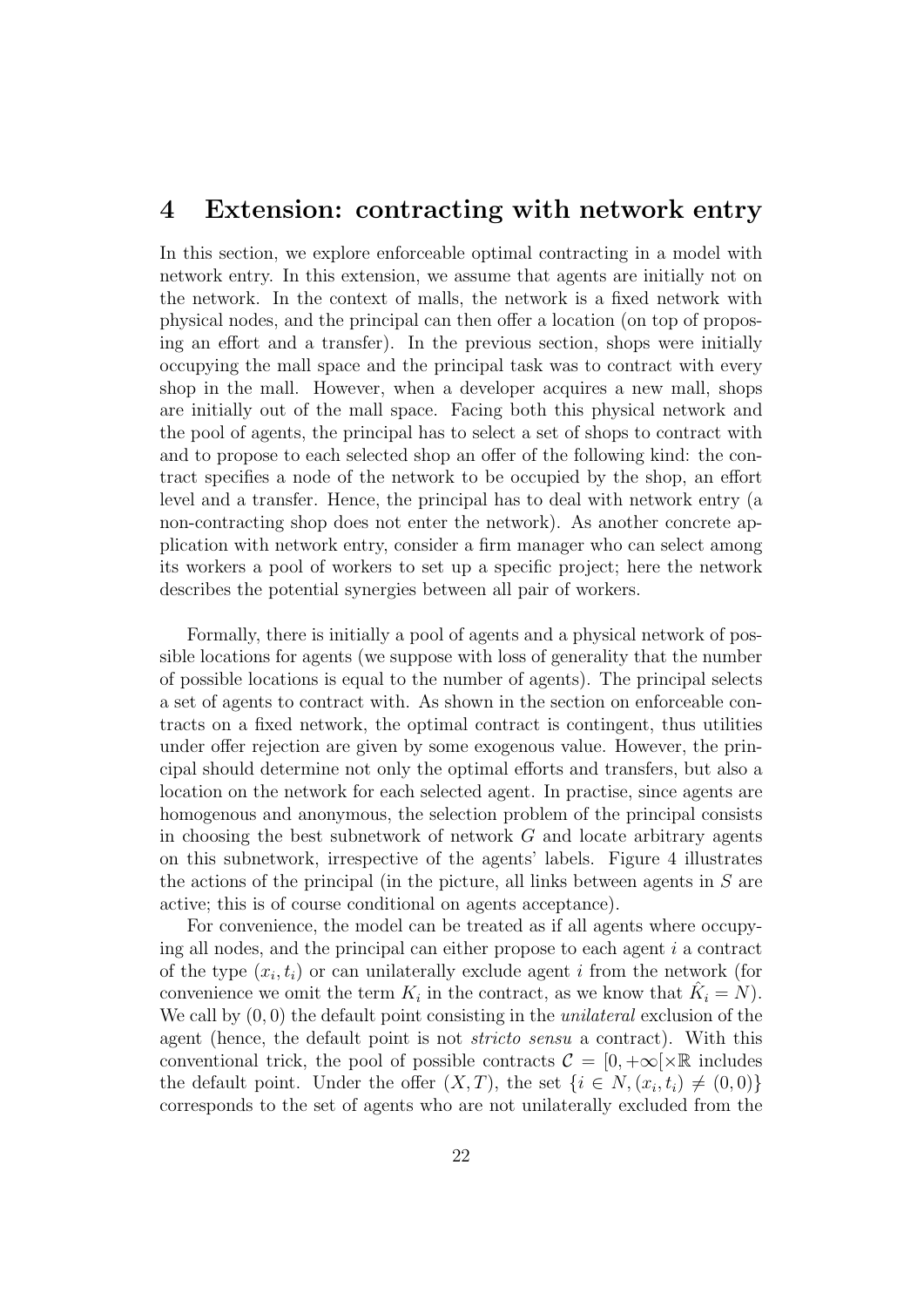

Figure 2: Contracting with network entry

network. An agent rejecting the offer or being proposed the default point exerts a null effort and obtains an exogenous and homogenous reservation utility equal to  $u$ . Hence in opposite with the model with fixed network, non contracting agents do not affect the utility of agents joining the network. This means that in network  $G$  active links are only those involving the agents accepting the offer, who are located on subnetwork Q (active links are depicted in thick draw in figure 4.

Furthermore, we assume that  $\delta < \frac{1}{2\mu(G)}$ . This condition guarantees finiteness of efforts at the optimal contract. The (binding) individual participation constraint associated with agent i's contract with network entry is written at optimum:

$$
u_i(x_i, y_i) + t_i = u
$$

The principal's tasks can be decomposed into three nested optimization problems. First, considering any set of agents located on a given subnetwork say Q of network G, and set  $N \setminus Q$  of excluded agents, the principal has to select the optimal contracts over the subnetwork Q, conditional on budget  $t$ . Since agents are anonymous, this task consists in defining optimal contracts on every subnetwork of network  $G$ . Formally, defining  $\mathcal G$ as the set of subnetworks of network G. We define  $(X(t), T(t))_Q$  as the optimal set of contracts associated with the subnetwork  $Q \in \mathcal{G}$  and conditional on budget  $t$ . Second, the principal has to select the optimal subnetwork  $\tilde{Q}(t) = \arg \max_{Q \in \mathcal{G}} \Pi_P((\tilde{X}(t), T(t))_Q)$ , given the optimized contracts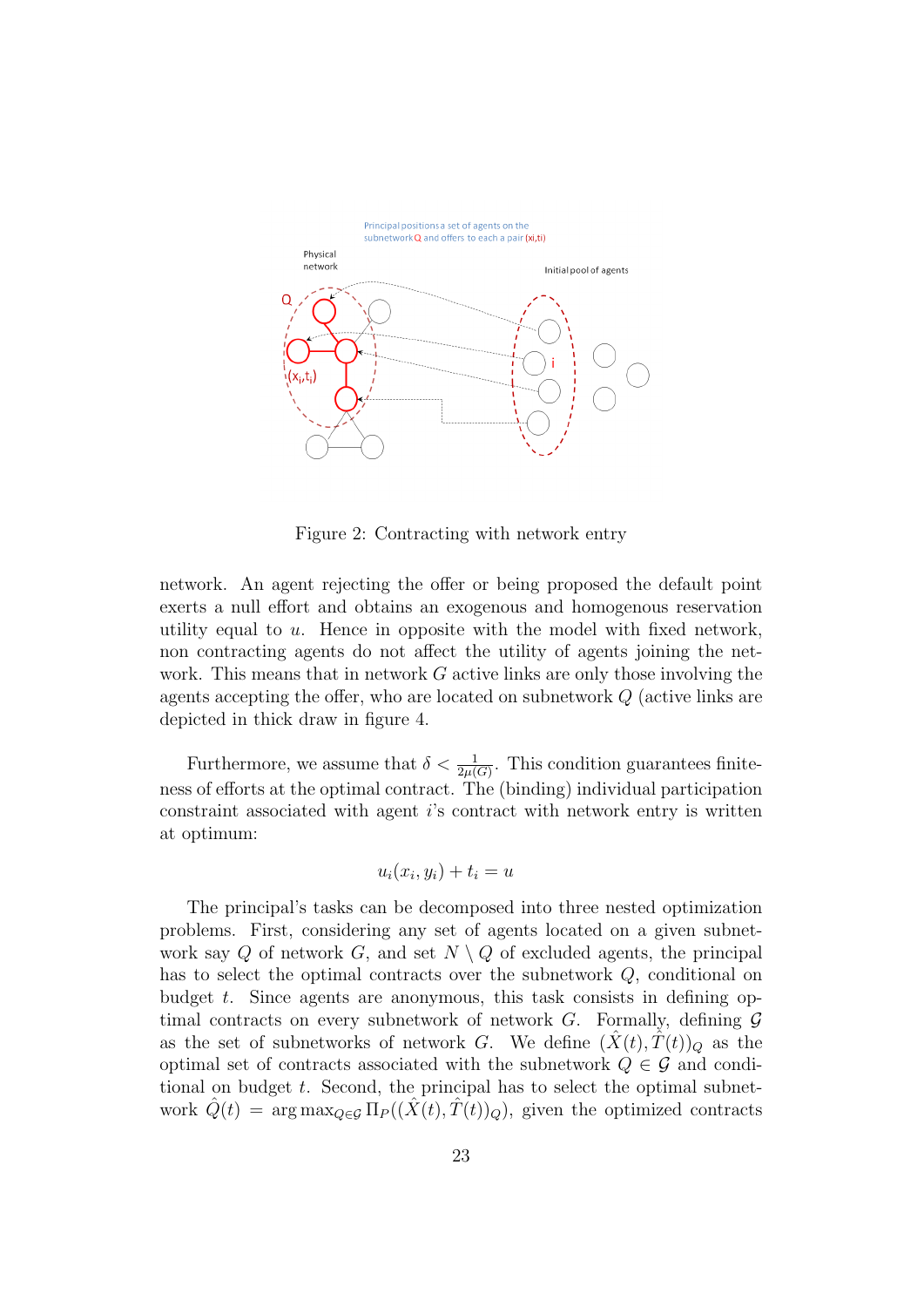on each subnetwork. Last, the principal should select the optimal budget  $\hat{t} = \arg \max_{t \in \mathbb{R}_+} \Pi_P((\hat{X}(t), \hat{T}(t))_{\hat{Q}(t)})$ , given that to each budget is associated an optimal subnetwork with optimized contracts on it.

We start with the first task. We thus consider an arbitrary subnetwork Q with  $q = |Q|$  the number of its nodes. In the benchmark model where agents cannot be excluded from the network, there always exists an optimal contract on any subnetwork Q; even with zero budget, there exists an optimal contract in which the principal offers increased effort by taking advantage of complementarities. However, in the model with network entry, for large reservation utilities and limited budget, there is no warranty of beneficial trade for the agents, because there may be no way to manage a contract with increased efforts without violating at least one individual participation constraint. Precisely, the budget should be big enough to cover the difference between the sum of reservation utilities of the agents entering the network and the maximum utility that these agents could attain on the network. We denote for simplicity  $B'_{Q} = B(Q, 2\delta)$  (which is a vector with q elements). The principal can raise an optimal set of contracts on Q if only if

$$
t \ge qu - \frac{a^2}{2}b'_Q \tag{12}
$$

The optimal set of contracts  $(\hat{X}, \hat{T})_Q(t)$ , conditional on subnetwork Q and budget  $t$ , has the following structure. We obtain:

Proposition 8. Consider a fixed budget t and a subnetwork Q satisfying Condition (12). The optimal contract  $(\hat{X}, \hat{T})_O(t)$  is written:

$$
\hat{T}_Q(t) = u \mathbf{1} + \left(\frac{t - qu}{b_S'}\right) B_Q' \tag{13}
$$

$$
\hat{X}_Q(t) = \left(a + \sqrt{a^2 + 2\left(\frac{t - qu}{b_S'}\right)}\right) B_Q' \tag{14}
$$

We observe that optimal offers, through both efforts and rewards, take into account centralities (to take into account of the impact of agents on neighbors' utilities, the relevant decay parameter is  $2\delta$  at optimum). Second, rewards are increasing in centralities if an only if  $t > qu$ . This apparently surprising result can be explained as follows. Two forces shape rewards. On the one hand, the optimal contract internalizes the influence that agents have on others; more central agents generating larger network effects, this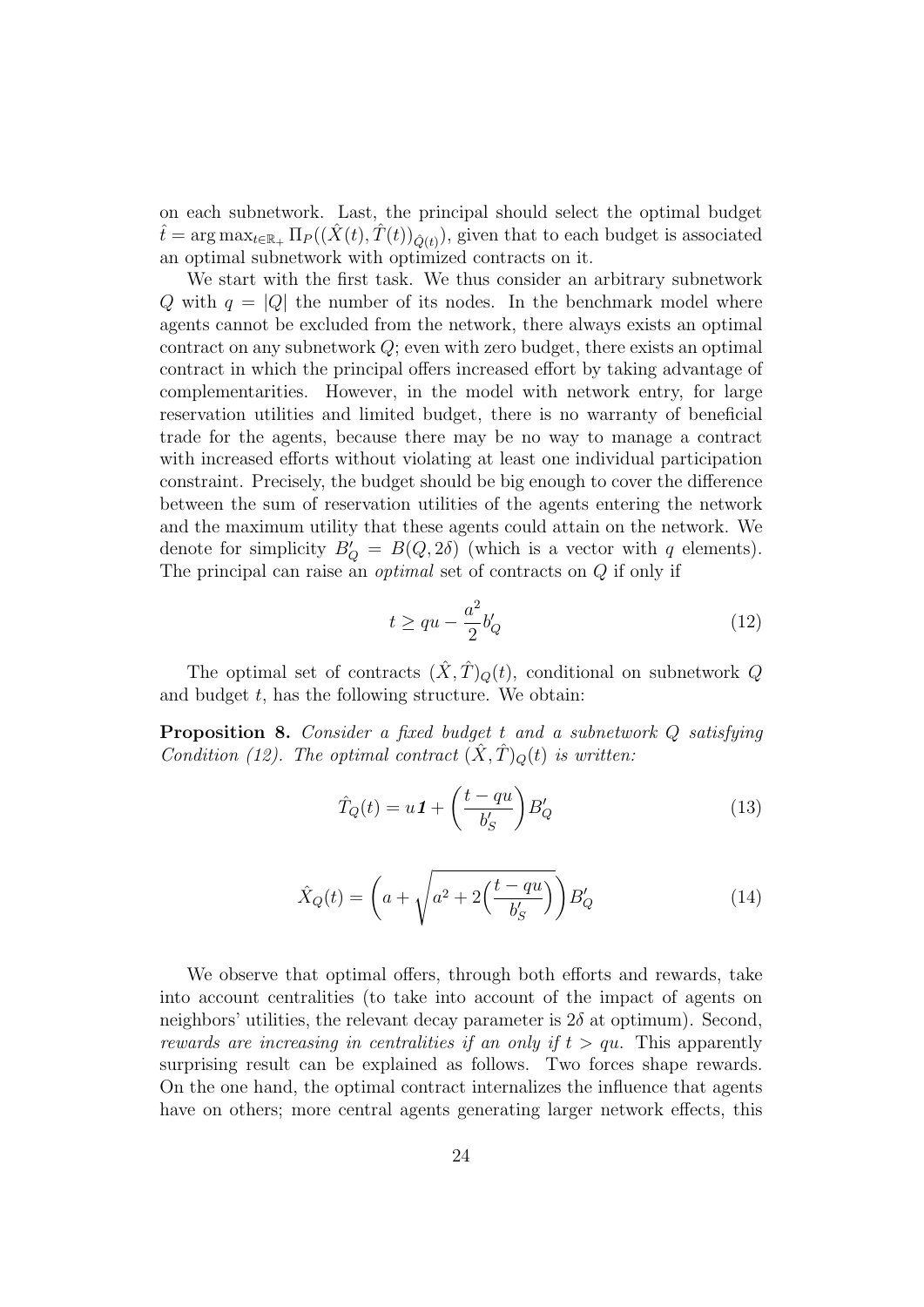force tends to align rewards with centrality. On the other hand, the optimal contract has to guarantee network participation to agents; this mechanism tends to puts greater reward to peripheral agents (their utility upon contract acceptance is lower whereas the exist option is homogenous). When the budget exceeds the sum of reservation utilities, network influence dominates and more central agents receive higher rewards. In the opposite, when the budget is lower than the sum of reservation utilities, network entry dominates and least central agents receive higher rewards.

Note also that transfers can be either positive or negative. A deep result is that the possibility of negative transfers is exclusively related to network exclusion considerations. Indeed, negative transfers can exist only if  $t < qu$ , and taxed agents are those with the largest centralities. Conversely, when the budget is large enough so that  $t > qu$ , more central agents get higher rewards. In this case, equation (13) shows that the principal never finds profitable to tax peripheral agents.

Regarding optimal efforts, letting  $X_Q^e = aB_Q'$  denote the efficient allocation on subnetwork Q, equation (14) shows that  $\hat{X}_Q(t) \geq X_Q^e$ . This offer is optimal when the budget is equal to the efficient aggregate utility level, while for a larger budget, the principal can even sustain higher effort levels. Moreover, we observe that  $\frac{x_i-u}{x_j-u} = \frac{b'_{Q,i}}{b'_{Q,j}}$ , i.e. the ratio of excess effort with regard to exit option is equal to the ratio of centralities; in particular it is independent from the budget. Overall, Proposition 8 indicates that more central agents always exert a higher effort. Indeed, in this case the two forces, network entry and network influence, go in the same direction with efforts: lowering peripherals' (costly) effort favors their entry, and highering central agents favors their influence. One spectacular case is  $t = qu$ . In this case, the network does not affect rewards, while it still shapes efforts.

The optimal contract performance on subnetwork Q is measured by

$$
\hat{x}_Q(t) = ab'_Q + \sqrt{b'_Q} \sqrt{a^2 b'_Q + 2(t - qu)}\tag{15}
$$

We deduce from equation (15) that *aggregate effort at the optimum is in*creasing in aggregate centrality. Moreover, not surprisingly, high reservation utilities dampen the aggregate at optimum since participation constraints are demanding.

We turn to the second principal's task. Equation (15) explains how the principal selects the optimal subnetwork  $Q(t)$ . First, a direct implication is that, among all subnetworks associated with same cardinality, the preferred network for the principal maximizes the sum of centralities. Second, this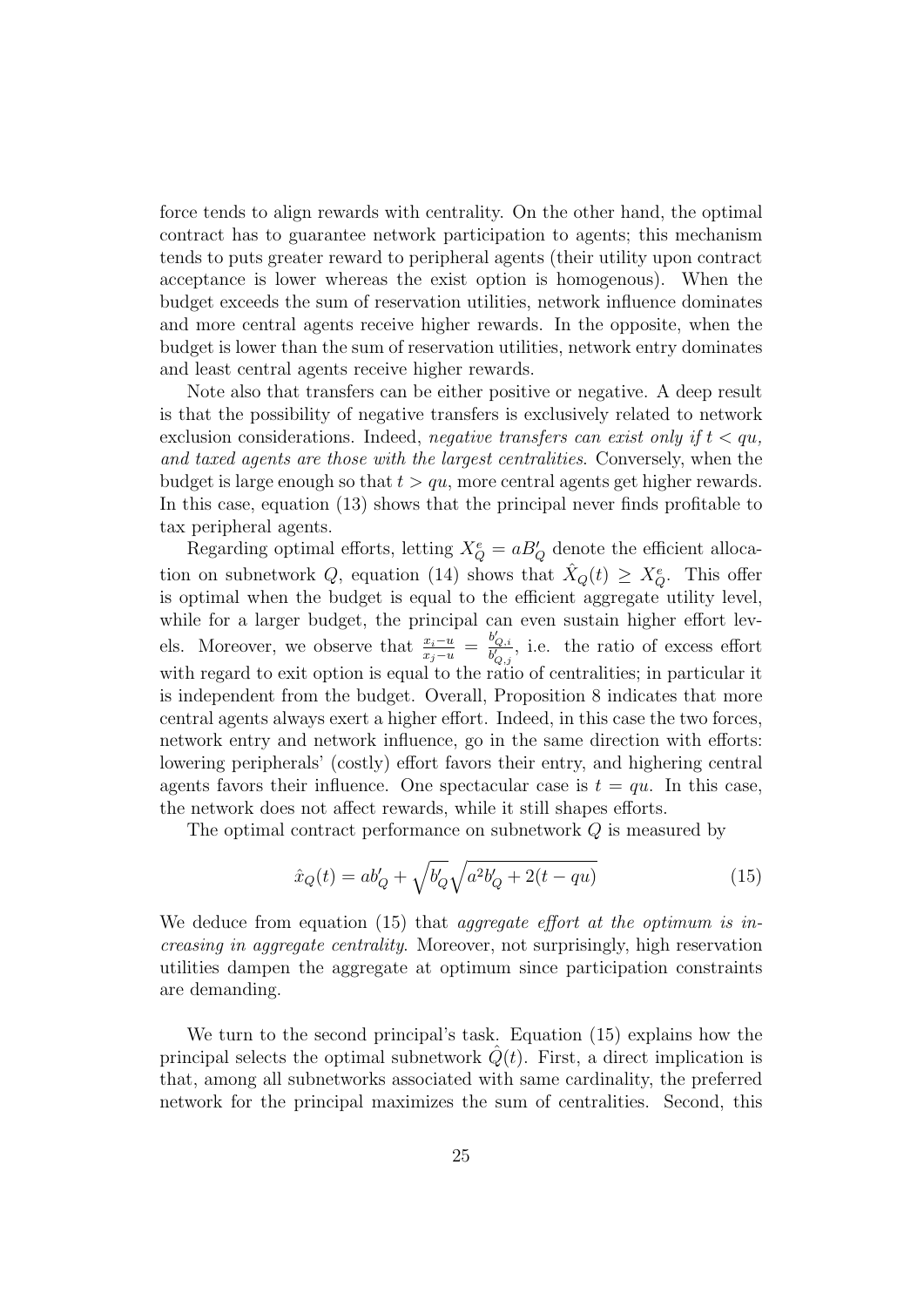equation enables to compare subnetworks with different cardinalities. In particular, there is network exclusion when the optimal set  $q < n$ . The reason for exclusion is linked to the cost of integrating agents on the network.

The impact of reservation utilities on exclusion can be observed under low level of interaction. When  $\delta$  tends to 0, there is almost no interaction, and all offers contain approximately the same reward ( $\simeq \frac{t}{a}$ )  $(\frac{t}{q})$ . Yet, the number  $\hat{q}$  can be smaller than  $n$  when  $u$  is large enough. We illustrate further exclusion issue by examining two polar network structures. First, we consider G as a complete network with *n* agents. Any subnetwork  $Q$  of network  $G$  is a complete network of size  $q$ , and thus aggregate centrality on this subnetwork is equal to  $b'_Q = \frac{q}{1-2\delta(q-1)}$ . For low budget t and large reservation utility u there exist two values  $q, \bar{q}$  such that Condition (12) holds for any  $q \in$  $[1, q[\cup]\bar{q}, +\infty[$  (q and  $\bar{q}$  are the roots of the equation  $4u\delta q^2 + (1 - 2u(1 +$  $2\delta$ ) − 4t $\delta$ )q + 2t(1 + 2 $\delta$ ) = 0). This shows possible network exclusion: it can be seen that for  $q < q$ ,  $x(q)$  is either increasing or is single-peaked with a maximum, while for  $q > \bar{q}$ ,  $x(q)$  is either increasing or is single-peaked with a minimum. Take for instance  $a = 1, u = 3, \delta = 0.03, t = 12$ . Then we get  $q = 6, \bar{q} = 13$ , and the maximal component size compatible with centrality existence is  $q = 17$ . Basically, the optimal size maximizes the



Figure 3: Finding the optimal subnetwork from the complete network.

depicted function under the constraint  $\hat{q} \leq n$ . When  $n \in [1, 4] \cup [14, 17]$ , we get  $\hat{q} = n$ , which means that the targetted group has maximal size. When  $n \in [5, 13]$  we find  $\hat{q} = 4$ , meaning that netork exclusion obtains. Note that exclusion is not only due to the feasibility constraint, it also results from a strategic trade-off.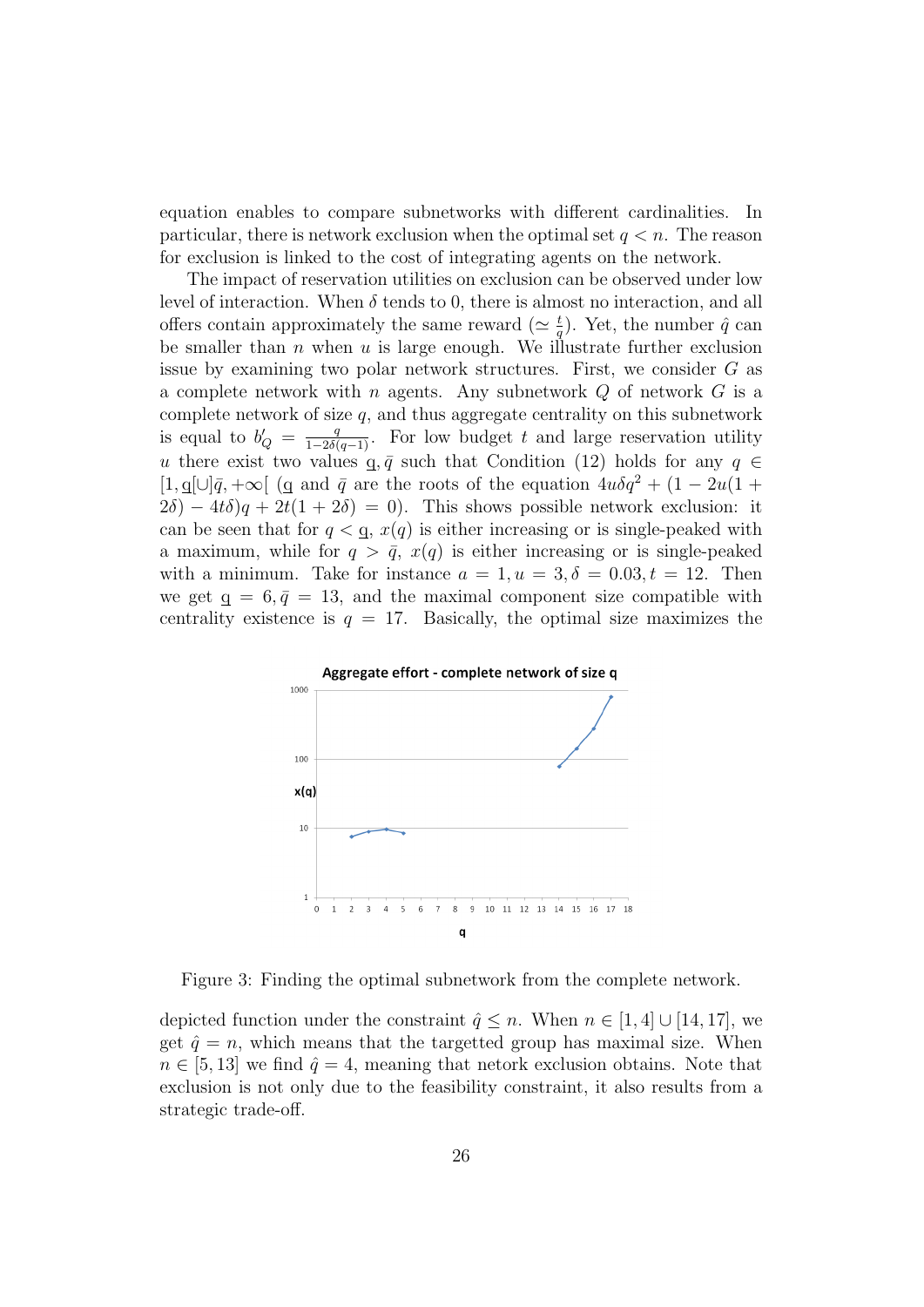The above general picture is generic. To give a flavor, consider the star network. For  $n = 4$ , and G the four-star network with agent 1 as central, set  $a = 1, t = 10, \delta = 0, 1$ . For  $u \leq 3$ , we find  $q = n$ , while for  $u = 3.1$  we find  $\hat{Q} = \{12, 13\}$ . Second, for large stars, contract existence is also a matter, as confirmed in figure 4. As for the complete network, there exists an interval



Figure 4: Finding the optimal group size on the star network.

where contract existence does not hold (the bounds of the interval, q and  $\bar{q}$ , are the roots of the equation  $8u\delta^2 q^2 + (1+4\delta - 2u(1+4\delta^2) - 8t\delta^2)q + 2t(1+$  $4\delta^2$ ) = 0).

To finish, the principal has to determine the optimal budget  $\hat{t}$  through equation (6). The optimal budget makes the balance between the rate at which increased budget improves objective function  $F$  through its induced effect on efforts and the direct cost effect. The optimal budget is increased for functions  $F$  with larger slopes and vice-versa. At the limit, when  $F$  is null, the optimal efforts are those minimizing the budget  $t$ . This is done by putting all efforts to the efficient allocation  $X^e$ , which entails a maximal ex post aggregate utility (net of transfers) equal to  $\frac{a^2}{2}$  $\frac{a^2}{2}b'_{\hat{Q}}$ , and thus establishing  $\hat{t} = u^0 - \frac{a^2}{2}$  $\frac{i^2}{2}b'_{\hat{Q}}.$ 

Remark. In the present extension, the principal cannot modify the network. However, in science park development for instance, the park owner can design the location of firms as he wishes, and more generally invest in the general park ergonomy, thus indirectly impacting the intensity of communi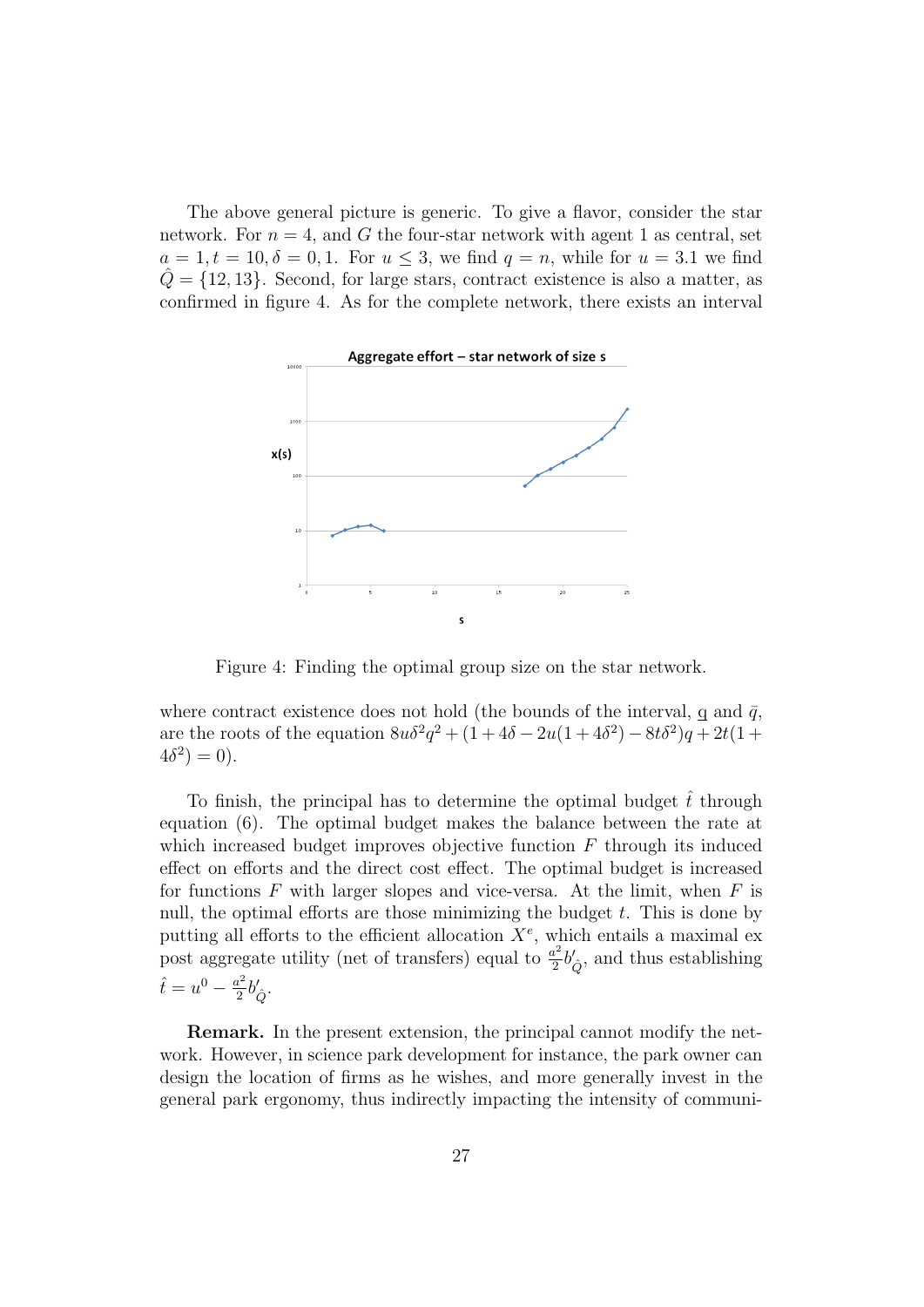cations and synergies between firms. This aspect calls naturally for network design, in a setting with costly link formation. Assume for simplicity that total link formation cost is an increasing function  $c(l)$  where l is the number of existing links in the building network. As shown in equation (15), contract performance is increasing with  $b'_{Q}$ . From Belhaj et al. (2013), we deduce that when contracting with network entry, among all networks with fixed number of links, a network maximizing contract performance is a Nested-Split Graph. In particular, when  $c()$  is concave, the principal will form either the empty or the complete network (still selecting a possible subgroup of agents to join the network, as shown before). Alternatively, when  $c()$  is convex, more complex NSGs may be optimally designed (see the cited paper for more details).

## 5 Conclusion

This paper presented a situation where a principal contracts with a set of agents organized in a network of local complementarities, in the purpose of maximizing the sum of agents' efforts. We studied how the network structure affects optimal contracts in a static framework with observable efforts. Our study mainly stresses that optimal contracts do take into account agents' positions on the network. Optimal contracts reward all agents and, taking account of the heterogenous influence of agents on the network, rewards are aligned with agents' centralities. Our study also stresses that contract enforceability is key to understand trading. When contracts are enforceable, we identified conditions under which the principal, raising contingent contracts, would tax some agents, whom we identified through specific centrality index. Contrastingly, taxation is not optimal under non enforceable contracts, and we showed that all agents are proposed a positive transfer. We studied (excess-effort) linear contracts, and we found that per unit returns are homogenous across agents. We examined the case where the principal can establish a single contract among all agents. We showed that with linear contracting, the agent to target maximizes the inter-centrality index (which is known to play a crucial role in key-player analyzes); with non enforceable contracts, the principal should target the agent maximizing the un-weighted Bonacich centrality; with enforceable contracts, the optimal agent to target is budget-dependent. Last, we studied network entry under enforceable contracts, and showed that the principal has to take care that guaranteeing the participation of the least central agents could be more costly than that of central agents. This may lead first to exclude a subset of the population, and second to offer larger rewards to the least central agents.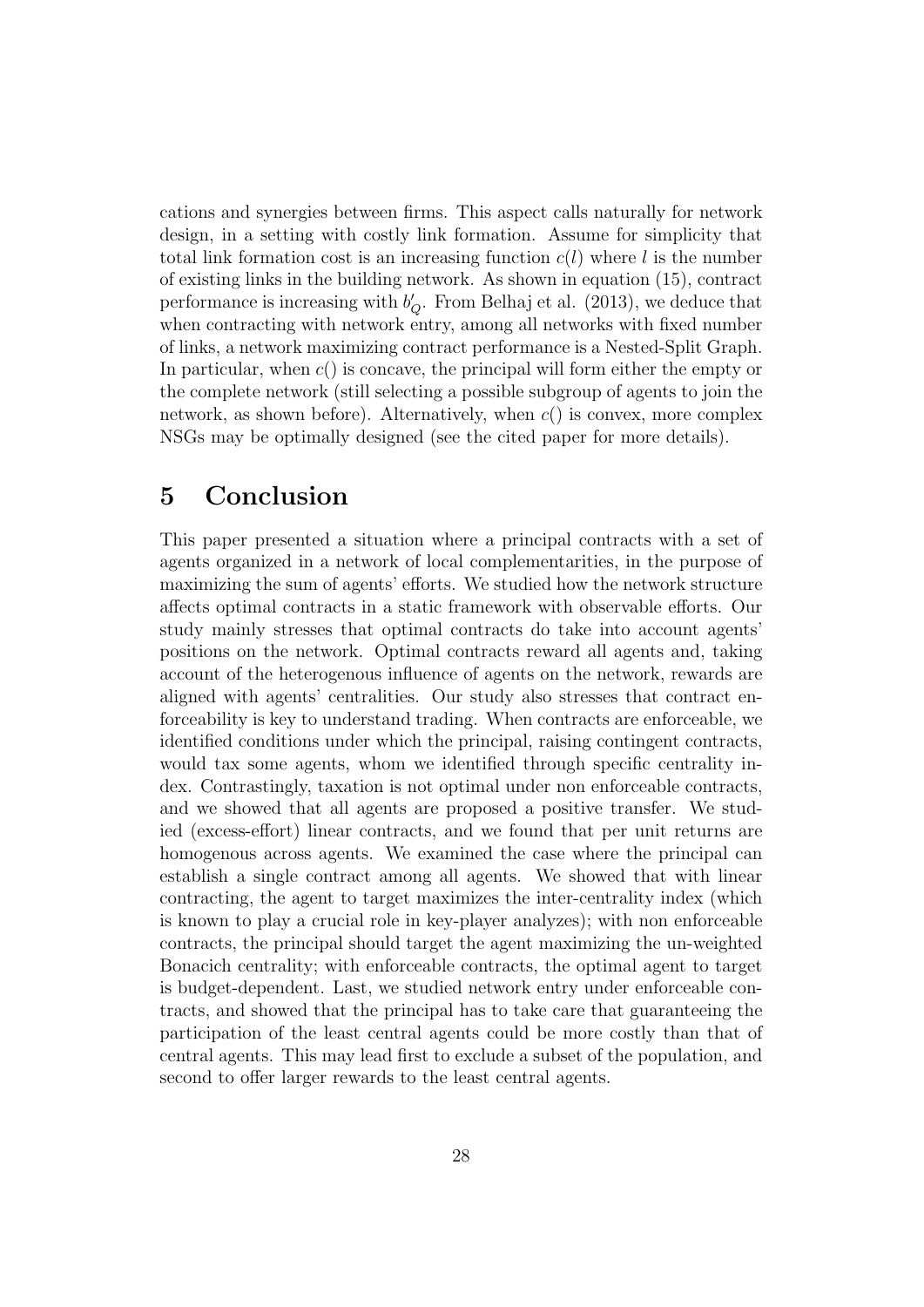This model raises other issues. First, it would be interesting to extend this analysis to substitute interaction. In particular, if our study formally holds for all types of interaction under low level of interaction, the general analysis is challenging. Notably one has to take into account that the principal may be willing to pay for setting effort to zero. Second, it would be interesting to understand full implementation. Under this requirement, the optimal contract is of divide-and-conquer type (Seagal [2003]), but not much is known about the impact of the network structure on its design. Third, it would be important to understand non-discriminating contracts. One possibility is to consider the case where the principal, knowing the network, proposes a menu of contracts and to examine conditions under which agents choose the contract corresponding to their positions on the network. Fourth, in many circumstances, the principal is imperfectly informed of either efforts and/or the detail of the network. This opens new insight. In particular, linked agents on the network may collude, which my complicate the task of the principal. Last, network design is also a means to increase the sum of agents' efforts, and it would therefore be interesting to know more on optimal network design in this context. This is left for future research.

## 6 Proofs

This section collects all proofs.

**Proof of Proposition 2.** See the proof of Proposition 8.  $\blacksquare$ 

**Proof of Proposition 3.** We observe that when  $F()$  is concave or linear, the objective function is linear while constraints are convex, so there is a single maximum to this problem. We examine the subproblem where t is kept fixed. Reminding that, for all  $k, x_k^{BR} = a + \delta y_k$ , we note that

$$
u_k(x_k^{BR}, y_k) - u_k(x_k, y_k) = \frac{1}{2} (x_k^{BR})^2 - \left(x_k x_k^{BR} - \frac{1}{2} x_k^2\right)
$$

That is,

$$
u_k(x_k^{BR}, y_k) - u_k(x_k, y_k) = \frac{1}{2} (x_k - x_k^{BR})^2
$$

Let  $\psi_k =$ √  $\overline{2t_k}$  for all k. The solution of the program is such that the incentive constraint is binding. Thus, for all  $k$ , all  $X$  on the incentive constraint,

$$
x_k - x_k^{BR} = \psi_k
$$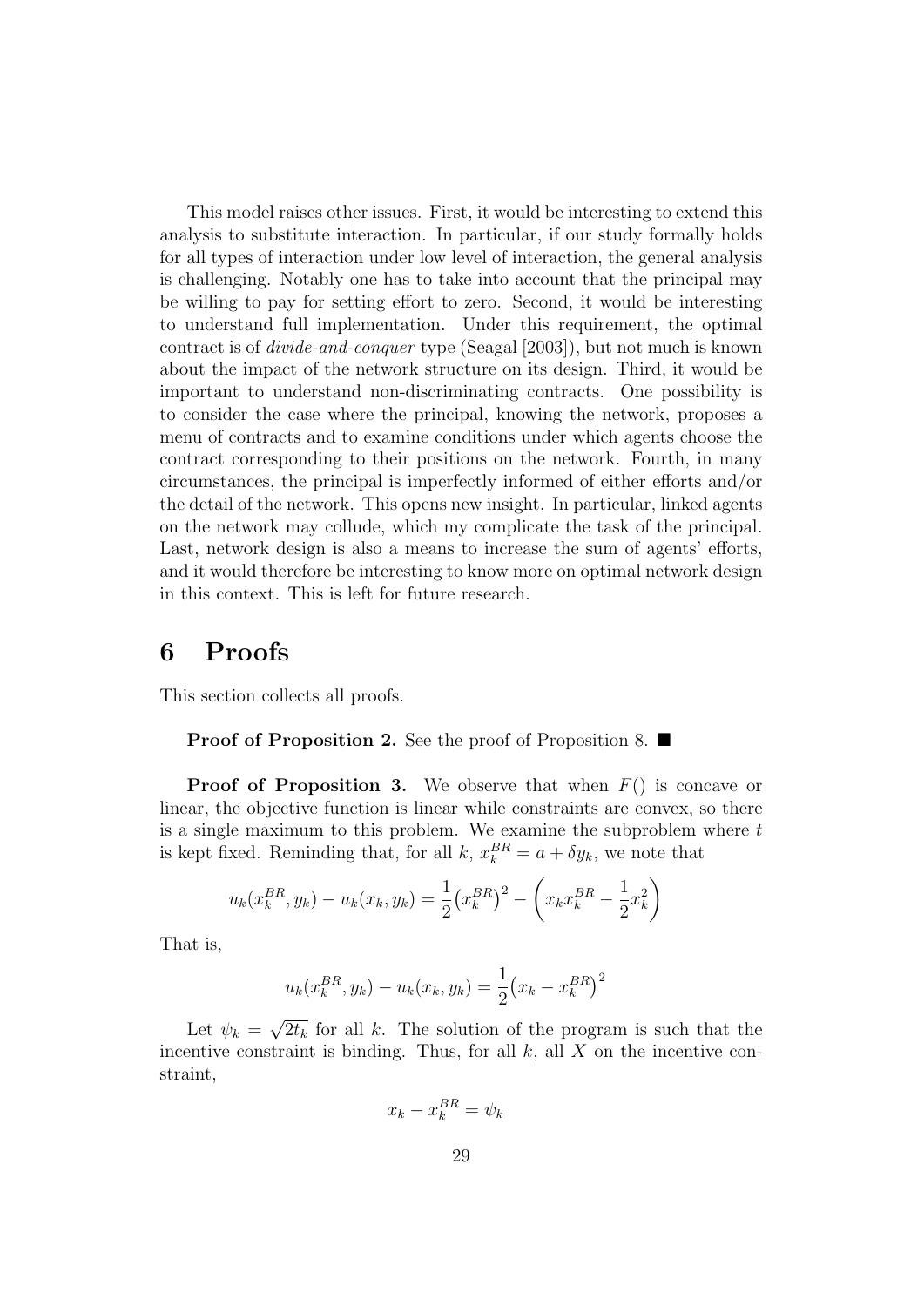or in matrix form

$$
X - X^{BR} = \Psi
$$

That is, with  $A = a1$ ,

$$
X = M(A + \Psi) \tag{16}
$$

We note that

$$
X - X^{BR} = (I - \delta G)(X - B_A) \tag{17}
$$

The total budget constraint is written

$$
(X - X^{BR})^T (X - X^{BR}) = 2t
$$

That is, given equation (17), we have to solve

$$
\max_{\{(t_i,x_i)\}_{i\in N}} \mathbf{1}^T X
$$
  
s.t.  $(X-B_A)^T (I-\delta G)^T (I-\delta G)(X-B_A)=2t$ 

We define  $Z = (I - \delta G)(X - B_A)$  (that is  $X = MZ + B_A$ ). Since  $Z = \Psi$ , we have  $Z > 0$  if and only if  $T > 0$ . Noting that  $\mathbf{1}^T M Z = (M^T \mathbf{1})^T Z$ , and reminding that  $M^T = M$ , we obtain (ignoring the term of the objective function which is independent of  $Z$ ),

$$
\max_{\{(t_i,x_i)\}_{i\in N}} (M\mathbf{1})^T Z
$$
  
s.t.  $Z^T Z = 2t$ 

Geometrically, we have select on the circle of radius  $2t$  the point  $Z$  such that the projection on  $M_1$  is maximal. This means that the optimal vector  $\hat{Z}$  is co-linear to vector M1, that is, there exists a real number  $\beta > 0$  such that

$$
\hat{Z}=\beta M \mathbf{1}
$$

As  $\Psi = Z$ , we have  $t_i = \frac{z_i^2}{2}$ , we get

$$
\hat{t}_i = \frac{\beta^2}{2} b_i^2
$$

Reminding that  $\|\hat{\Psi}\|^2 = 2t$ , we deduce that

$$
\beta^2 = \frac{2t}{\|B\|^2}
$$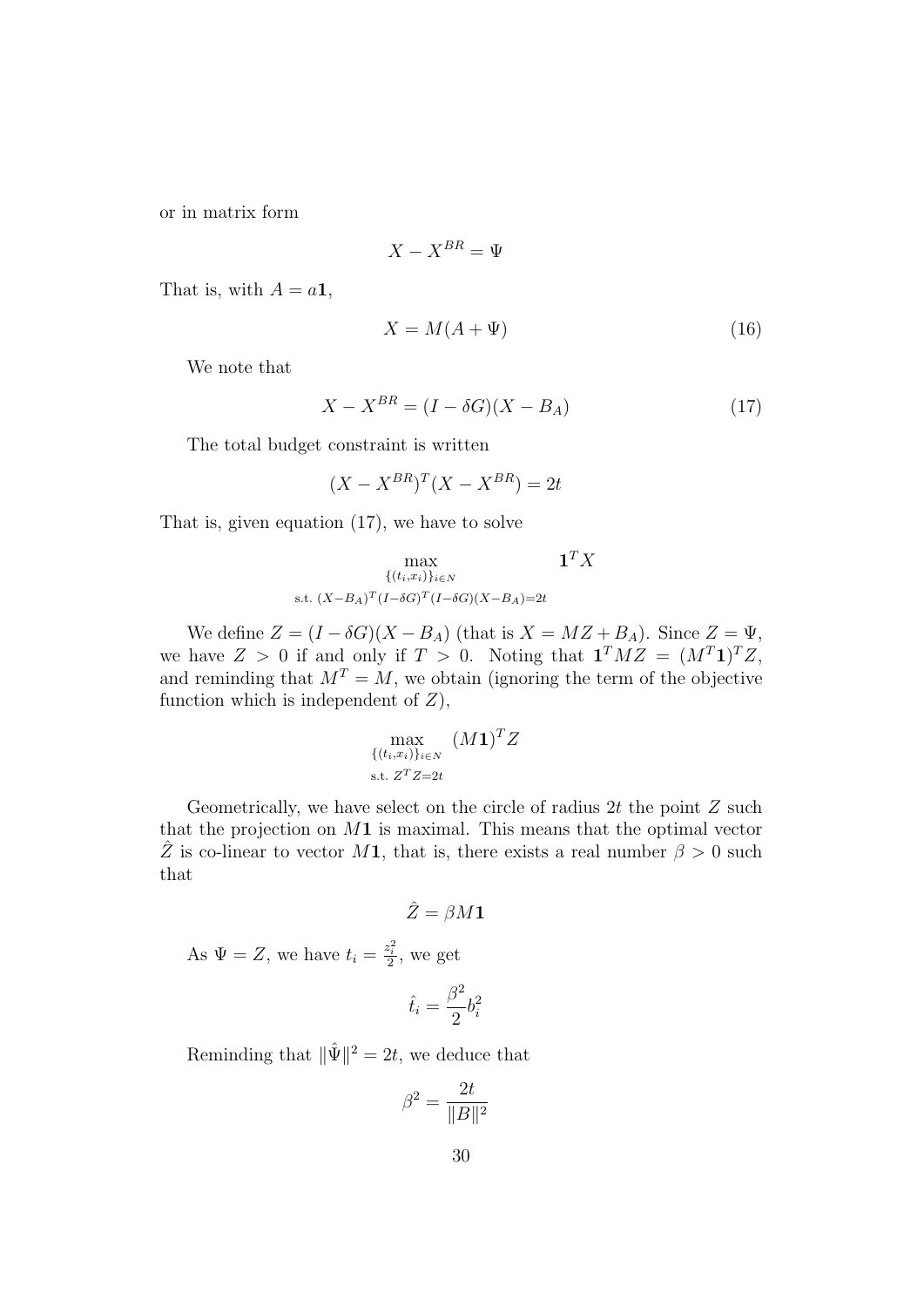Thus,

$$
\hat{t}_i = \frac{t}{\|B\|^2} b_i^2
$$

Also,  $X = B_A + MZ$ , hence

$$
\hat{X} = B_A + \beta M^2 \mathbf{1}
$$

and plugging  $\beta$ , we get

$$
\hat{X} = B_A + \frac{\sqrt{2t}}{\|B\|} MB
$$

and

$$
\hat{x} - x^0 = \sqrt{2t} \|B\|
$$

and we are done.  $\blacksquare$ 

Proof of Lemma 1. Consider any network G which is not regular. Suppose that the optimal allocation is such that all agents receive a positive reward for any arbitrarily low budget, i.e.  $\bar{t}(G,\delta) \leq 0$ . This means that for every agent i we have

$$
\bar{t}_i(G,\delta) \le 0 \tag{18}
$$

However, summing all threshold budgets, we observe that

$$
\sum_{i=1}^{n} b'_i \cdot \sum_{k=1}^{n} b_k^2 = \sum_{i=1}^{n} b_i^2 \cdot \sum_{k=1}^{n} b'_k
$$

That is,

$$
\sum_{i=1}^{n} \bar{t}_i(G,\delta) = 0 \tag{19}
$$

From this latter global balanced condition (19), we conclude that  $\bar{t}_i(G,\delta) = 0$ for all  $i \in N$ . Now, for any pair of agents  $(i, j)$  who get a different Bonacich centrality, we have

$$
(b'_i-b'_j)\cdot \sum_{k=1}^n b_k^2 \neq (b_i^2-b_j^2)\cdot \sum_{k=1}^n b'_k
$$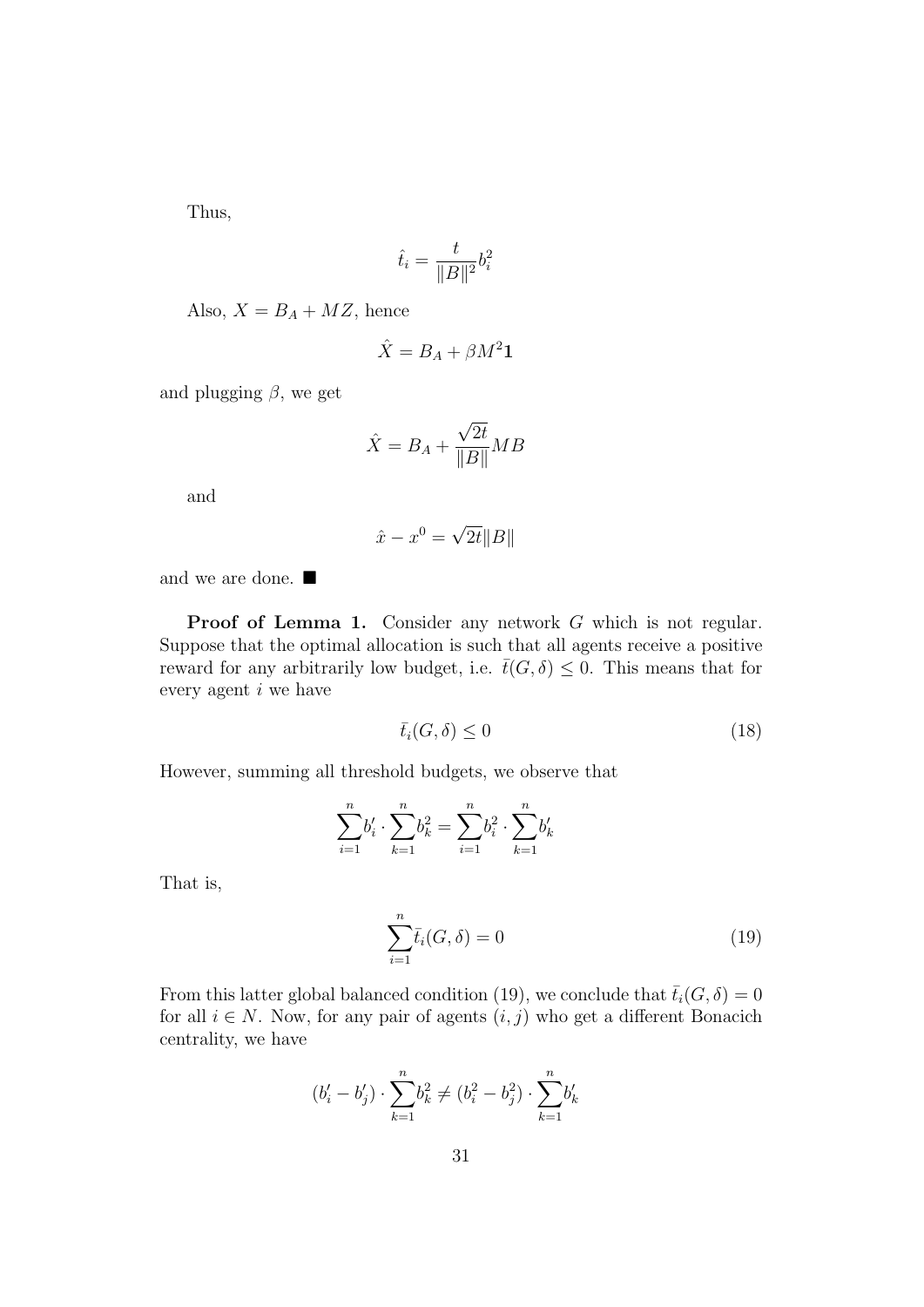(except perhaps for values of  $\delta$  of null measure). This shows that  $\bar{t}(G,\delta) > 0$ if and only if G contains at least two classes of agents with distinct centralities.  $\diamond$ 

Proof of Proposition 4. We have

$$
x^*(\Gamma) - x^0 = \sum_{i=1}^n \gamma_i b_i = \Gamma^T B
$$

where  $b_i$  is agent i's un-weighted centrality. The principal's problem is written as follows:

$$
\max_{\substack{\Gamma \in \mathbb{R}^{+n} \\ \Gamma^T M \Gamma = t}} (M \mathbf{1})^T \Gamma
$$

We define  $\check{S} = \{i \in N, \check{\gamma}_i > 0\}$  as the set of agents with positive rewards. To explain the role played by the nonnegativity constraint, suppose that we do not take the condition  $\Gamma \geq 0$  into account. Geometrically, we have then to maximize the projection of a vector on  $B$  over an ellipsoïd. However, with symmetric adjacency matrices  $G<sup>T</sup> = G$ , we have  $\breve{S} = N$ . Indeed, as M is symmetric, it is definite positive and there exists a square root matrix of M (all the eigenvalues of a symmetric invert-matrix are real and positive see for instance Poole and Boullion  $(1974)$ , Theorem 2.1 p. 420 -, so M is definite positive, and there exists a matrix Q where  $M = Q^T Q$ , and the constraint can be written as a norm. That is, the ellipsoïd is a circle, so the optimal direction of  $\Gamma$  is that of M1. This shows that the solution satisfies  $\breve{S} = N$ . Given this, the Lagrangian L is written:

$$
L(\Gamma,\lambda) = \sum_{i=1}^{n} \gamma_i b_i + \lambda \left( t - \sum_{j=1}^{n} \sum_{k=1}^{n} \gamma_j \gamma_k m_{jk} \right) + \sum_{i=1}^{n} \nu_i \gamma_i
$$

where  $\nu_i = 0$  if and only if  $\gamma_i > 0$ . We apply the first order conditions w.r.t.  $\gamma_i$  for all  $i \in N$ . We get  $\frac{\partial L}{\partial \gamma_i} = 0$ ,  $i \in N$ , if and only if

$$
\frac{b_i}{\breve{\lambda}} = \frac{\partial}{\partial \gamma_i} \left( \breve{\gamma}_i^2 m_{ii} + \breve{\gamma}_i \sum_{k \neq i} m_{ik} \gamma_k + \breve{\gamma}_i \sum_{j \neq i} m_{ji} \gamma_j + \sum_{k \neq i} \sum_{j \neq i} m_{jk} \gamma_k \gamma_j \right)
$$

This means

$$
\frac{B}{\breve{\lambda}} = 2M\breve{\Gamma}
$$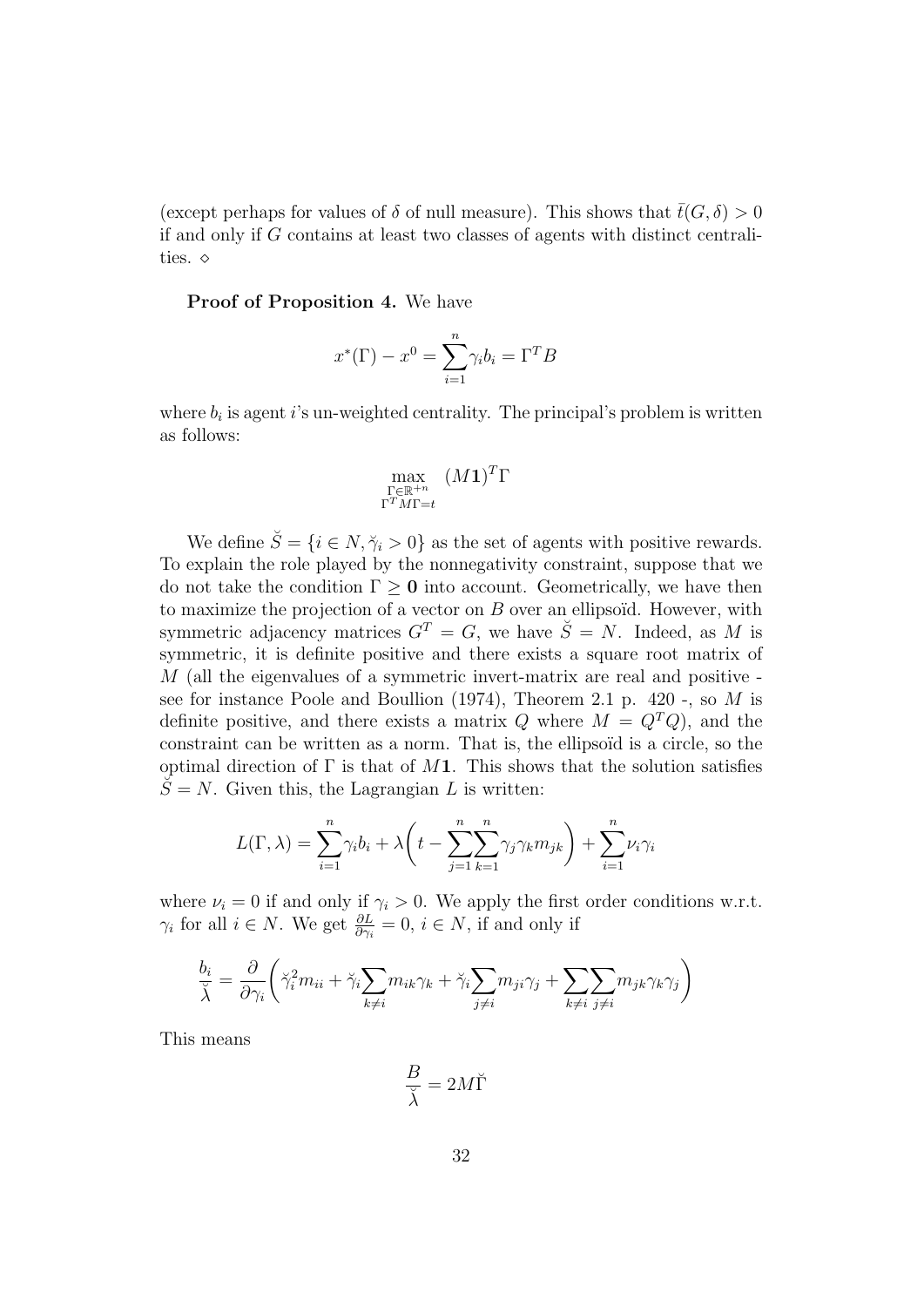that is, since  $B = M1$ ,

$$
\breve{\Gamma} = \frac{1}{2\breve{\lambda}} \mathbf{1}
$$

To finish, given that  $\check{\Gamma}^T M \check{\Gamma} = t$ , and reminding that  $\mathbf{1}^T M \mathbf{1} = b$ , we derive

$$
\breve{\lambda} = \frac{1}{2} \sqrt{\frac{b}{t}}
$$

It follows that

$$
\breve{\Gamma} = \sqrt{\frac{t}{b}} \cdot \mathbf{1}
$$
 (20)

Furthermore, the reward equation is written

$$
\breve{t}_i = \breve{\gamma}_i \cdot (\sum_j m_{ij} \breve{\gamma}_j) \tag{21}
$$

Replacing equation (20) into equation (21), we get

$$
\breve{t}_i = \frac{b_i}{b} \cdot t
$$

Last, regarding aggregate effort, we get

$$
\ddot{x} - x^0 = \sum_{i=1}^n \ddot{\gamma}_i b_i \tag{22}
$$

That is, as incorporating equation (20) into equation (22), we obtain

$$
\breve{x} - x^0 = \sqrt{tb}
$$

and we are done.  $\blacksquare$ 

Proof of Proposition 5. Equilibrium efforts with linear contract are written

$$
X = X^0 + M\Gamma \tag{23}
$$

with  $\Gamma = (0, \dots, 0, \gamma_i, 0, \dots, 0)$ , agent *i* being the targetted agent; and the variation of aggregate effort is written:

$$
x - x^0 = \sum_{k} \sum_{j} m_{kj} \gamma_j = \sum_{j} \gamma_j b_j = \gamma_i b_i \tag{24}
$$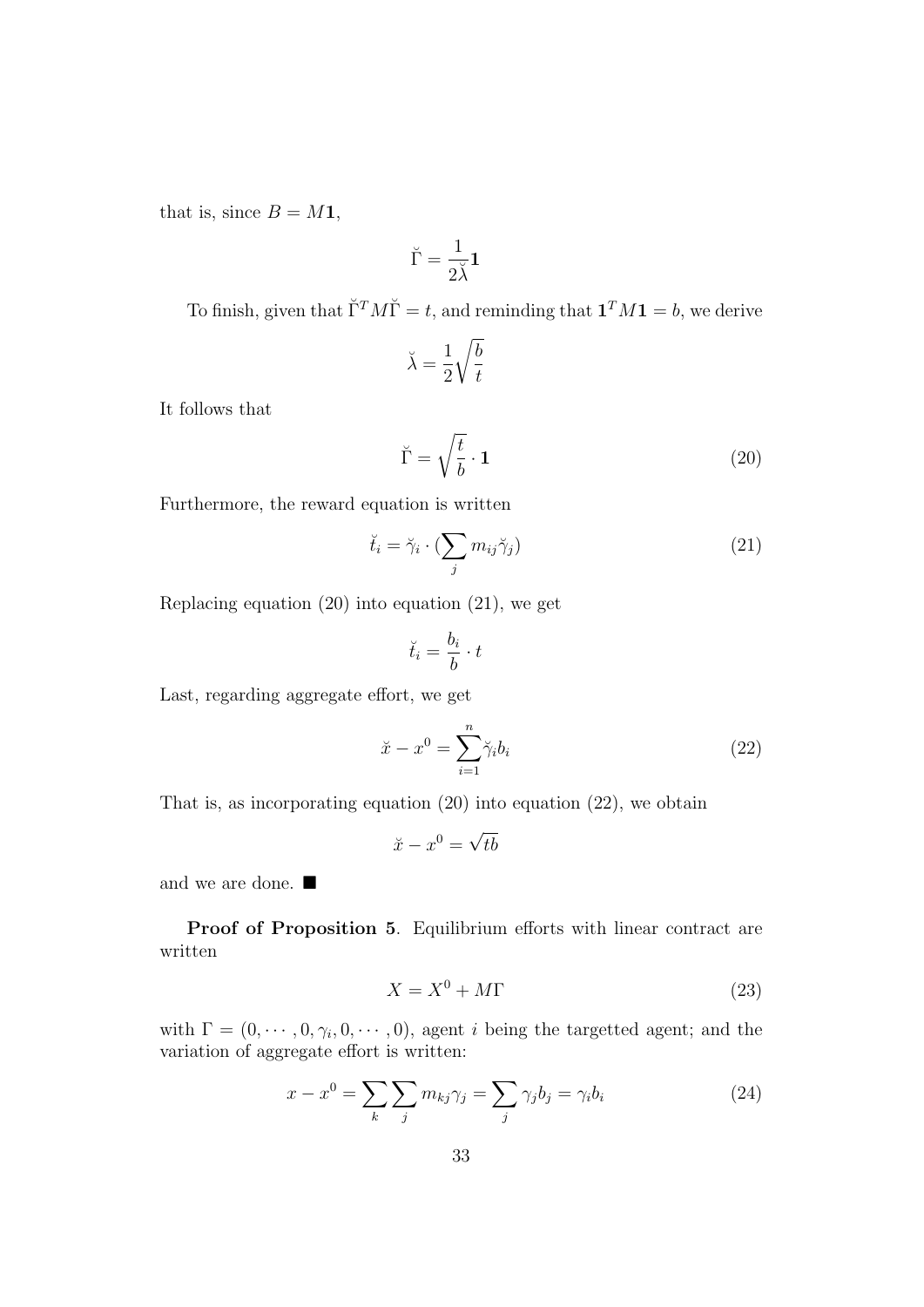Also, the budget constraint is written

$$
t = \gamma_i (x_i - x_i^0)
$$

Suppose without loss of generality that agent  $i$  is the optimal target for fixed budget t, thus  $\breve{\gamma}_i(t) > 0$ . From equation (23) we obtain

$$
\ddot{x}_i(t) - x_i^0 = m_{ii}\ddot{\gamma}_i(t) \tag{25}
$$

Plugging equation (25) into the budget constraint, we find

$$
\breve{\gamma}_i(t) = \sqrt{\frac{t}{m_{ii}}} \tag{26}
$$

Plugging equation (26) into equation (25), we obtain

$$
\breve{x}_i(t) - x_i^0 = \sqrt{t \; m_{ii}}
$$

while plugging equation  $(26)$  into equation  $(24)$ , we obtain

$$
\breve{x}(t) - x^0 = \sqrt{t} \cdot \frac{b_i}{\sqrt{m_{ii}}} = \sqrt{t I_i}
$$

and we are done.  $\blacksquare$ 

Proof of Proposition 6. We consider the optimal non enforceable contract with fixed budget  $t$ . Suppose that agent  $i$  is proposed the principal's offer  $(x_i, t)$ . Let  $\mathbf{1}_i = (0, 0, ..., 0, 1, 0, ..., 0)$  at with 1 at position *i*. Agent *i*'s participation constraint imposes

$$
\hat{x}_i - \delta y_i = a + \sqrt{2t}
$$

For convenience, let  $\hat{X}(t)$  denote the profile containing the optimal effort  $\hat{x}_i(t)$  proposed by the principal to agent i, and other coordinates represent the best-response efforts of other agents on the network. Since other agents play their best-response, this vector solves:

$$
(I - \delta G)\hat{X}(t) = a\mathbf{1} + \sqrt{2t}\mathbf{1}_i
$$

That is, letting  $M_i$  denote column i in matrix  $M$ ,

$$
\hat{X}(t) - X^0 = \sqrt{2t}M_i
$$

and thus we find  $\hat{x}_i(t) = (a +$ √  $\overline{2t}$ )  $m_{ii}$  and  $\hat{x}(t) - x^0 =$ √  $\overline{2t}\,b_i$ .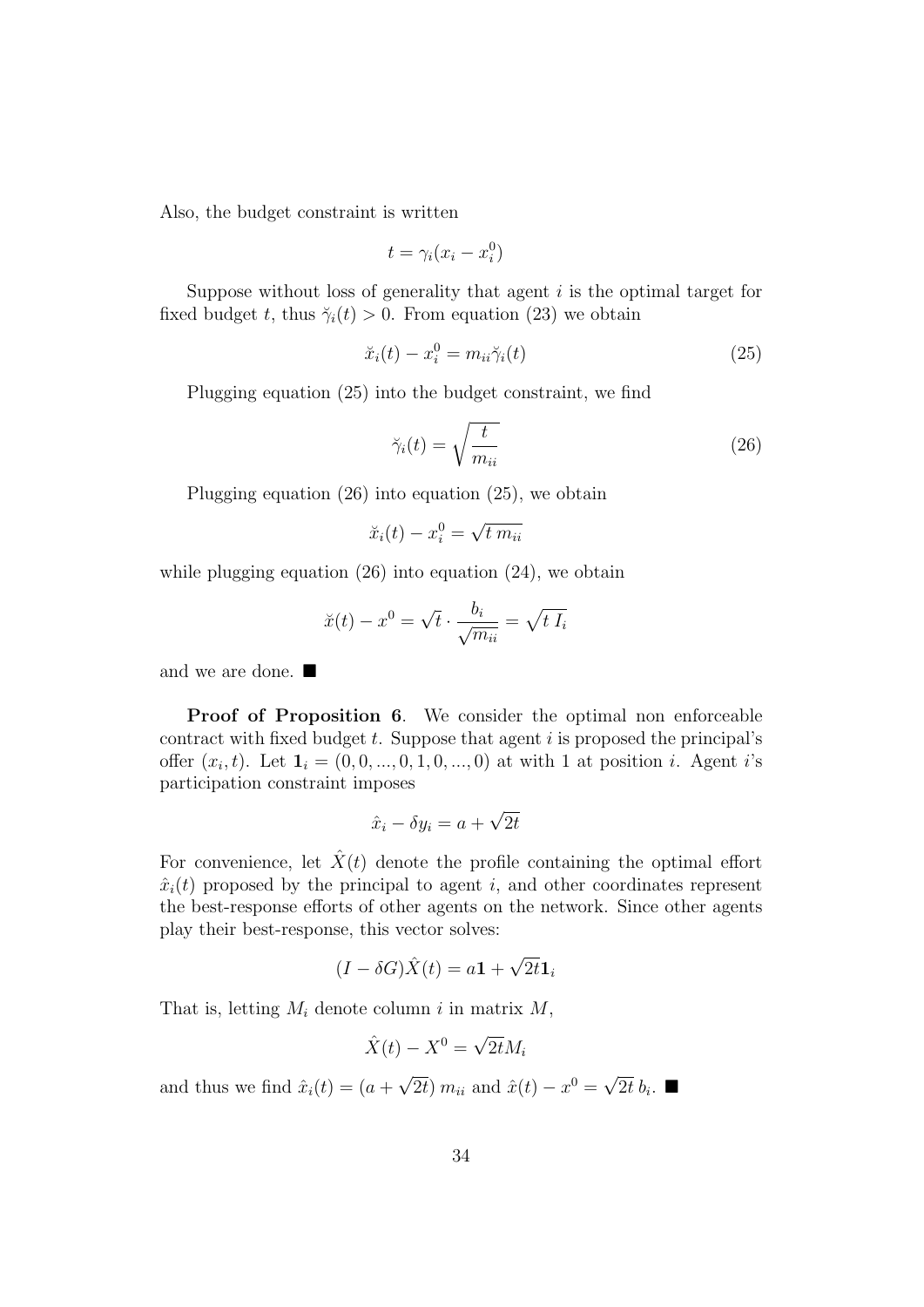Proof of Proposition 7. We consider the optimal enforceable contract with fixed budget  $t$ . Suppose that agent  $i$  is the target. The principal will be able to raise agent i's effort to level  $x_i = b_i + \alpha$ ,  $\alpha > 0$ , with her budget until  $u_i(x_i, y_i) = u_i^0$ , and taking into account that other agents play their best-response. This problem is equivalently studied through the system

$$
(I - \delta G)X = \mathbf{1} + \alpha E \tag{27}
$$

where profile  $E = (0, \dots, 0, \frac{1}{m})$  $\frac{1}{m_{ii}}$ , 0,  $\cdots$ , 0). Indeed, system (27) is also written

$$
X=B+\alpha ME
$$

which entails  $x_i = b_i + \alpha$ . We note also that, when putting  $x_i$  to  $b_i + \alpha$ , we find  $x_j = b_j + \alpha \frac{m_{ji}}{m_{ji}}$  $\frac{m_{ji}}{m_{ii}}$ . Summing all efforts, we get

$$
x = b + \alpha \frac{b_i}{m_{ii}}
$$

Hence, the optimal target maximizes the quantity  $\alpha \frac{b_i}{m}$  $\frac{b_i}{m_{ii}},$  where  $\alpha$  solves  $u_i(x_i, y_i) = u_i^0$ ; that is,  $x_i^2 - 2x_i(a + \delta y_i) - 2(t - u_i^0) = 0$ . Replacing  $x_j$  by  $b_j + \alpha \frac{\tilde{m}_{ji}}{m_{ji}}$  $\frac{m_{ji}}{m_{ii}}$  for all j in  $u_i$ ,  $\alpha$  solves the second-order equation  $A_i\alpha^2 + B_i\alpha + C_i = 0$ , where we define  $A_i = 1 - \frac{2\delta(GM)_{ii}}{m_{ii}}$  $\frac{GM)_{ii}}{m_{ii}}, \; B_i \; = \; b_i \, - \, 1 \, - \, \delta (GB)_i \, - \, \delta (GM)_{ii} \frac{b_i}{m_i}$  $\frac{b_i}{m_{ii}},$  $C_i = -2(t - b_i^2) - 2b_i(1 + \delta(GB)_i)$ . The result follows. Note that by the presence of budget t in  $C_i$ , the optimal target is budget-dependent.

Proof of Proposition 8. The program of the optimal contingent contract on a fixed network and the program of optimal contract with network entry are isomorphic, both correspond to a model where non contracting agents have an exogenous reservation utility. We develop a unified proof with  $u_i^0 \geq 0$  as agent *i*'s reservation utility and  $u^0 = \sum_{i \in N} u_i^0$ . For Proposition 2, we take  $u_i^0 = \frac{a^2}{2}$  $u_i^2 b_i^2$ , while for Proposition 8, we take  $u_i^0 = u$  for all *i*.

By concavity of utilities, the problem admits a single maximum (the objective function is linear and constraints are convex). Consider a set of agents S compatible with contract sustainability. Given that the global maximum is unique, these conditions will be necessary and sufficient.

The Lagrangian associated with program (4) is written

$$
L = \sum_{k \in N} x_k + \sum_{k \in N} \lambda_k \left( u_k(x_k, y_k) + t_k - u_k^0 \right) + \mu \left( t - \sum_{k \in N} t_k \right)
$$

where the participation constraint of agent k is associated with weight  $\lambda_k$ . Suppose that every agent receives a positive reward. From derivatives of the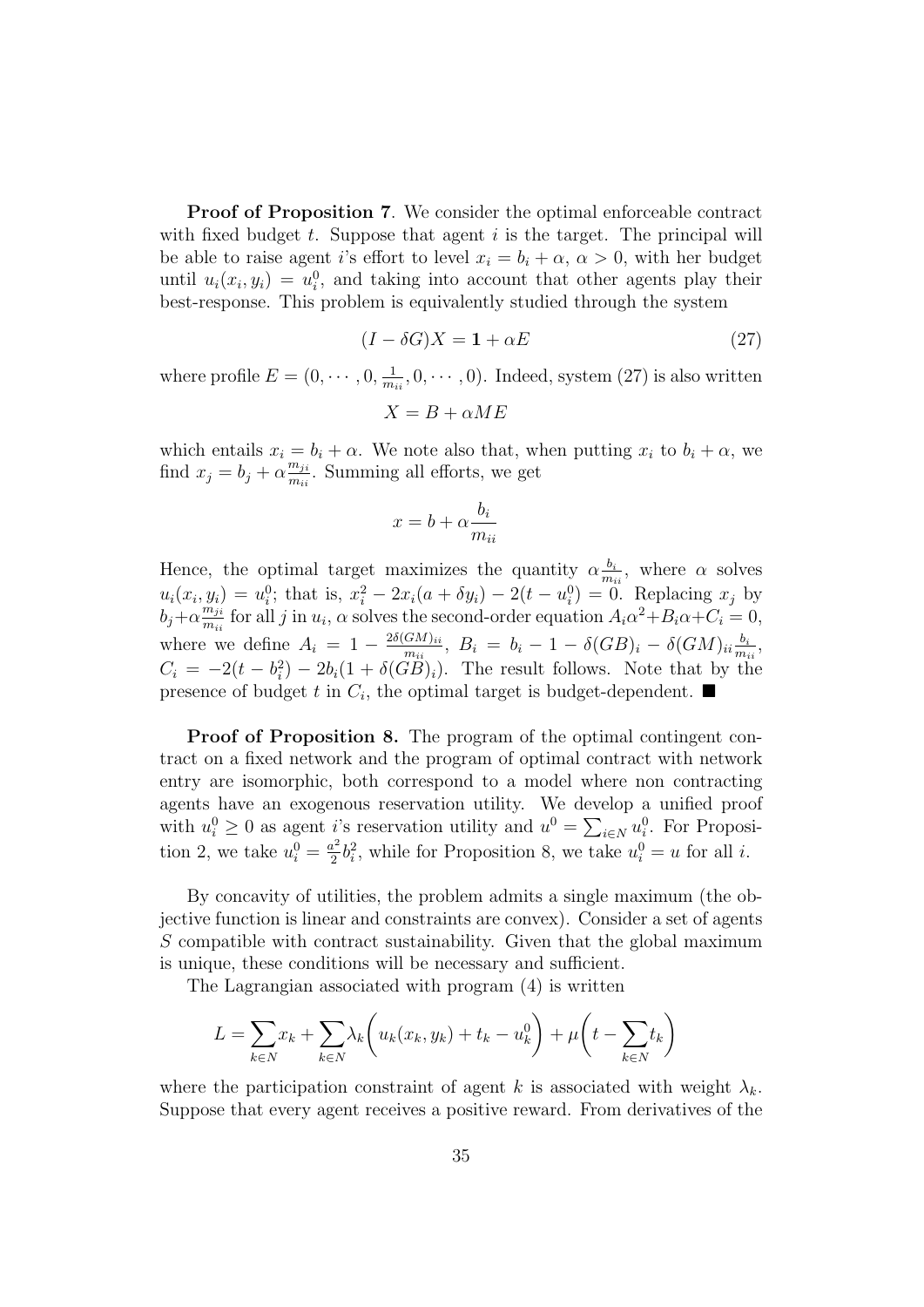Lagrangian w.r.t.  $t_i$ , it follows that  $\lambda_i = \lambda$  for all i. The derivative of the Lagrangian w.r.t.  $x_i$  entails (remind that  $a_i = a$  for all i):

$$
x_i - 2\delta y_i = a + \frac{1}{\lambda} \tag{28}
$$

That is, defining  $b_i' = b_i(G, 2\delta)$  for convenience (this centrality is well-defined as  $2\delta < \mu(G)$ , the equation (28) is also written

$$
x_i = \left(\frac{1 + a\lambda}{\lambda}\right) b'_i \tag{29}
$$

Agent i's participation constraint is written

$$
2t_i = 2u_i^0 + \left(x_i - 2\delta y_i - 2a\right)x_i
$$
\n(30)

Plugging equation (28) into (30), we get

$$
2t_i = 2u_i^0 + \left(\frac{1 - a\lambda}{\lambda}\right)x_i
$$
\n(31)

Plugging now equation (29) into equation (31), we find

$$
t_i = u_i^0 + \frac{1}{2} \left[ \frac{1 - a^2 \lambda^2}{\lambda^2} \right] b_i'
$$
 (32)

We have now to explicit the expression  $\frac{1-a^2\lambda^2}{\lambda^2}$  $\frac{a^2\lambda^2}{\lambda^2}$ . Summing rewards over all agents, we obtain

$$
t = u^0 + \frac{1}{2} \left( \frac{1 - a^2 \lambda^2}{\lambda^2} \right) b'
$$

Rearranging, we obtain

$$
\frac{1}{2} \frac{1 - a^2 \lambda^2}{\lambda^2} = \frac{t - u^0}{b'} \tag{33}
$$

Incorporating equation (33) into (32), we deduce that

$$
\hat{t}_i = u_i^0 + \left(\frac{t - u^0}{b'}\right) b_i'
$$

We define  $\bar{t}_i = u^0 - \frac{b'}{b'}$  $\frac{b'}{b'_i}u_i^0$ . Transfers are positive whenever  $t > \bar{t}_i$ . In total, defining  $\bar{t} = \max_{i \in N} \bar{t}_i$ , all rewards are positive if and only if  $t > \bar{t}$ . Finally,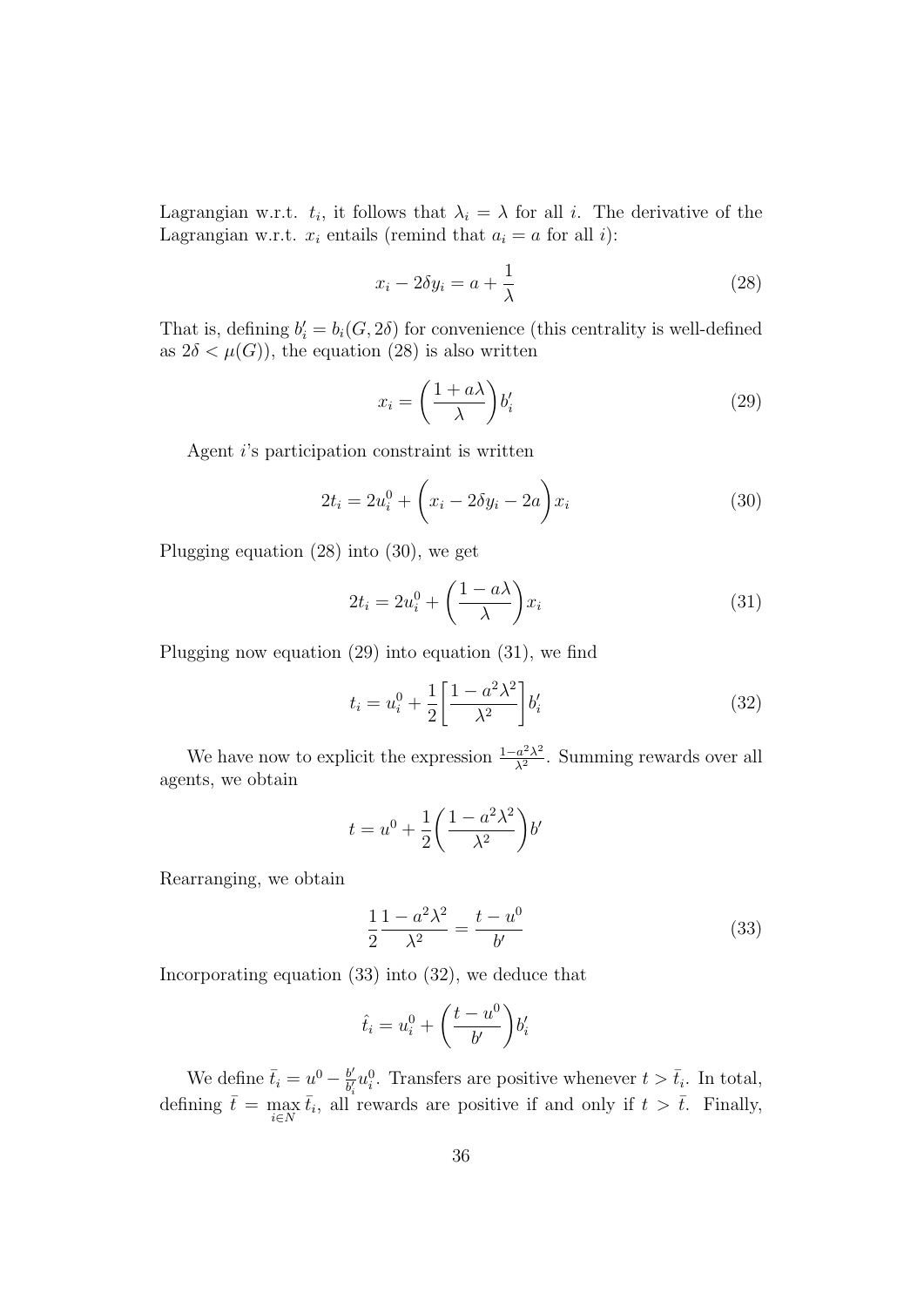agent *i*'s optimal effort  $\hat{x}_i$  is easily characterized. From equation (33) we get  $\lambda$ , which we incorporate into equation (29) to obtain

$$
\hat{x}_i = \left(a + \sqrt{a^2 + 2\left(\frac{t - u^0}{b'}\right)}\right)b'_i
$$

and we are done.  $\blacksquare$ 

## References

- [1] Angelucci, M. and G. De Giorgi, 2009, Indirect Effects of an Aid Program: How Do Cash Transfers Affect Ineligibles' Consumption?, American Economic Review, 99(1), 486-508.
- [2] Ballester, C., A. Calvò-Armengol and Y. Zenou, 2006, Who's who in networks. Wanted: the key player, Econometrica, 74(5), 1403-1417.
- [3] Ballester, C., Calvò-Armengol, A. and Y. Zenou, 2010, Delinquent networks, Journal of the European Economic Association, 8(1), 34-61.
- [4] Belhaj, M., S. Bervoets and F. Deroïan, 2013, Efficient Networks in Games with Local Complementarities, mimeo.
- [5] Belhaj, M., Y. Bramoullé and F. Deroïan, 2014, Networks Games with Local Complementarities, Games and Economic Behavior, 88, 310-319.
- [6] Bernstein, S. and E. Winter, 2012, Contracting with Heterogeneous Externalities, American Economic Journal: Microeconomics, 4(2), 50-76.
- [7] Bloch, F. and N. Quérou, 2013, Pricing in social networks, Games and Economic Behavior, 80, 263-281.
- [8] Bonacich, P., 1987, Power and centrality: a family of measures, American Journal of Sociology, 92(5), 1170-1182.
- [9] Brandts, J. and D. Cooper, 2006, A Change Would Do You Good . . . An Experimental Study on How to Overcome Coordination Failure in Organizations, American Economic Review, vol. 96 (3), 669-693.
- [10] Calvò-Armengol, A. and M. Jackson, 2004, The Effects of Social Networks on Employment and Inequality, American Economic Review, 94(3), 426-454.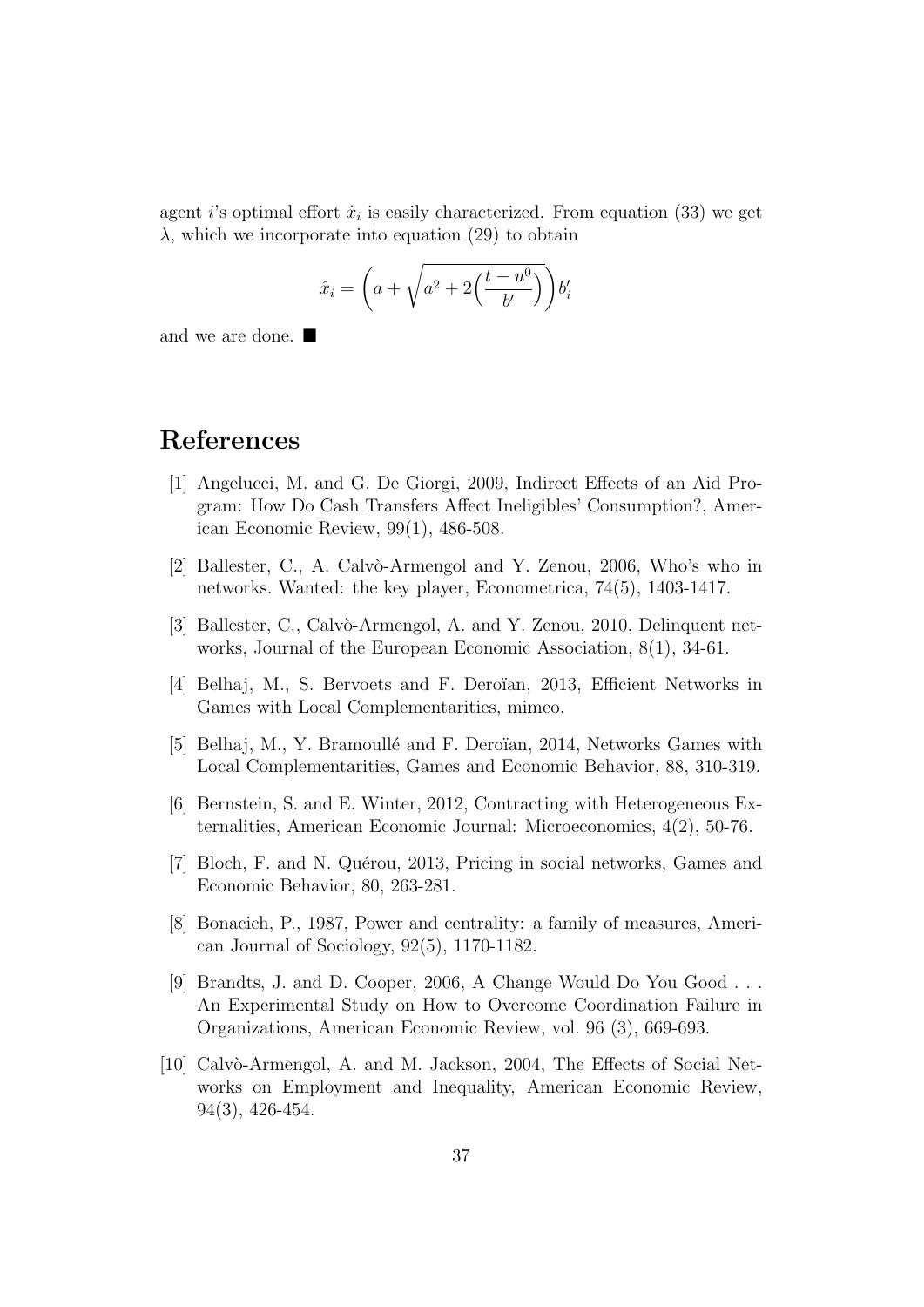- [11] Calvò-Armengol, A. and Y. Zenou, 2004, Social Networks And Crime Decisions: The Role Of Social Structure In Facilitating Delinquent Behavior, International Economic Review, 45(3), pages 939-958.
- [12] Candogan, O., K. Bimpikis and A. Ozdaglar, 2012, Optimal Pricing in the Presence of Local Network Effects, Operations Research, 60(4), 883-905.
- [13] Fiszbein, A., N. Schady, F. Ferreira, M. Grosh, N. Keleher, P. Olinto, and E. Skoufias, 2009, Conditional Cash Transfers : Reducing Present and Future Poverty, Number 2597 in World Bank Publications, The World Bank.
- [14] Galeotti, A., S. Goyal, M. Jackson, F. Vega-Redondo and L. Yariv, 2010, Network Games, The Review of Economic Studies, 77(1), 218-244.
- [15] Gould, E., B. Pashigian and C. Prendergast, 2005, Contracts, Externalities, and Incentives in Shopping Malls, Review of Economics and Statistics, 87 (3), 411-422.
- [16] Goyal, S. and R. Moraga, 2001, R&D networks, Rand Journal of Economics, 32(4), 686-707.
- [17] Holmstrom, B., 1982, Moral hazard in teams, Bell Journal of Economics, 13(2), 324340.
- [18] Konig, M., X. Liu and Y. Zenou, 2014, R&D Networks: Theory, Empirics and Policy Implications, Working Paper, Stanford Institute for Economic Policy Research (SIEPR), Discussion Paper No. 13-027.
- [19] Levin, J., 2002, Multilateral contracting and the employment relationship, Quaterly Journal of Economics, 117(3), 1075-1103.
- [20] Liu, X., E. Patacchini, Y. Zenou and L.-F. Lee, 2014, Criminal Networks: Who is the Key Player?, mimeo.
- [21] Mahadev, N. and U. Peled, 1995, Threshold Graphs and Related Topics, North Holland.
- [22] Poole, G. and T. Boullion, 1974, A survey on M-matrices, SIAM Review, 16(4), 419-427.
- [23] Sakovics, J. and J. Steiner, 2012, Who matters in coordination problems?, American Economic Review, 102(7), 3439-3461.